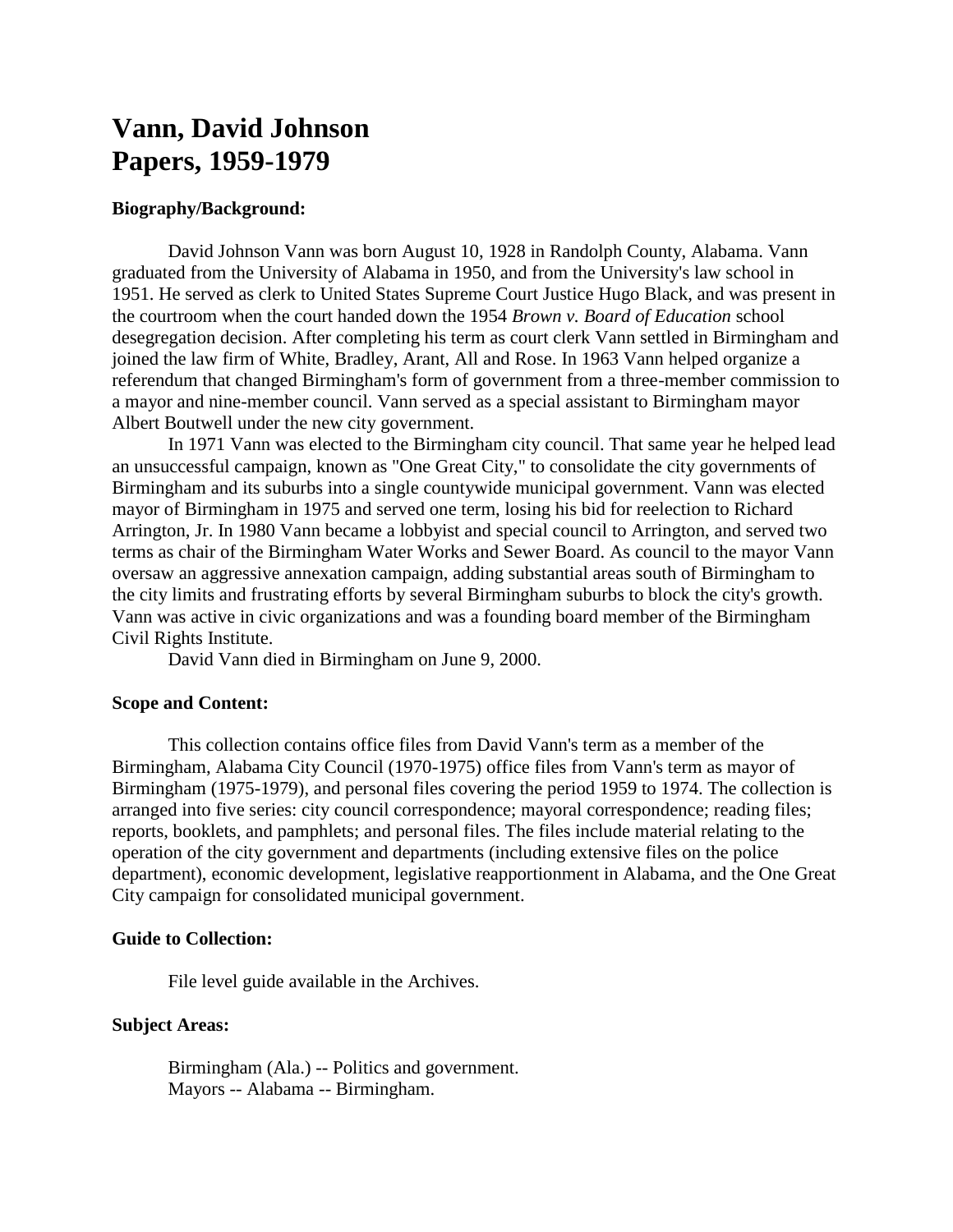One Great City Campaign. Politicians -- Alabama -- Birmingham. Vann, David J., 1928-2000.

**Size:** 29 linear feet (29 boxes)

**Restrictions:** Standard preservation and copyright restrictions.

# **CITY COUNCIL CORRESPONDENCE**

**\_\_\_\_\_\_\_\_\_\_\_\_\_\_\_\_\_\_\_\_\_\_\_\_\_\_\_\_\_\_\_\_\_\_\_\_\_\_\_\_\_\_\_\_\_\_\_\_\_\_\_\_\_\_\_\_\_\_\_\_\_\_\_\_\_\_\_\_\_\_\_\_\_\_\_\_\_\_**

| 113.1.1  | Ad Valorem Taxes, May, 1971 to August 30, 1972                                                |
|----------|-----------------------------------------------------------------------------------------------|
| 113.1.2  | Ad Valorem Taxes, September 1, 1972 to April 17, 1973                                         |
| 113.1.3  | Ad Valorem Taxes, Undated                                                                     |
| 113.1.4  | Affirmative Action Program, November 15, 1972 to March 1, 1976                                |
| 113.1.5  | Affirmative Action Program, Undated                                                           |
| 113.1.6  | Alabama Board of Corrections Work Release Program, September<br>26, 1972 to December 18, 1974 |
| 113.1.7  | Aldermanic Council, December 28, 1973 to April, 1974                                          |
| 113.1.8  | Annexation, September 3, 1970 to September 13, 1972                                           |
| 113.1.9  | Annexation, September 26, 1972                                                                |
| 113.1.10 | Annexation, September 27, 1972 to March 29, 1973                                              |
| 113.1.11 | Annexation, April, 1973                                                                       |
| 113.1.12 | Annexation, May 7, 1973 to June 28, 1974                                                      |
| 113.1.13 | Annexation, August 6, 1974 to September 14, 1974                                              |
| 113.1.14 | Annexation, September 16, 1974 to December 9, 1974                                            |
| 113.1.15 | Annexation, December 23, 1974                                                                 |
| 113.1.16 | Annexation, December 27, 1974 to February 10, 1975                                            |
| 113.1.17 | Annexation, February 12, 1975 to February 21, 1975                                            |
| 113.1.18 | Annexation, February, 1975                                                                    |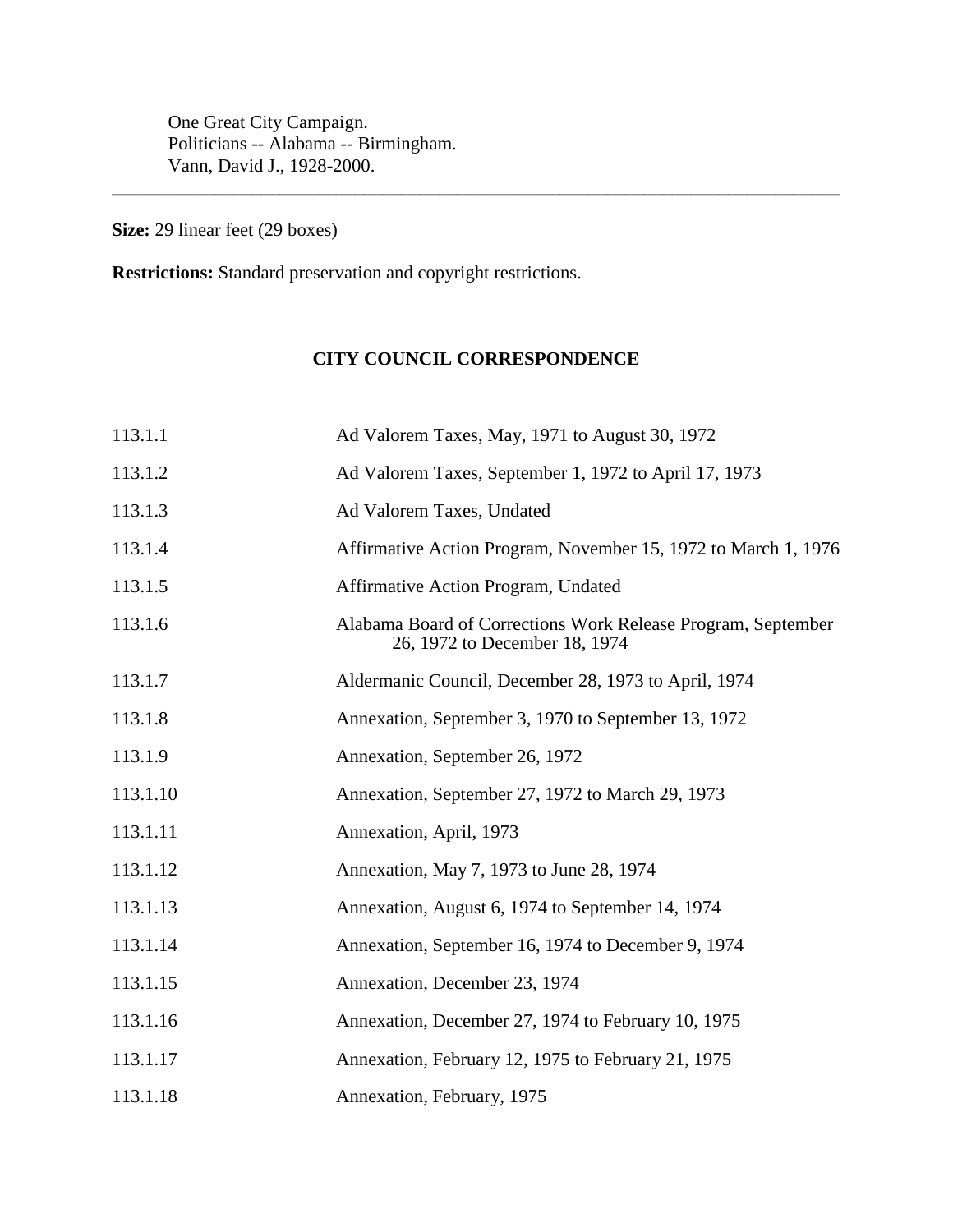| 113.1.19 | Annexation, March 7, 1975 to April 16, 1975                                      |
|----------|----------------------------------------------------------------------------------|
| 113.1.20 | Annexation, April 25, 1975                                                       |
| 113.1.21 | Annexation, May 2, 1975 to December 5, 1975                                      |
| 113.1.22 | Annexation, 1975                                                                 |
| 113.1.23 | Annexation, Undated                                                              |
| 113.1.24 | Annexation, Undated                                                              |
| 113.1.25 | Annexation, Undated                                                              |
| 113.1.26 | Annexation, Undated                                                              |
| 113.1.27 | Apple Valley Neighborhood Citizens Committee, July 30, 1975 to<br>August 5, 1975 |
| 113.1.28 | Birmingham Race Relations, March 18, 1971 to January 22, 1974                    |
| 113.1.29 | Birmingham Transit Authority, November 1, 1971 to June 29,<br>1972               |
| 113.1.30 | Birmingham Transit Authority, July 3, 1972 to May 31, 1973                       |
| 113.1.31 | Birmingham Transit Authority, June 8, 1973 to December 18, 1973                  |
| 113.2.1  | Birmingham Transit Authority, January 3, 1974 to June 21, 1974                   |
| 113.2.2  | Birmingham Transit Authority, July, 1974                                         |
| 113.2.3  | Birmingham Transit Authority, July 19, 1974 to May 9, 1975                       |
| 113.2.4  | Birmingham Transit Authority, Undated                                            |
| 113.2.5  | Birmingham Transit Authority, Undated                                            |
| 113.2.6  | Birmingham Zoo, April 5, 1972 to November 19, 1973                               |
| 113.2.7  | Budget, August 31, 1973                                                          |
| 113.2.8  | Budget, September 12, 1973 to November 26, 1973                                  |
| 113.2.9  | Budget "Mayor's Proposed Budget", June 30, 1974                                  |
| 113.2.10 | Budget, June 30, 1974 to October 24, 1974                                        |
| 113.2.11 | Budget "Summary of Departments Overspending Budget",<br>October, 1974            |
| 113.2.12 | Budget "Summary of Departments Overspending Budget",                             |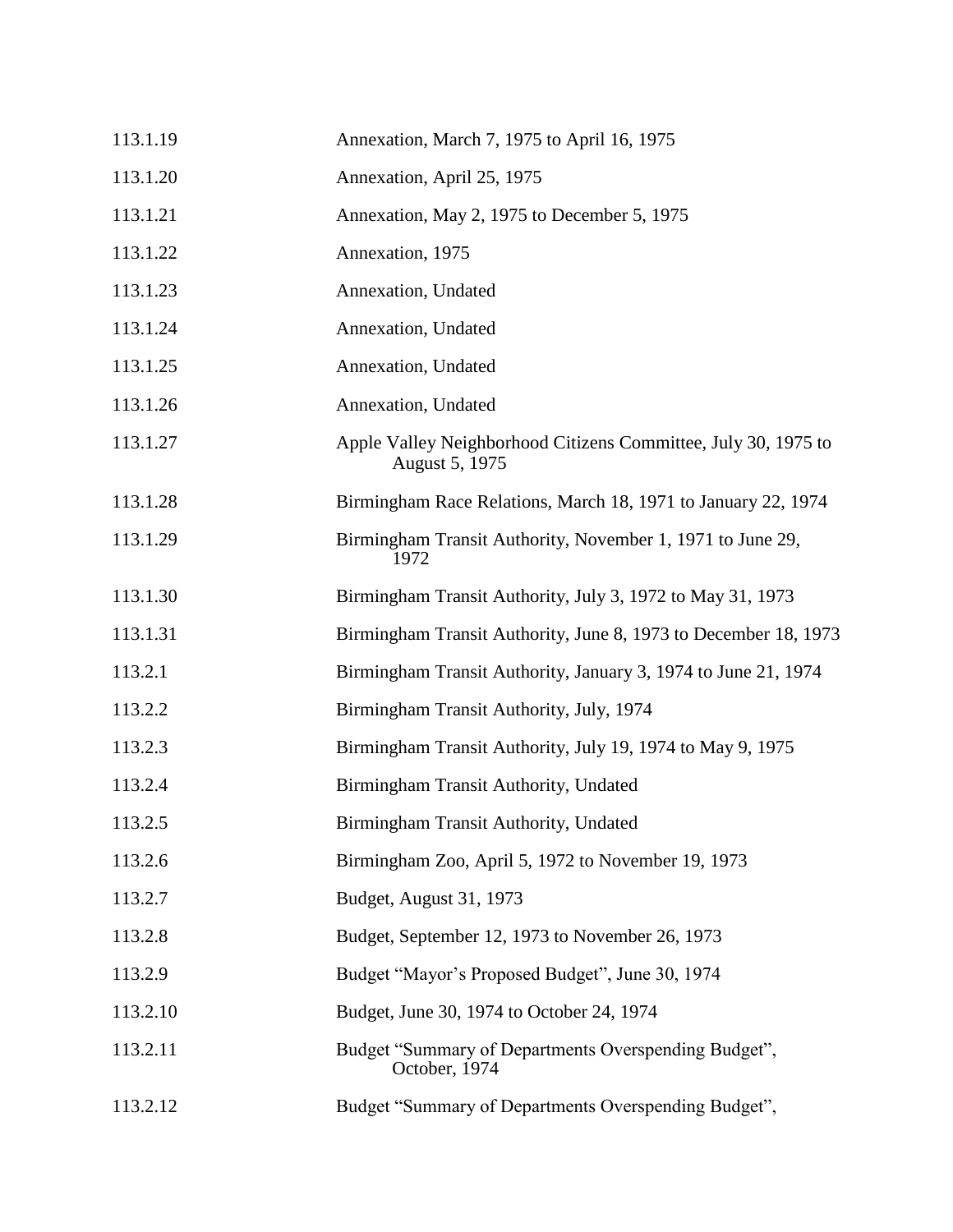November, 1974

| 113.2.13 | Budget, November 21, 1974 to June 30, 1975                                                 |
|----------|--------------------------------------------------------------------------------------------|
| 113.2.14 | Budget, Undated                                                                            |
| 113.2.15 | Bus Benches, March 24, 1972 to April 24, 1972                                              |
| 113.2.16 | Butler Elementary School, September 21, 1972                                               |
| 113.2.17 | Chambers, Willis Jr., February 21, 1972 to April 18, 1972                                  |
| 113.2.18 | Citizen Participation, January, 1974 to December 16, 1974                                  |
| 113.2.19 | Citizen Participation, January 10, 1975 to March 6, 1975                                   |
| 113.2.20 | City Administrative Law, January 19, 1973                                                  |
| 113.2.21 | City Council Elections, June 14, 1974                                                      |
| 113.2.22 | City Employees, September 28, 1973 to November 1, 1974                                     |
| 113.2.23 | City Union, April 21, 1972 to August 23, 1973                                              |
| 113.2.24 | Civic Center Coliseum, August 31, 1971 to June 26, 1972                                    |
| 113.2.25 | Civic Center Coliseum, July 10, 1972 to July 9, 1973                                       |
| 113.2.26 | Civic Center Coliseum, August 1, 1973 to October 16, 1974                                  |
| 113.2.27 | Civic Center Coliseum, Undated                                                             |
| 113.2.28 | Closing 34th Street Crossing, February 15, 1973 to February 20,<br>1973                    |
| 113.2.29 | Coar, David H. et al. vs. George Seibels, Jr. et al., May 29, 1974<br>to December 10, 1974 |
| 113.2.30 | Councilman Vann's Proposal (Civic Center), Undated                                         |
| 113.2.31 | Dog Racing, June 17, 1975                                                                  |
| 113.2.32 | Enon Ridge Day Care Center, March 18, 1974                                                 |
| 113.2.33 | Ethics Legislation, March 20, 1974 to March 27, 1975                                       |
| 113.2.34 | Equal Employment, November 13, 1973 to August 30, 1974                                     |
| 113.2.35 | Finance, June 7, 1972                                                                      |
| 113.2.36 | Finance, February 21, 1973 to September 6, 1973                                            |
| 113.2.37 | Finance, October 5, 1973 to February 28, 1975                                              |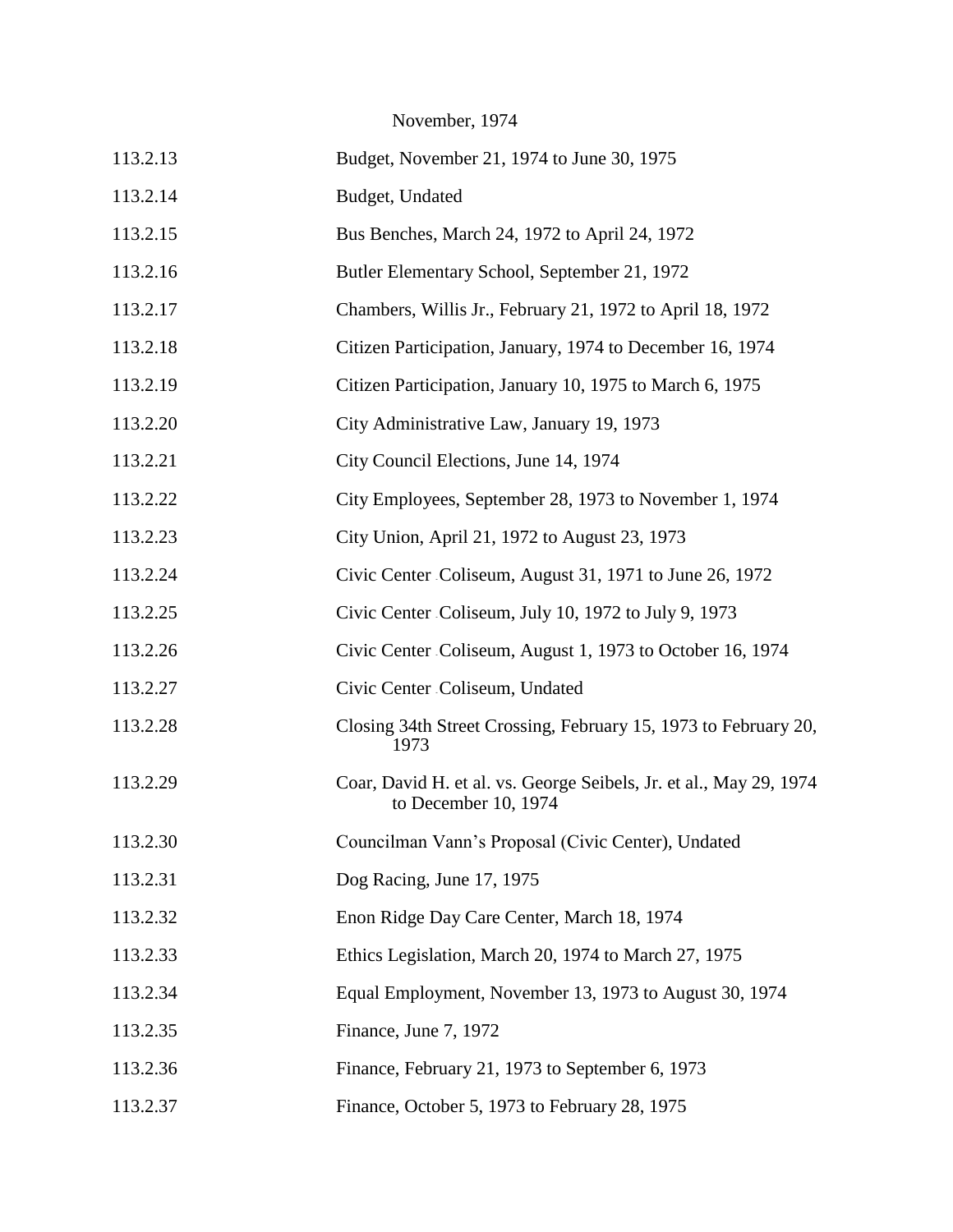| 113.2.38 | Fire Department, May 8, 1972 to July 26, 1973                                                 |
|----------|-----------------------------------------------------------------------------------------------|
| 113.3.1  | Fire Department, July 31, 1973                                                                |
| 113.3.2  | Fire Department, August 6, 1973 to January 21, 1975                                           |
| 113.3.3  | Five Points South, April 17, 1973 to February 6, 1975                                         |
| 113.3.4  | Garbage Reclamation, November 1, 1973 to January 17, 1975                                     |
| 113.3.5  | Gas Shortage, April 16, 1973 to December 31, 1973                                             |
| 113.3.6  | Government Grants, March 8, 1972 to April 26, 1972                                            |
| 113.3.7  | Grading, March 16, 1973 to December 17, 1974                                                  |
| 113.3.8  | Highways, June 7, 1972 to December 9, 1974                                                    |
| 113.3.9  | Home Rule, July 18, 1975                                                                      |
| 113.3.10 | Housing Authority Medical Center, March 23, 1973                                              |
| 113.3.11 | Housing Finance Corporation, August 23, 1974 to August 20, 1975                               |
| 113.3.12 | Housing Proposed Position Paper, May, 1972                                                    |
| 113.3.13 | Hooper City, August 31, 1973                                                                  |
| 113.3.14 | Hotels and Motels, March 9, 1972 to March 4, 1974                                             |
| 113.3.15 | Independent Boards and Agencies, December, 1973                                               |
| 113.3.16 | Independent Boards and Agencies, March 5, 1974 to October 22,<br>1974                         |
| 113.3.17 | Insurance City Employees, May 4, 1972 to August 16, 1973                                      |
| 113.3.18 | Jefferson County Drug Abuse Coordinating Committee, November<br>19, 1971                      |
| 113.3.19 | Jefferson County Drug Abuse Coordinating Committee, May 17,<br>1972 to December 19, 1973      |
| 113.3.20 | Jefferson County Committee for Economic Opportunity,<br>November 30, 1972                     |
| 113.3.21 | Jefferson County Committee for Economic Opportunity, February<br>7, 1973 to December 26, 1973 |
| 113.3.22 | Jefferson County Committee for Economic Opportunity, January<br>21, 1974 to November 13, 1974 |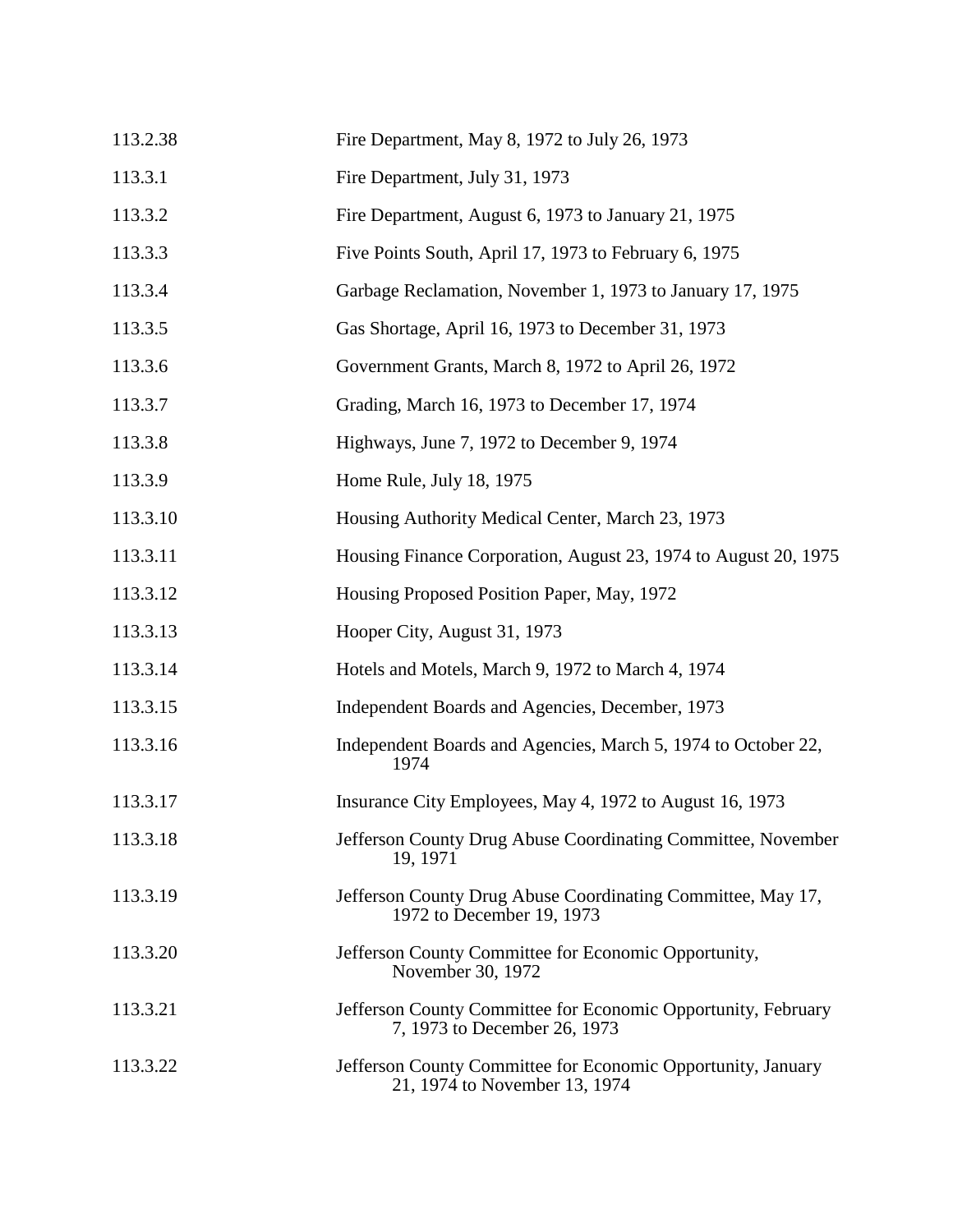| 113.3.23 | Jefferson County Committee for Economic Opportunity, Undated                                                                         |
|----------|--------------------------------------------------------------------------------------------------------------------------------------|
| 113.3.24 | Jefferson County Committee for Economic Opportunity, Undated                                                                         |
| 113.3.25 | Massage Parlors, August 22, 1974 to December 9, 1974                                                                                 |
| 113.3.26 | Medical Examiners, July 18, 1972 to July 26, 1972                                                                                    |
| 113.3.27 | Minority Housing, Undated                                                                                                            |
| 113.3.28 | ['miscellaneous, June 28, 1974 to March 31, 1975]                                                                                    |
| 113.3.29 | Miscellaneous, April 1, 1975 to August 27, 1975                                                                                      |
| 113.3.30 | Morningside Drive, June 2, 1972 to August 7, 1972                                                                                    |
| 113.3.31 | Morris Avenue, May 4, 1972 to July 17, 1975                                                                                          |
| 113.3.32 | Neighborhoods, November 20, 1973 to October 18, 1974                                                                                 |
| 113.3.33 | North Birmingham, February 6, 1973 to February 12, 1973                                                                              |
| 113.3.34 | One Great City, December 7, 1970 to March 16, 1971                                                                                   |
| 113.3.35 | Operation Pride, January, 1971 to August 2, 1972                                                                                     |
| 113.3.36 | Parking Lot Ordinance, January 25, 1973 to September 21, 1973                                                                        |
| 113.3.37 | Park Plan, June 13, 1973 to October 9, 1974                                                                                          |
| 113.3.38 | Parkway East, January 16, 1973 to February 19, 1974                                                                                  |
| 113.3.39 | Personnel Board, Undated                                                                                                             |
| 113.3.40 | Police Records Destruction, September 17, 1974                                                                                       |
| 113.3.41 | Post Office, April 15, 1974 to November 15, 1974                                                                                     |
| 113.3.42 | Public Building Authority, May 25, 1972                                                                                              |
| 113.3.43 | Public Library, December 16, 1971 to March 6, 1975                                                                                   |
| 113.3.44 | Public Library "Why Birmingham Needs a New Central Library",<br>Undated                                                              |
| 113.3.45 | Public Works Department (Abolishment), March 16, 1973 to<br>August 15, 1973                                                          |
| 113.3.46 | Rabies Control, June 15, 1973 to September 10, 1974                                                                                  |
| 113.3.47 | Rabies Control "Evaluation of Rabies and Animal Control"<br>Programs in Birmingham with Recommendations for<br>Improvement", Undated |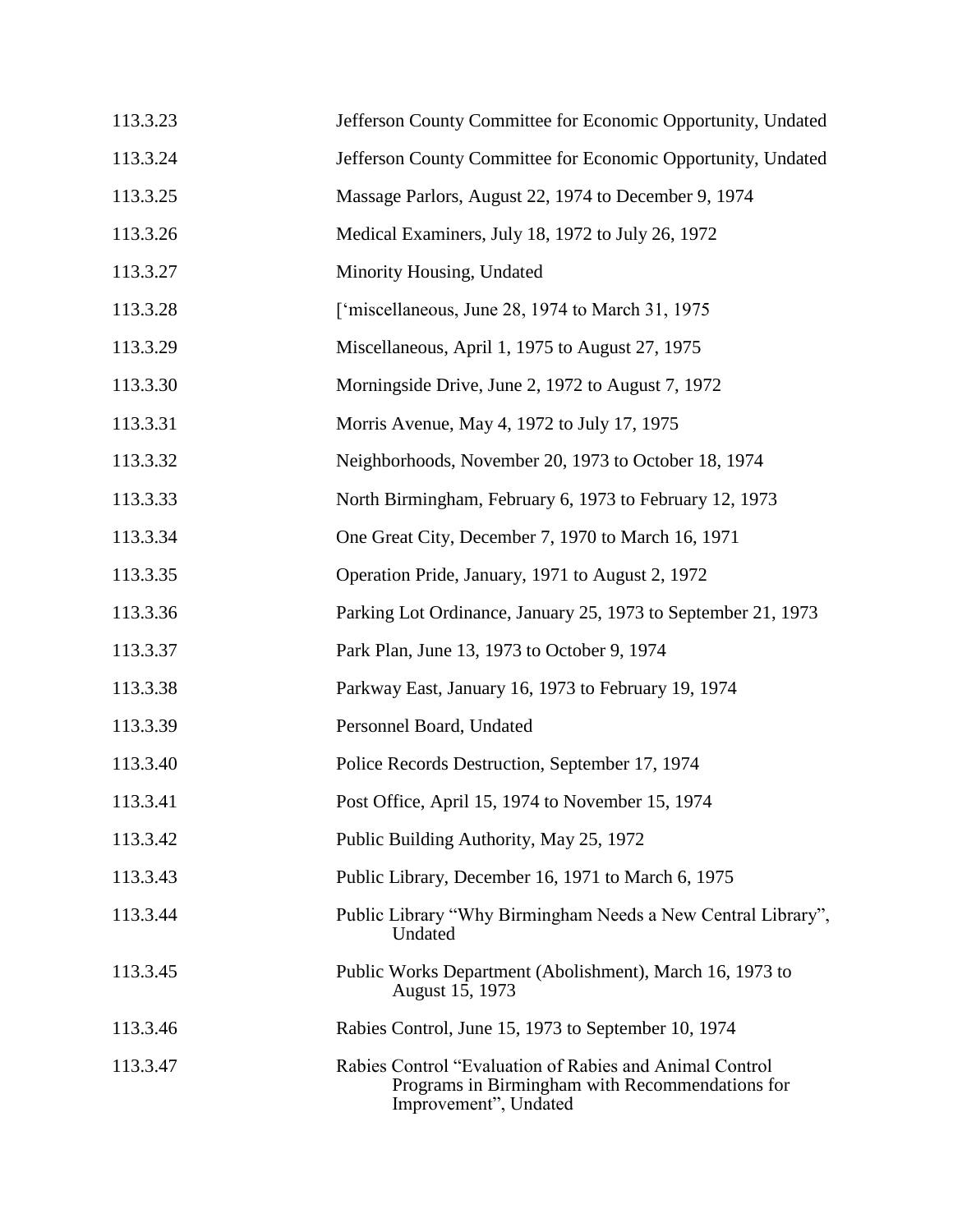| 113.4.1  | Rail Crossings, August 11, 1971 to January 21, 1975                |
|----------|--------------------------------------------------------------------|
| 113.4.2  | Recorder's Court, February 18, 1974 to October 11, 1974            |
| 113.4.3  | Red Mountain Expressway, May 20, 1974 to December 19, 1974         |
| 113.4.4  | Red Mountain Expressway, December 19, 1974                         |
| 113.4.5  | Red Mountain Expressway, December 20, 1974 to February 24,<br>1975 |
| 113.4.6  | Red Mountain Expressway, Undated                                   |
| 113.4.7  | Red Mountain Museum Board, May 14, 1973 to February 25, 1975       |
| 113.4.8  | Sales Use Tax, July 23, 1974 to October 11, 1974                   |
| 113.4.9  | Schools, March 26, 1973 to December 17, 1974                       |
| 113.4.10 | Schools, January 2, 1975 to February 28, 1975                      |
| 113.4.11 | Schools, March 3, 1975 to April 17, 1975                           |
| 113.4.12 | Senior Citizens, Undated                                           |
| 113.4.13 | Sewers, March 31, 1971 to November 16, 1973                        |
| 113.4.14 | Sewers, May 4, 1974 to November 1, 1974                            |
| 113.4.15 | Sign Ordinances, April 15, 1973 to September 14, 1973              |
| 113.4.16 | State Fair Authority "Investigation Report", November 30, 1973     |
| 113.4.17 | State Fair Authority, December 31, 1973 to February 6, 1974        |
| 113.4.18 | Steam Franchise, January 29, 1973 to August 21, 1974               |
| 113.4.19 | Storm Drainage Shades Creek, January 7, 1972 to March 28, 1974     |
| 113.4.20 | Street Lighting, July, 1973 to July 18, 1974                       |
| 113.4.21 | Sunhill Road Project, September 25, 1974 to September 27, 1974     |
| 113.4.22 | Sunshine Law, February 10, 1975                                    |
| 113.4.23 | TASC, June 11, 1974 to April 8, 1975                               |
| 113.4.24 | Taxation, April 6, 1973 to July 26, 1973                           |
| 113.4.25 | Tires, June 11, 973 to August 14, 1973                             |
| 113.4.26 | Topics, March 10, 1972 to May 25, 1973                             |
|          |                                                                    |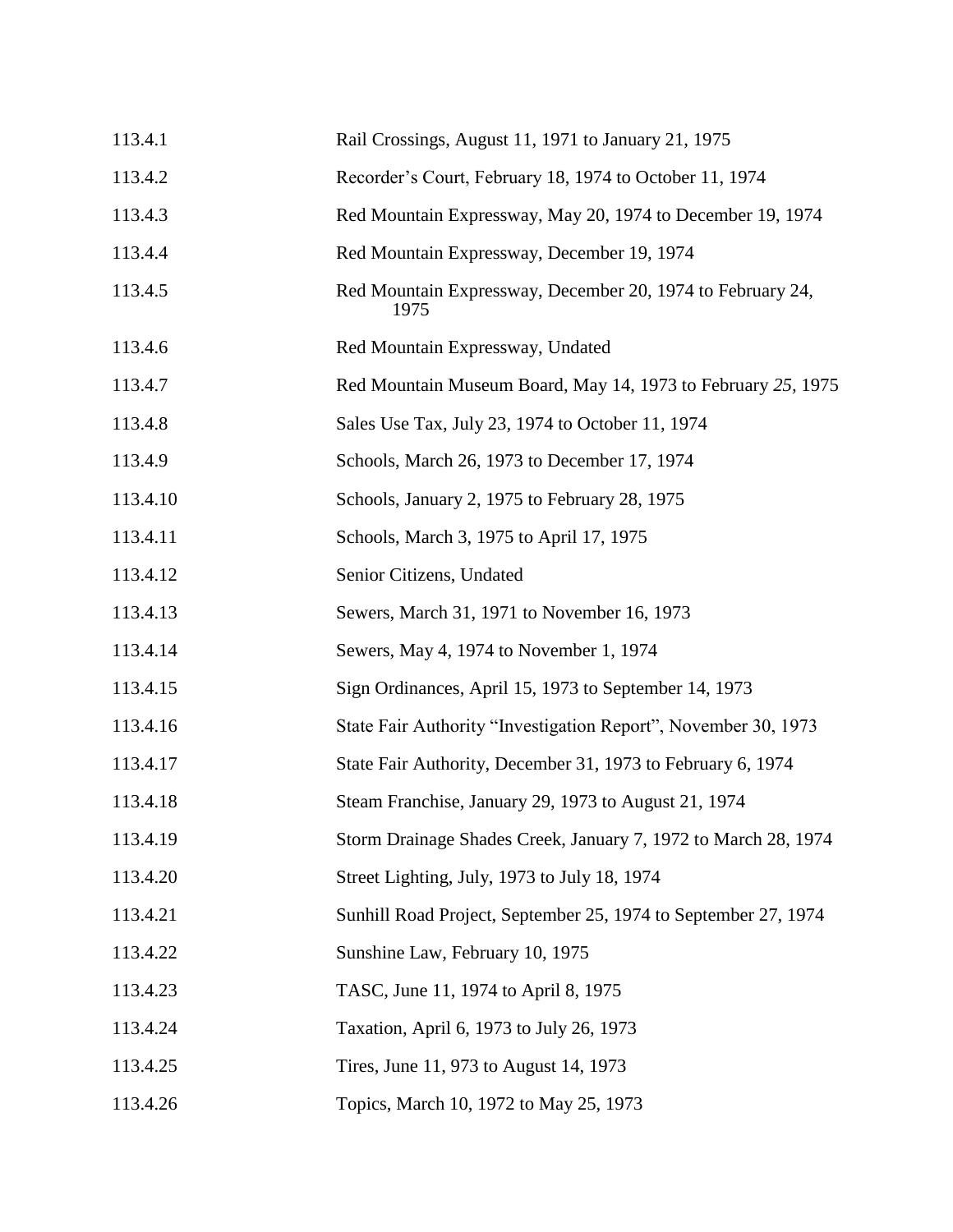| 113.4.27 | Trade Mart, March 18, 1974 to October 30, 1974                                                 |
|----------|------------------------------------------------------------------------------------------------|
| 113.4.28 | Trains, January 15, 1973 to September 6, 1973                                                  |
| 113.4.29 | Tuxedo Heights, September 11, 1972 to October 19, 1972                                         |
| 113.4.30 | United States Youth Games, July 20, 1973 to September 19, 1974                                 |
| 113.4.31 | Urban Renewal Plan, February 28, 1964                                                          |
| 113.4.32 | Water Works Board, December 21, 1971 to December 3, 1973                                       |
| 113.4.33 | Water Works Board, March 5, 1974 to August 23, 1974                                            |
| 113.4.34 | Water Works Board, September 13, 1974 to March 21, 1975                                        |
| 113.4.35 | Youth Advisory Council, December 5, 1974                                                       |
| 113.4.36 | Youth Offender Facility, June 24, 1974 to October 16, 1974                                     |
| 113.4.37 | Zoning, August 24, 1971 to February 12, 1975                                                   |
| 113.4.38 | Alabama League of Municipalities, June 29, 1972 to June 12, 1975                               |
| 113.4.39 | Alabama State Fair Authority "Report of Audit Examination",<br>April 27, 1973                  |
| 113.4.40 | Birmingham Transportation "Birmingham Transit Study",<br>September, 1971                       |
| 113.5.1  | Birmingham Transportation "Birmingham Transit Study,<br>September, 1971                        |
| 113.5.2  | Birmingham Transportation, October, 1971 to December, 1972                                     |
| 113.5.3  | Birmingham Transportation, January 10, 1973 to April 28, 1975                                  |
| 113.5.4  | Birmingham Transportation, Undated                                                             |
| 113.5.5  | Birmingham Transportation "A Study for Birmingham Regional<br>Planning Commission", June, 1972 |
| 113.5.6  | Birmingham Transportation "A Study for Birmingham Regional<br>Planning Commission", June, 1972 |
| 113.5.7  | Birmingham Transportation "Marketing Program", March 25,<br>1974                               |
| 113.5.8  | Operation New Birmingham, July 28, 1971 to February 18, 1975                                   |
| 113.5.9  | Operation New Birmingham, Undated                                                              |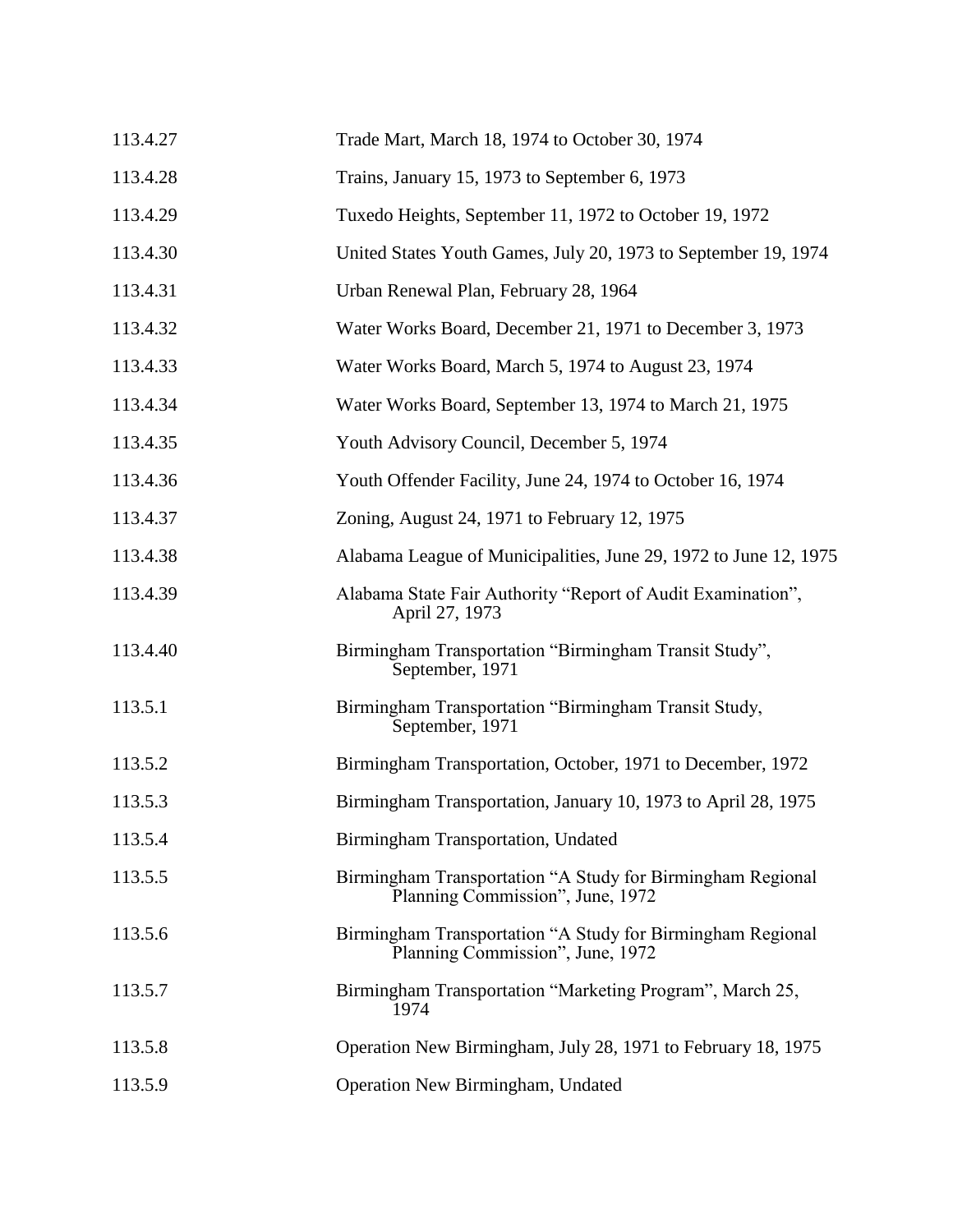| 113.5.10 | Operation New Birmingham "A Study in Progressive Productive<br>Citizen Volunteerism", Undated |
|----------|-----------------------------------------------------------------------------------------------|
| 113.5.11 | Speeches, January 22, 1971 to January 8, 1973                                                 |
| 113.5.12 | UAB College Senate, July 12, 1971 to April 17, 1974                                           |
| 113.5.13 | Vann Family in Alabama, July 28, 1974                                                         |
|          | <b>MAYORAL CORRESPONDENCE</b>                                                                 |
| 113.5.14 | Accomplishments, November 13, 1975 to December 20, 1977                                       |
| 113.5.15 | <b>No Folder</b>                                                                              |
| 113.5.16 | Aging, December 17, 1975                                                                      |
| 113.5.17 | Airport, October 29, 1975 to June 24, 1976                                                    |
| 113.5.18 | Airport, July 30, 1976 to April 25, 1977                                                      |
| 113.5.19 | Airport, May 2, 1977 to August 31, 1977                                                       |
| 113.5.20 | Airport, September 6, 1977 to April 26, 1978                                                  |
| 113.5.21 | Airport, May 12, 1978 to July 31, 1978                                                        |
| 113.5.22 | Airport, August 7, 1978 to December 29, 1973                                                  |
| 113.5.23 | Airport, Undated                                                                              |
| 113.5.24 | Airport "Alabama Airline Service and Passenger Traffic",<br>February 10, 1976                 |
| 113.5.25 | Airport Cargo Terminal Study, December, 1978                                                  |
| 113.5.26 | Airport Consultants Landrum and Brown, Undated                                                |
| 113.6.1  | Airport Hills, March 11, 1977 to August 1, 1978                                               |
| 113.6.2  | Airport Master plan, August, 1977                                                             |
| 113.6.3  | Airport Motel, June 14, 1977 to December 14, 1978                                             |
| 113.6.4  | Alabama Black Bicentennial Exposition, June 11, 1976 to October<br>30, 1976                   |
| 113.6.5  | Alabama Center for Higher Education, May 28, 1976                                             |
| 113.6.6  | Alabama Civil Liberties Union, April 7, 1976                                                  |
| 113.6.7  | Alabama Department of Archives and History, March 23, 1977                                    |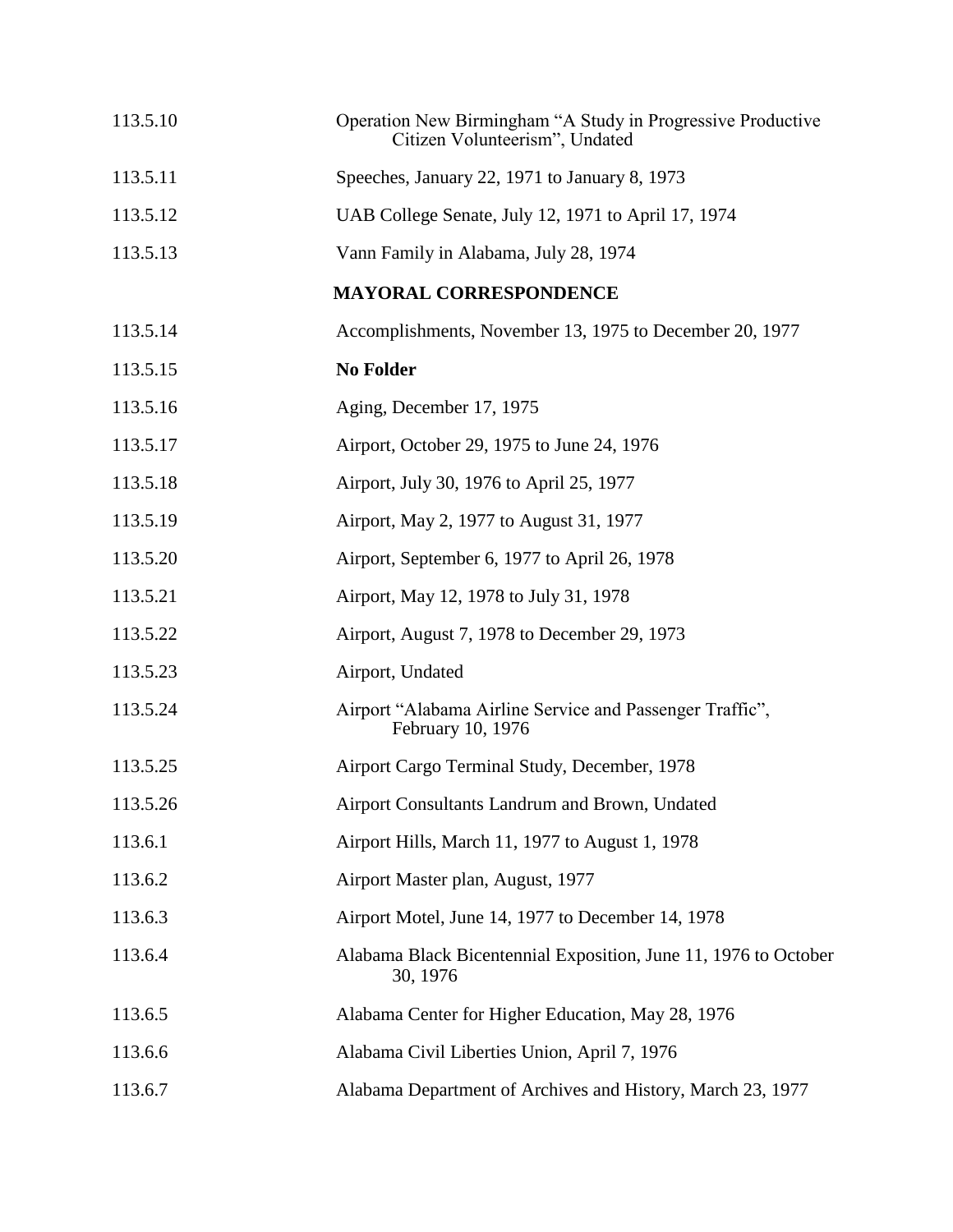| 113.6.8  | Alabama Historical Commission, June 23, 1976 to July 27, 1976                   |
|----------|---------------------------------------------------------------------------------|
| 113.6.9  | Alabama Law Enforcement Planning Agency, July 16, 1976 to<br>July 29, 1976      |
| 113.6.10 | Alabama Law Institute "Issues Conference for Legislators",<br>February 17, 1978 |
| 113.6.11 | Alabama League of Municipalities, October 13, 1975 to June 1,<br>1977           |
| 113.6.12 | Alabama Public Service Commission, May 14, 1976                                 |
| 113.6.13 | Alabama State Fair Authority, April 5, 1976 to September 15,<br>1977            |
| 113.6.14 | Alabama State University, August 22, 1977 to September 1, 1977                  |
| 113.6.15 | Alabama Travel Council, July 12, 1976                                           |
| 113.6.16 | Alabama Water Improvement Commission, June 1, 1977                              |
| 113.6.17 | Alabama Youth Services, August 9, 1977 to August 31, 1977                       |
| 113.6.18 | All America City, December 1, 1976                                              |
| 113.6.19 | Amber Signal on Traffic Controls, May 7, 1976 to June 9, 1976                   |
| 113.6.20 | Ameraport Corporation, December 31, 1975 to March 6, 1976                       |
| 113.6.21 | American Institute of Banking, July 22, 1976                                    |
| 113.6.22 | A-Ninety-Five Coordinator, October 8, 1976 to October 13, 1976                  |
| 113.6.23 | Annexation, February 5, 1975 to February 17, 1975                               |
| 113.6.24 | Annexation, February 20, 1975 to February 24, 1975                              |
| 113.6.25 | Annexation, February 27, 1975 to March 13, 1975                                 |
| 113.6.26 | Annexation, March 24, 1975 to March 28, 1975                                    |
| 113.6.27 | Annexation, April 1, 1975 to February 2, 1976                                   |
| 113.6.28 | Annexation, February 3, 1976 to February 5, 1976                                |
| 113.6.29 | Apple, The, February 4, 1977                                                    |
| 113.6.30 | Appraisal Report, December 14, 1976                                             |
| 113.6.31 | Arlington Historical Association, August 26, 1975 to December<br>16, 1976       |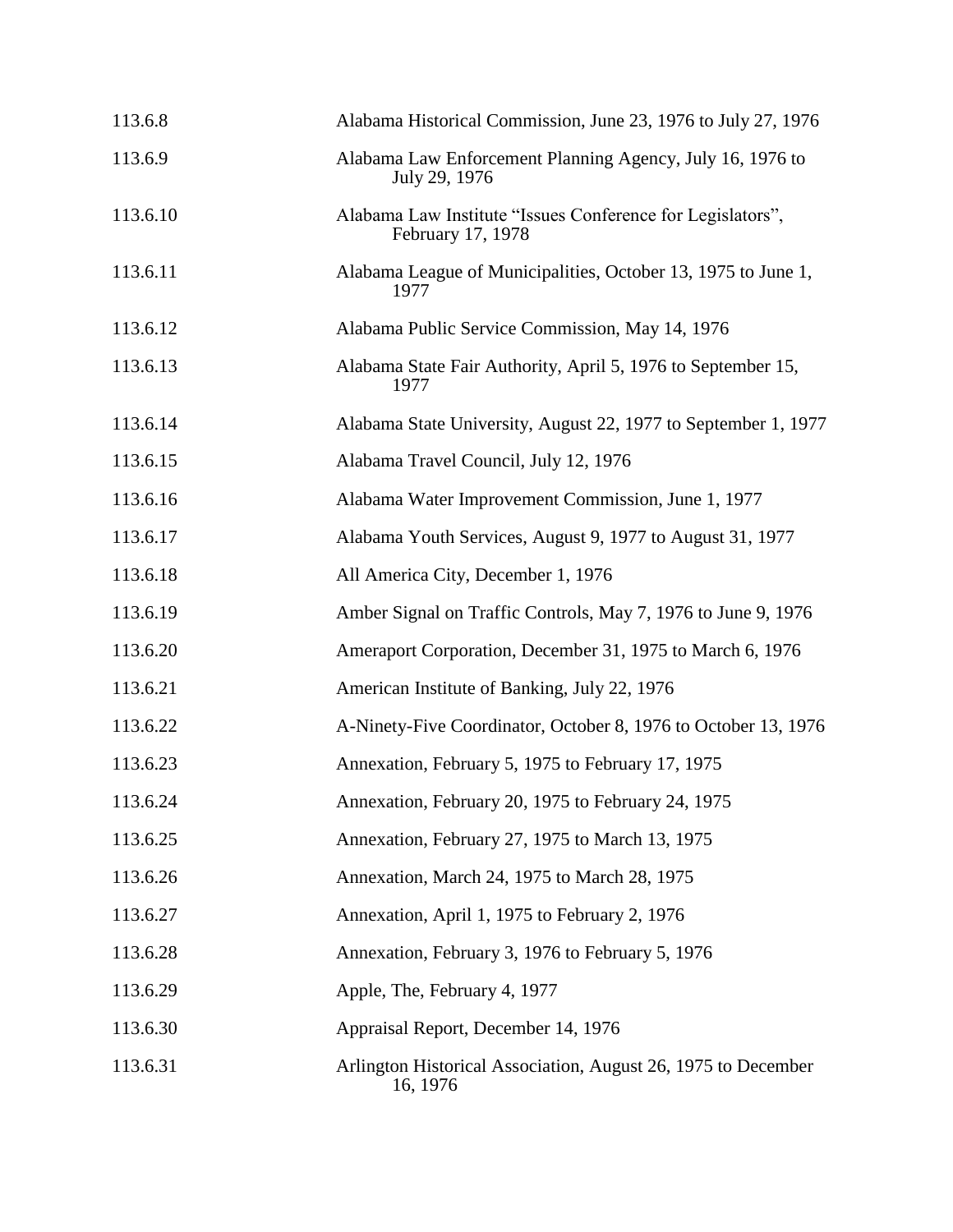| 113.6.32 | Art Museum, February 6, 1976 to August 31, 1977                                   |
|----------|-----------------------------------------------------------------------------------|
| 113.6.33 | Art Museum, September 6, 1977 to February 17, 1978                                |
| 113.6.34 | Art Museum, March 14, 1978 to December 28, 1978                                   |
| 113.6.35 | Arts Alliance, November 19, 1977 to November 25, 1977                             |
| 113.6.36 | ASPA, September 20, 1977                                                          |
| 113.6.37 | Auditorium, July 20, 1975 to December 27, 1976                                    |
| 113.6.38 | Auditorium, January 4, 1977 to October 14, 1977                                   |
| 113.6.39 | Auditorium, February 3, 1978 to December 27, 1978                                 |
| 113.6.40 | Bankhead Hotel/Towers, December 18, 1975 to October 22, 1976                      |
| 113.6.41 | Baptist Medical Centers, November 6, 1975                                         |
| 113.6.42 | Baptist Medical Centers, December 14, 1976 to January 17, 1977                    |
| 113.6.43 | Basketball, October 18, 1976 to December 3, 1976                                  |
| 113.6.44 | Beautification Board, February 3, 1976 to December 20, 1977                       |
| 113.6.45 | Beautification Board "Big Beautiful Birmingham", September 30,<br>1976            |
| 113.6.46 | Bicentennial, September 8, 1975 to July 28, 1976                                  |
| 113.6.47 | Bicentennial, August 11, 1976 to March 15, 1977                                   |
| 113.6.48 | Bicentennial, Undated                                                             |
| 113.7.1  | Birmingham Area Manpower Consortium's Summer Program,<br>October 17, 1977         |
| 113.7.2  | Birmingham Bar Association, July 20, 1976 to August 4, 1976                       |
| 113.7.3  | Birmingham Census, December 14, 1977                                              |
| 113.7.4  | Birmingham Federation of City Employees, January 29, 1975 to<br>September 1, 1976 |
| 113.7.5  | Birmingham Green, September 27, 1976 to October 27, 1976                          |
| 113.7.6  | Birmingham Housing Authority, February 22, 1978 to November<br>22, 1978           |
| 113.7.7  | Birmingham Labor Council AFL-CIO, November 16, 1976 to<br>February 14, 1977       |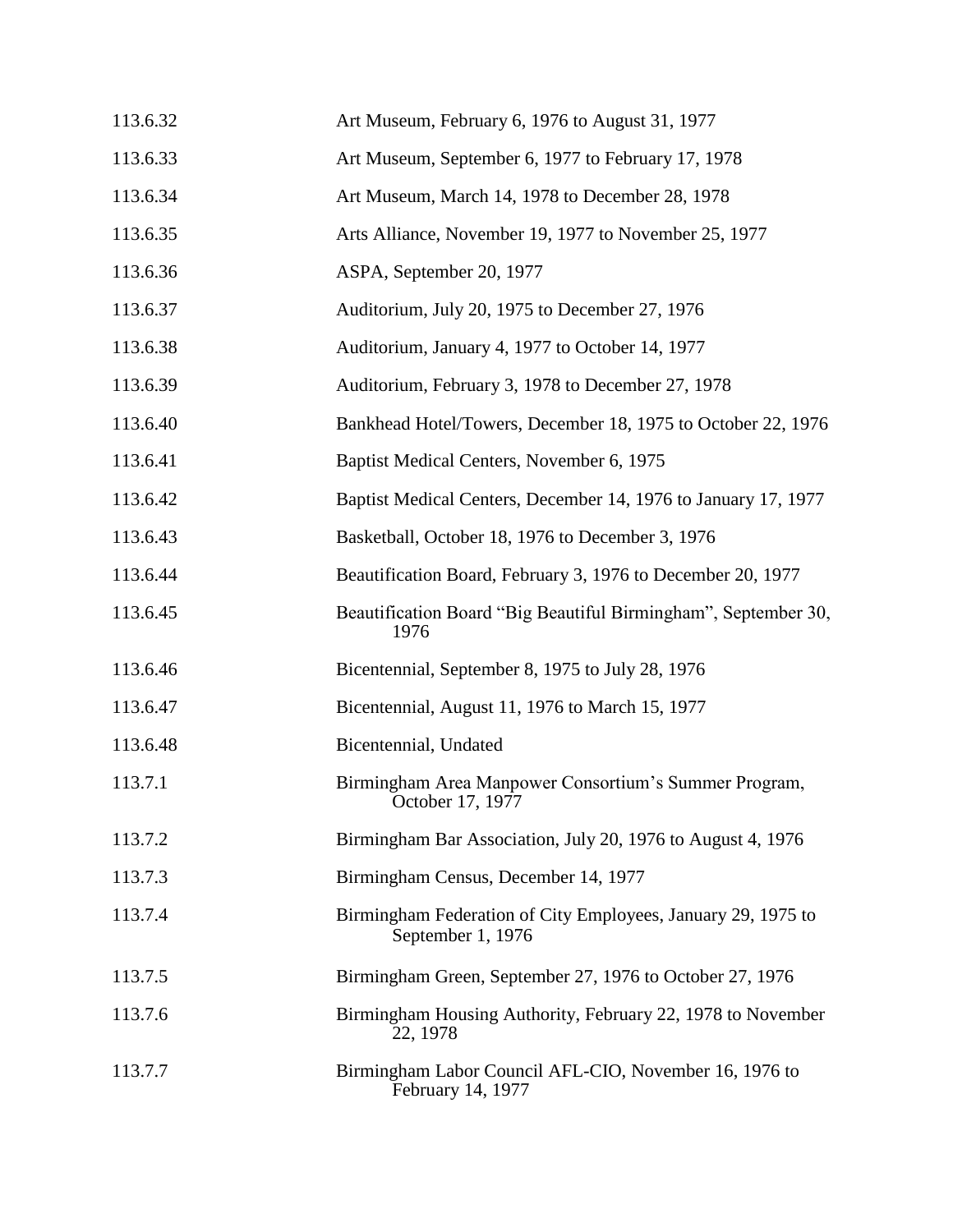| 113.7.8  | Birmingham Planning Commission, January 7, 1976 to June 20,<br>1977                         |
|----------|---------------------------------------------------------------------------------------------|
| 113.7.9  | Birmingham Planning Commission "Five Year Public<br>Improvements Program", May 30, 1973     |
| 113.7.10 | Birmingham Regional Emergency Medical Services System,<br>October 3, 1977 to March 13, 1978 |
| 113.7.11 | Birmingham Regional Planning Commission, November 26, 1975<br>to August 3, 1976             |
| 113.7.12 | Birmingham Regional Planning Commission, November 29, 1976<br>To January 5, 1977            |
| 113.7.13 | Birmingham Urban League, March 29, 1976                                                     |
| 113.7.14 | Birmingham Urban League Minority Contractors Assistance<br>Program, May, 1977               |
| 113.7.15 | Birmingham Zoo, July 1, 1976 to August 16, 1977                                             |
| 113.7.16 | "Black and White Portrait of a City", Undated                                               |
| 113.7.17 | Blasting, September 7, 1976 to January 1, 1977                                              |
| 113.7.18 | Blue Cross, January 14, 1976 to January 17, 1977                                            |
| 113.7.19 | Board of Education, December 3, 1975 to December 3, 1976                                    |
| 113.7.20 | Board of Education, January 12, 1977 to June 30, 1977                                       |
| 113.7.21 | Board of Education, July 11, 1977 to December 15, 1977                                      |
| 113.7.22 | Board of Education, January 27, 1978 to December 19, 1978                                   |
| 113.7.23 | Board of Education Agenda, May 11, 1976                                                     |
| 113.7.24 | Board of Managers Retirement and Relief System, January 11,<br>1977 to January 6, 1978      |
| 113.7.25 | Bombing, February 25, 1976 to June 1, 1976                                                  |
| 113.7.26 | Bowl Game Legislator Hospitality, January 11, 1977 to February<br>8, 1978                   |
| 113.7.27 | Brady Bail Bond Company, February 4, 1977 to February 18, 1977                              |
| 113.7.28 | Bradley Arant Rose and White, February 18, 1976 to February 25,<br>1976                     |
| 113.7.29 | Brookwood Health Services Incorporated, August 31, 1977                                     |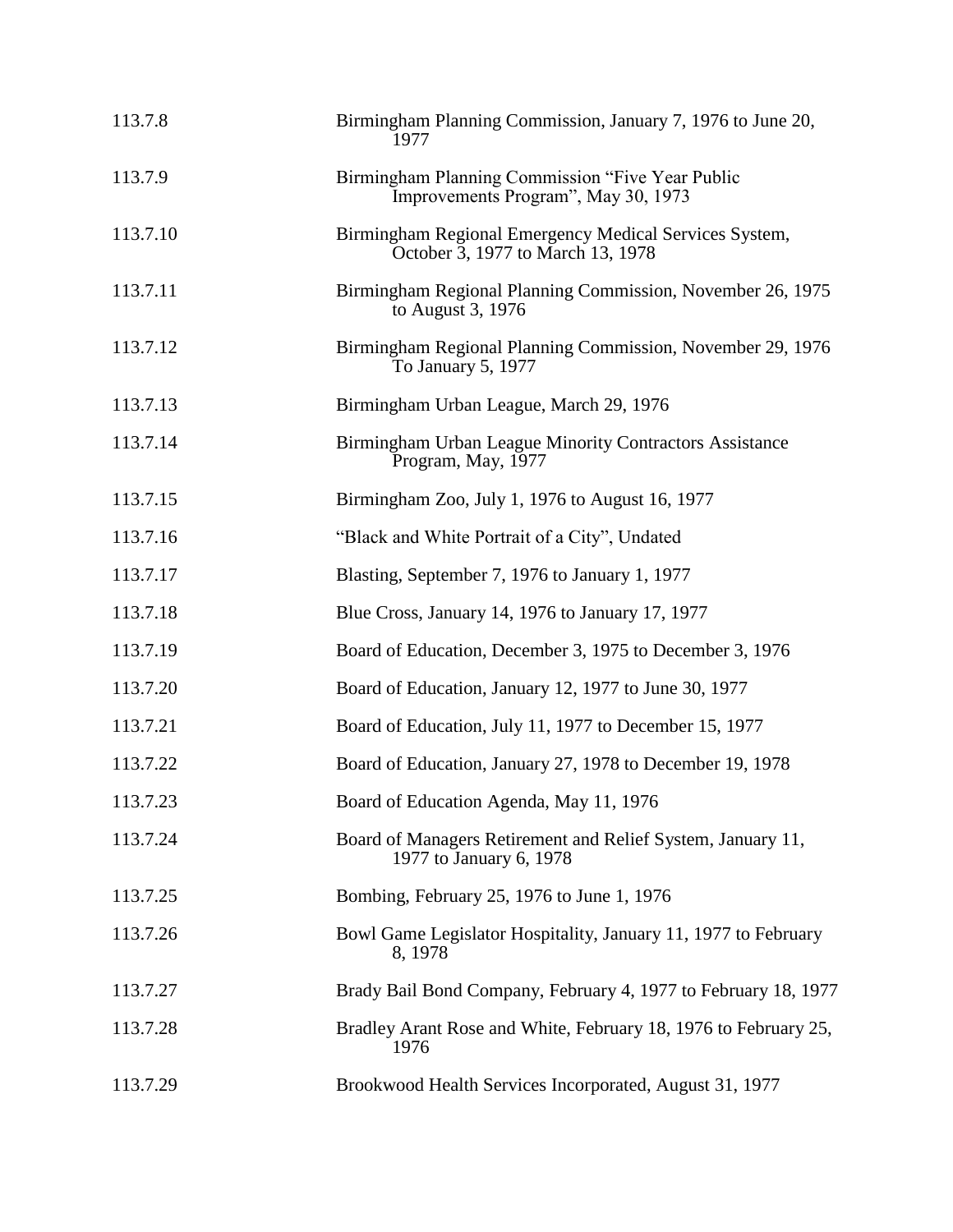| 113.7.30 | Budget Financial Report, June 30, 1975                                                                                   |
|----------|--------------------------------------------------------------------------------------------------------------------------|
| 113.7.31 | Budget Proposed, June 30, 1978                                                                                           |
| 113.7.32 | Building Maintenance, December 15, 1975 to December 1, 1978                                                              |
| 113.7.33 | "Buy" Centennial, July 21, 1976 to August 13, 1976                                                                       |
| 113.7.34 | Cab Companies, November 19, 1975 to January 29, 1976                                                                     |
| 113.7.35 | Cahaba River, April 14, 1976 to September 24, 1976                                                                       |
| 113.7.36 | Capital Budget, October 8, 1976                                                                                          |
| 113.7.37 | Capital Improvement Program, March 28, 1977                                                                              |
| 113.7.38 | Central Business District Area Study, June, 1975                                                                         |
| 113.7.39 | Cerebral Palsy, September 23, 1977                                                                                       |
| 113.7.40 | CETA, February 8, 1976 to December 29, 1976                                                                              |
| 113.7.41 | CETA, January 3, 1977 to September 29, 1977                                                                              |
| 113.7.42 | CETA, October 6, 1977 to October 27, 1977                                                                                |
| 113.7.43 | CETA, November 1, 1977 to February 20, 1978                                                                              |
| 113.7.44 | CETA, March 10, 1978 to June 30, 1978                                                                                    |
| 113.7.45 | CETA, July 3, 1978 to August 31, 1978                                                                                    |
| 113.7.46 | CETA, September 7, 1978 to December 31, 1978                                                                             |
| 113.7.47 | CETA Monitor, February 1, 1978                                                                                           |
| 113.7.48 | CETA Projects, February 4, 1977                                                                                          |
| 113.8.1  | Chamber of Commerce, April 8, 1976 to December 13, 1976                                                                  |
| 113.8.2  | Chestnut Hill, August 3, 1977 to September 27, 1977                                                                      |
| 113.8.3  | Citizen Advisory Board, February 26, 1975 to June 12, 1979                                                               |
| 113.8.4  | Citizen Advisory Board "Potential Residential Sites Within the<br>City of Birmingham: A Study of Vacant Land", May, 1976 |
| 113.8.5  | Citizen Coalition, March, 1977 to February 23, 1978                                                                      |
| 113.8.6  | Citizen Participation Program, November 17, 1975 to December<br>30, 1975                                                 |
| 113.8.7  | Citizen Participation Program, January 8, 1976 to December 15,                                                           |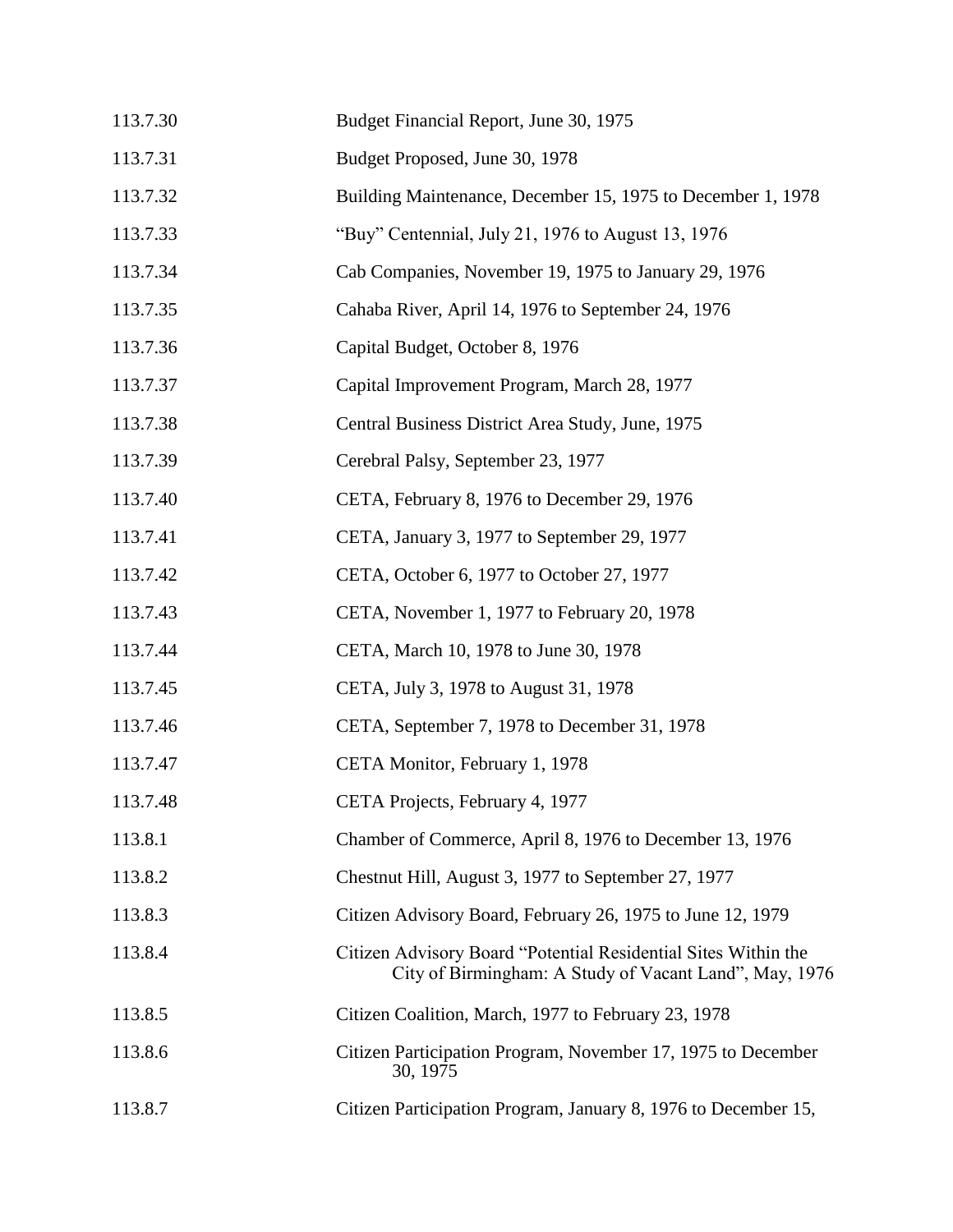| 113.8.8  | Citizen Participation Program, January 10, 1977 to June 29, 1977        |
|----------|-------------------------------------------------------------------------|
| 113.8.9  | Citizen Participation Program, July 11, 1977 to June 28, 1978           |
| 113.8.10 | Citizen Participation Program, July, 1978                               |
| 113.8.11 | Citizen Participation Program, July 5, 1978 to December 29, 1978        |
| 113.8.12 | Citizen Participation Program, January 3, 1979 to September 27,<br>1979 |
| 113.8.13 | City Clerk, November 14, 1975 to June 16, 1978                          |
| 113.8.14 | City Council, November 14, 1975 to December 31, 1975                    |
| 113.8.15 | City Council, January 6, 1976 to February 27, 1976                      |
| 113.8.16 | City Council, March 2, 1976 to April 30, 1976                           |
| 113.8.17 | City Council, May 4, 1976 to June 3, 1976                               |
| 113.8.18 | City Council, June 4, 1976 to July 30, 1976                             |
| 113.8.19 | City Council, August 2, 1976 to September 28, 1976                      |
| 113.8.20 | City Council, October 5, 1976 to October 27, 1976                       |
| 113.8.21 | City Council, November 2, 1976 to February 28, 1977                     |
| 113.8.22 | City Council, March 1, 1977 to April 29, 1977                           |
| 113.8.23 | City Council, May 3, 1977 to June 30, 1977                              |
| 113.8.24 | City Council, July 1, 1977 to July 29, 1977                             |
| 113.8.25 | City Council, August 1, 1977 to September 30, 1977                      |
| 113.8.26 | City Council, October 3, 1977 to October 31, 1977                       |
| 113.8.27 | City Council, November 1, 1977 to November 28, 1977                     |
| 113.8.28 | City Council, December 1, 1977 to December 29, 1977                     |
| 113.8.29 | City Council, January 4, 1978 to January 31, 1978                       |
| 113.8.30 | City Council, February 3, 1978 to February 28, 1978                     |
| 113.8.31 | City Council, March 1, 1978 to March 31, 1978                           |
| 113.8.32 | City Council, April 3, 1978 to April 28, 1978                           |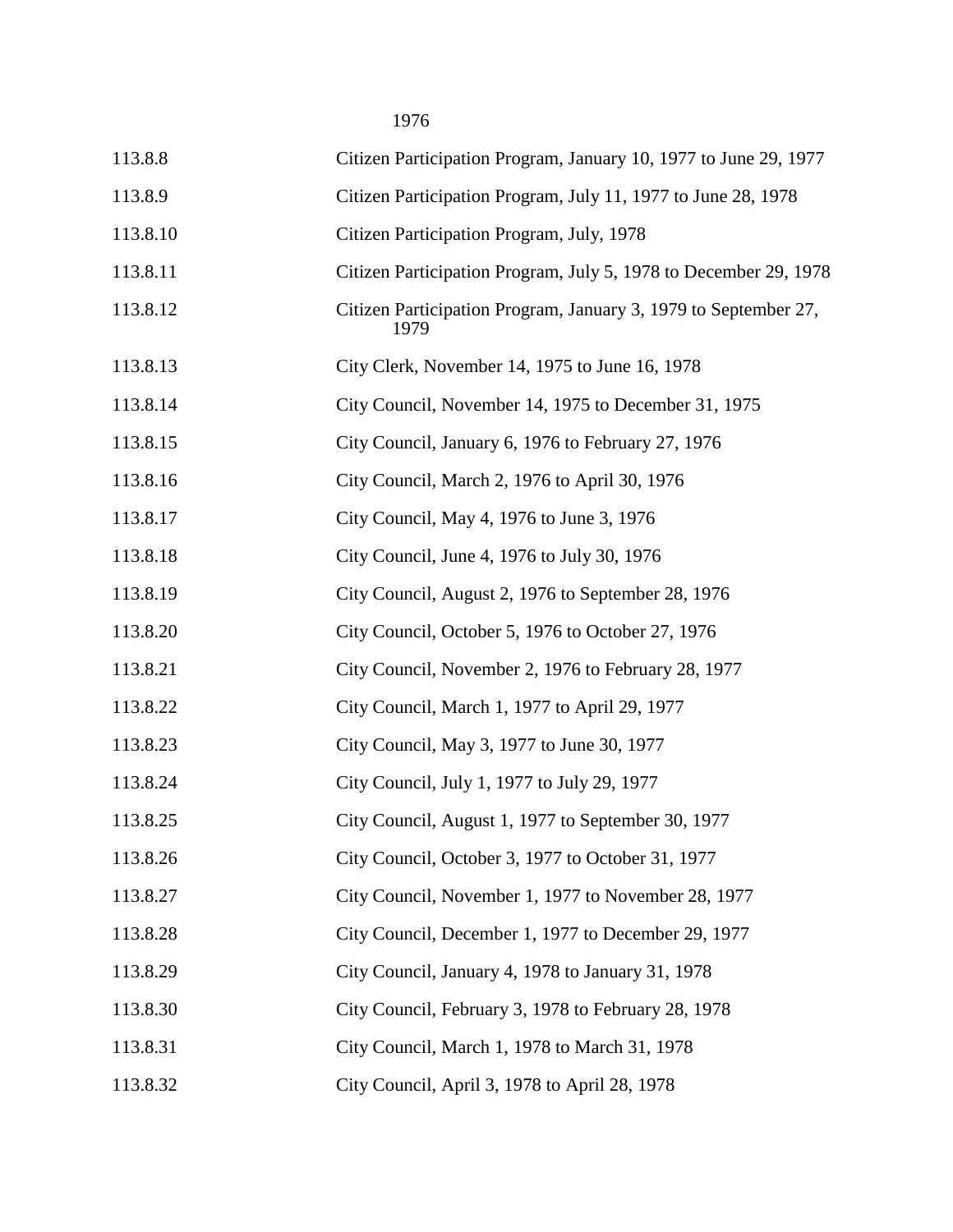| 113.9.1  | City Council, May 1, 1978 to May 31, 1978                                         |
|----------|-----------------------------------------------------------------------------------|
| 113.9.2  | City Council, June 1, 1978 to June 29, 1978                                       |
| 113.9.3  | City Council, July 3, 1978 to August 30, 1978                                     |
| 113.9.4  | City Council, September 5, 1978 to October 30, 1978                               |
| 113.9.5  | City Council, November 2, 1978 to December 27, 1978                               |
| 113.9.6  | City Engineer, December 13, 1976 to August 31, 1977                               |
| 113.9.7  | City Engineer, September 1, 1977 to June 27, 1978                                 |
| 113.9.8  | City Engineer, July 3, 1978 to January 26, 1979                                   |
| 113.9.9  | City Hall, April 13, 1977                                                         |
| 113.9.10 | City Manager/Administrators Forum, November 10, 1977 to<br>December 27, 1977      |
| 113.9.11 | City of Birmingham Vs City of Homewood, February 24, 1976 to<br>November 16, 1977 |
| 113.9.12 | Civic Center, April 24, 1974                                                      |
| 113.9.13 | Civic Center, July 10, 1975 to December 29, 1975                                  |
| 113.9.14 | Civic Center, January 2, 1976 to June 10, 1976                                    |
| 113.9.15 | Civic Center, July 1, 1976 to December 16, 1976                                   |
| 113.9.16 | Civic Center, January 3, 1977 to June 27, 1977                                    |
| 113.9.17 | Civic Center, July 1, 1977                                                        |
| 113.9.18 | Civic Center, July 27, 1977 to December 13, 1977                                  |
| 113.9.19 | Civic Center, January 11, 1978 to July 25, 1978                                   |
| 113.9.20 | Civic Center, August 3, 1978 to December 8, 1978                                  |
| 113.9.21 | Civic Center, Undated                                                             |
| 113.9.22 | Civic Center Civil Suit, July 30, 1976                                            |
| 113.9.23 | Civic Center Civil Suit Deposition: Ronald J. Frost, January 15,<br>1976          |
| 113.9.24 | Civic Center Civil Suit Deposition: B. N. Collins, January 16,<br>1976            |
| 113.9.25 | Civic Center Civil Suit Deposition: Harry Jeffcoat Jr., February                  |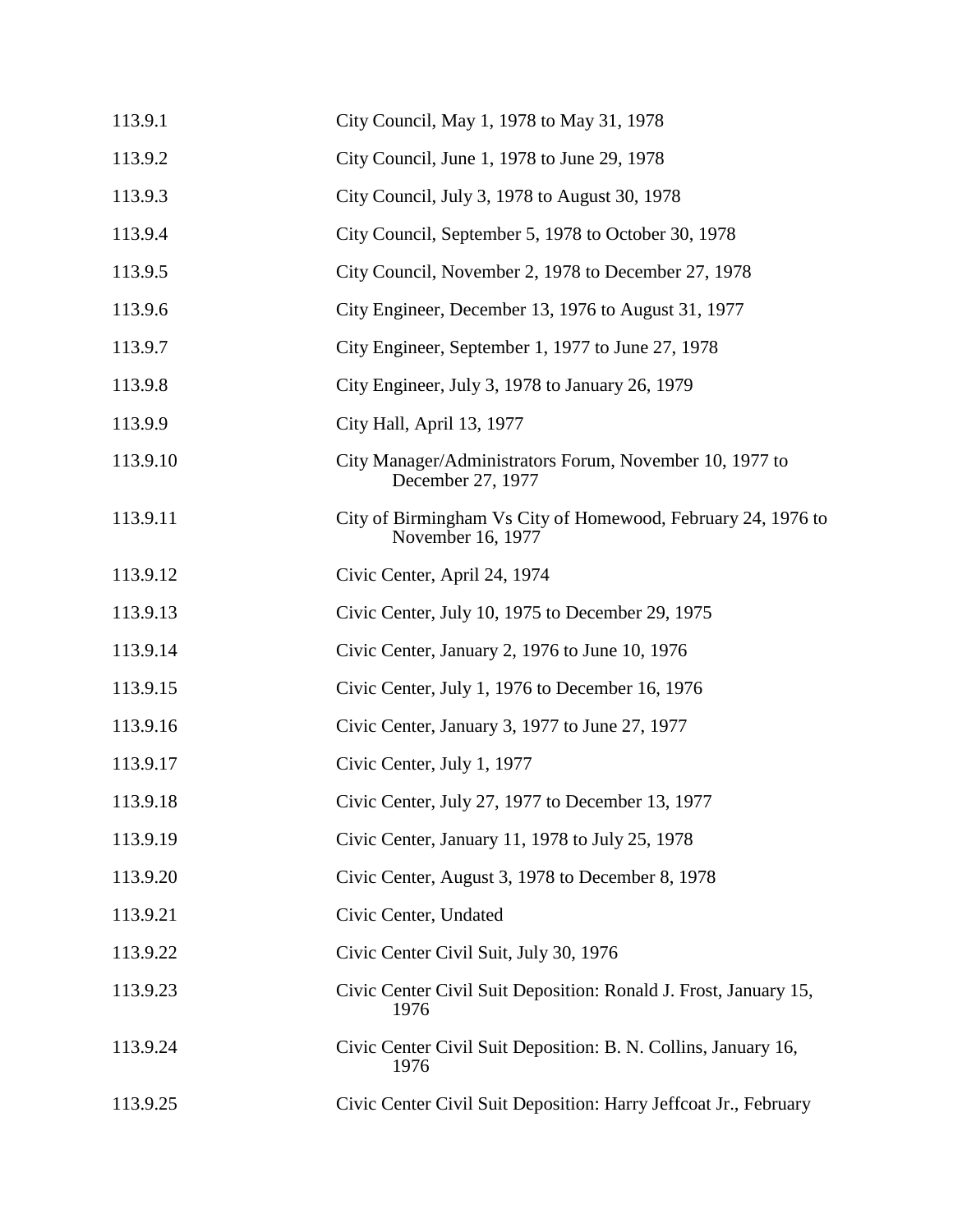|           | 11, 1976                                                                    |
|-----------|-----------------------------------------------------------------------------|
| 113.9.26  | Civic Center Civil Suit Deposition: Johnnie C. Morris, February<br>16, 1976 |
| 113.9.27  | Civic Center Civil Suit Deposition: W. W. Cunningham,<br>February 18, 197   |
| 113.10.1  | Civic Center Civil Suit Deposition: Goodloe Rutland I, March 2,<br>1976     |
| 113.10.2  | Civic Center Civil Suit Deposition: Goodloe Rutland II, March 2,<br>1976    |
| 113.10.3  | Civic Center Civil Suit Deposition: W. W. Cunningham, May<br>$6/19$ , 1976  |
| 113.10.4  | Civic Center Civil Suit Deposition: Doris Ward, May 19, 1976                |
| 113.10.5  | Civic Center Civil Suit Deposition: W. W. Cunningham, May 27,<br>1976       |
| 113.10.6  | Civil Aeronautics Board, October 17,1977 to October 21, 1977                |
| 113.10.7  | Civil Defense, November 24, 1975 to June 29, 1976                           |
| 113.10.8  | Civil Defense, July 6, 1976 to November 14, 1978                            |
| 113.10.9  | Civil Defense, Undated                                                      |
| 113.10.10 | Civil Rights Litigation, November 18, 1975                                  |
| 113.10.11 | Clemon, U. W., December 1, 1977                                             |
| 113.10.12 | Columbus Ohio Speaking Engagement, April 4, 1977 to May 2,<br>1977          |
| 113.10.13 | Commercial Revitalization Program, Undated                                  |
| 113.10.14 | Commission on Aging, March 18, 1977                                         |
| 113.10.15 | Committee Appointments, January 14, 1976 to April 15, 1976                  |
| 113.10.16 | Community Development, October 24, 1975 to November 25,<br>1975             |
| 113.10.17 | Community Development, December 1, 1975 to December 31,<br>1975             |
| 113.10.18 | Community Development, January 5, 1976 to March 30, 1976                    |
| 113.10.19 | Community Development, April 1, 1976 to June 30, 1976                       |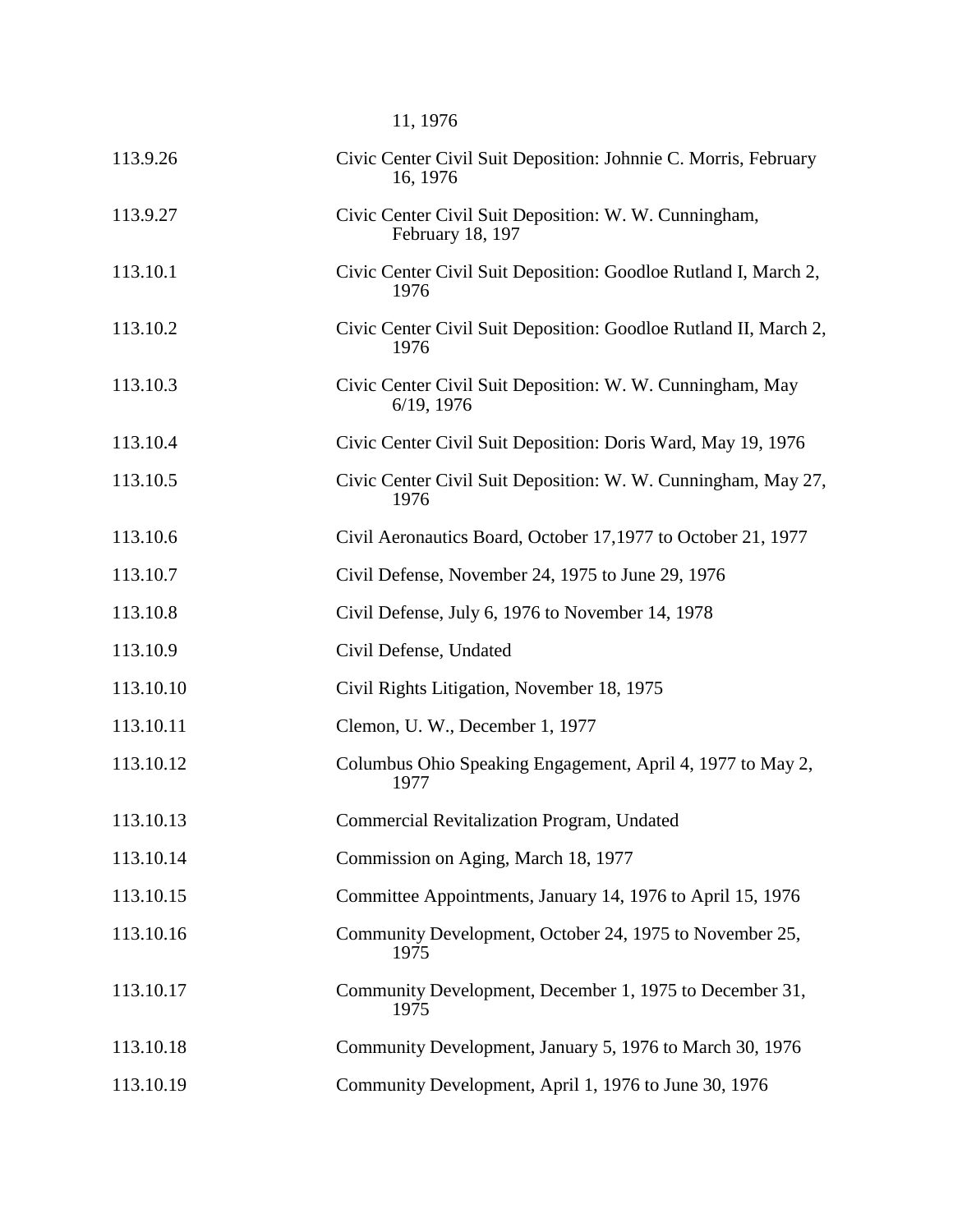| 113.10.20 | Community Development, July 2, 1976 to November 17, 1976                                          |
|-----------|---------------------------------------------------------------------------------------------------|
| 113.10.21 | Community Development, December 1, 1976 to February 25, 1977                                      |
| 113.10.22 | Community Development, March 2, 1977 to May 27, 1977                                              |
| 113.10.23 | Community Development, June 6, 1977 to August 31, 1977                                            |
| 113.10.24 | Community Development, September 2, 1977 to December 29,<br>1977                                  |
| 113.10.25 | Community Development, January 3, 1978 to June 30, 1978                                           |
| 113.10.26 | Community Development, July 13, 1978 to December 20, 1978                                         |
| 113.10.27 | Community Development, Undated                                                                    |
| 113.10.28 | Community Development Application UDAG Grant, November 9,<br>1978                                 |
| 113.10.29 | Community Development Block Grant, December 20, 1976 to<br>November 3, 1977                       |
| 113.10.30 | Community Development Block Grant, January 21, 1978 to<br>December 22, 1978                       |
| 113.10.31 | Community Development Block Grant Meeting With HUD,<br>September 16, 1977 to November 14, 1977    |
| 113.10.32 | Community Development Election Challenge Five Points South,<br>December 8, 1975                   |
| 113.10.33 | Community Development Election Challenge Highland Park,<br>November 25, 1975                      |
| 113.10.34 | <b>Community Development Housing Assistance Payments Program</b><br>Application, January 28, 1976 |
| 113.10.35 | Community Development Task Force, March 21, 1977 to April 21,<br>1977                             |
| 113.10.36 | Community Resources, September 23, 1976                                                           |
| 113.11.1  | Complaints, November 8, 1975 to December 31, 1975                                                 |
| 113.11.2  | Complaints, January 6, 1976 to July 21, 1976                                                      |
| 113.11.3  | Complaints, August 6, 1976 to April 26, 1978                                                      |
| 113.11.4  | Computer Processing Requirements, September, 1977                                                 |
| 113.11.5  | Congressional-City Conference, January 21, 1976 to March 6,<br>1977                               |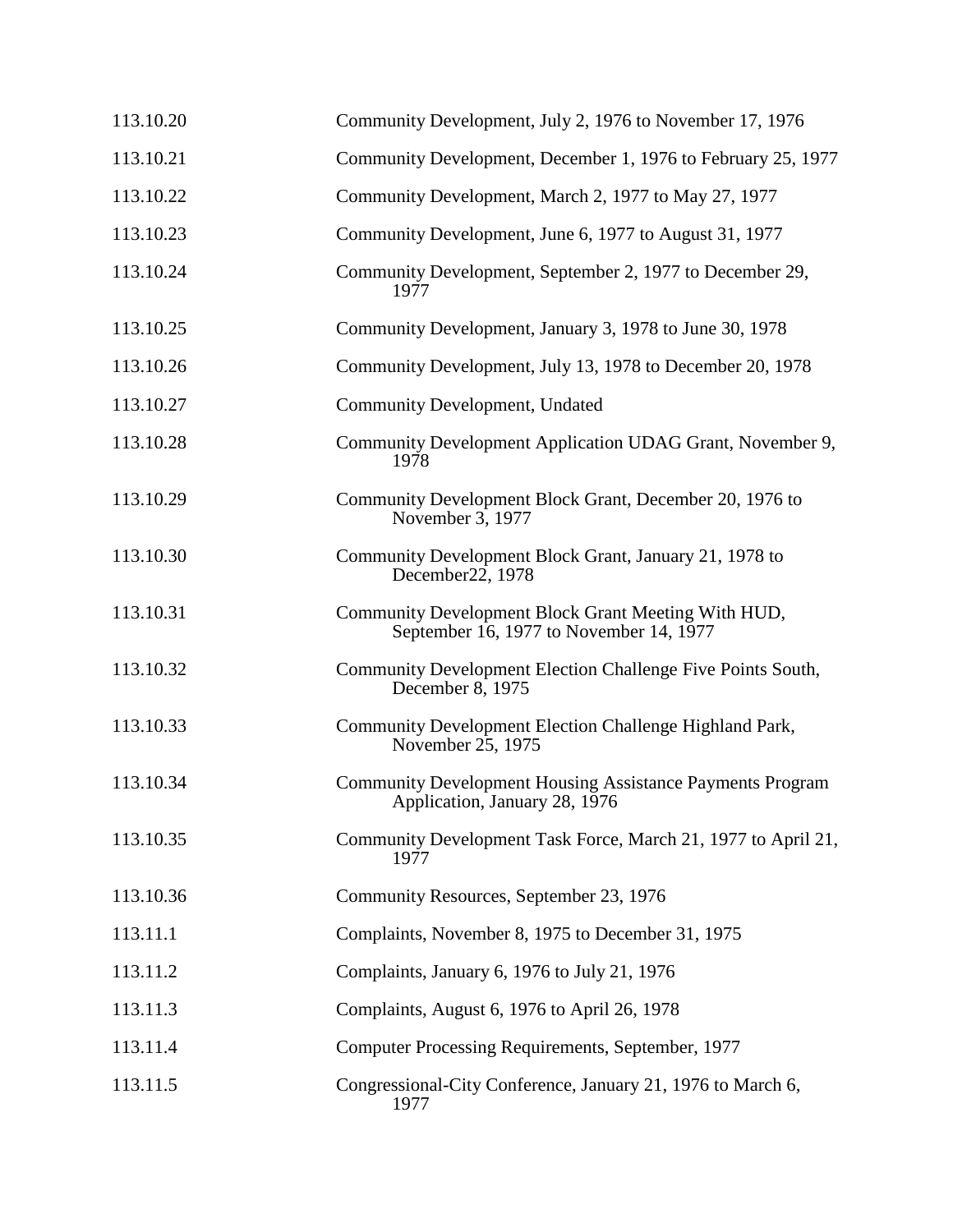| 113.11.6  | Congress of Cities San Francisco, September 28, 1977 to<br>December 8, 1977 |
|-----------|-----------------------------------------------------------------------------|
| 113.11.7  | Consumer Protection, June 8, 1976                                           |
| 113.11.8  | Contract Management and Coordinating Committee, December 18,<br>1978        |
| 113.11.9  | Cooley, John, December 16, 1976 to May 17, 1977                             |
| 113.11.10 | Counseling and Tutoring Pilot Program, Undated                              |
| 113.11.11 | Countercyclical Fiscal Assistance, Undated                                  |
| 113.11.12 | Crime Laboratory, March 19, 1976 to October 11, 1977                        |
| 113.11.13 | Crisis Relocation, Undated                                                  |
| 113.11.14 | Damage Claims Against City, April 1, 1976 to October 14, 1976               |
| 113.11.15 | Daniel Payne College, May 10, 1976                                          |
| 113.11.16 | Data Processing, June 2, 1976 to September 15, 1977                         |
| 113.11.17 | Data Processing, September 26, 1977                                         |
| 113.11.18 | Data Processing, November 29, 1977 to September 22, 1978                    |
| 113.11.19 | Day Care, August 4, 1976 to June 7, 1977                                    |
| 113.11.20 | Deferred Compensation, October 10, 1977 to February 15, 1978                |
| 113.11.21 | Democratic National Committee, September 24, 1976 to February<br>25, 1977   |
| 113.11.22 | Department Heads, January 3, 1978 to December 20, 1978                      |
| 113.11.23 | Development Steering Committee, October 4, 1976 to November<br>15, 1976     |
| 113.11.24 | Dog Citation Ordinance, December 17, 1975 to November 2, 1976               |
| 113.11.25 | Downtown Action Committee, February 4, 1976 to November 16,<br>1978         |
| 113.11.26 | Downtown Playhouse, May 23, 1977 to September 6, 1977                       |
| 113.11.27 | Downtown Redevelopment, February 3, 1976 to October 3, 1978                 |
| 113.11.28 | Drainage, September 24, 1976 to October 8, 1976                             |
| 113.11.29 | Drunks, December 30, 1975 to January 9, 1976                                |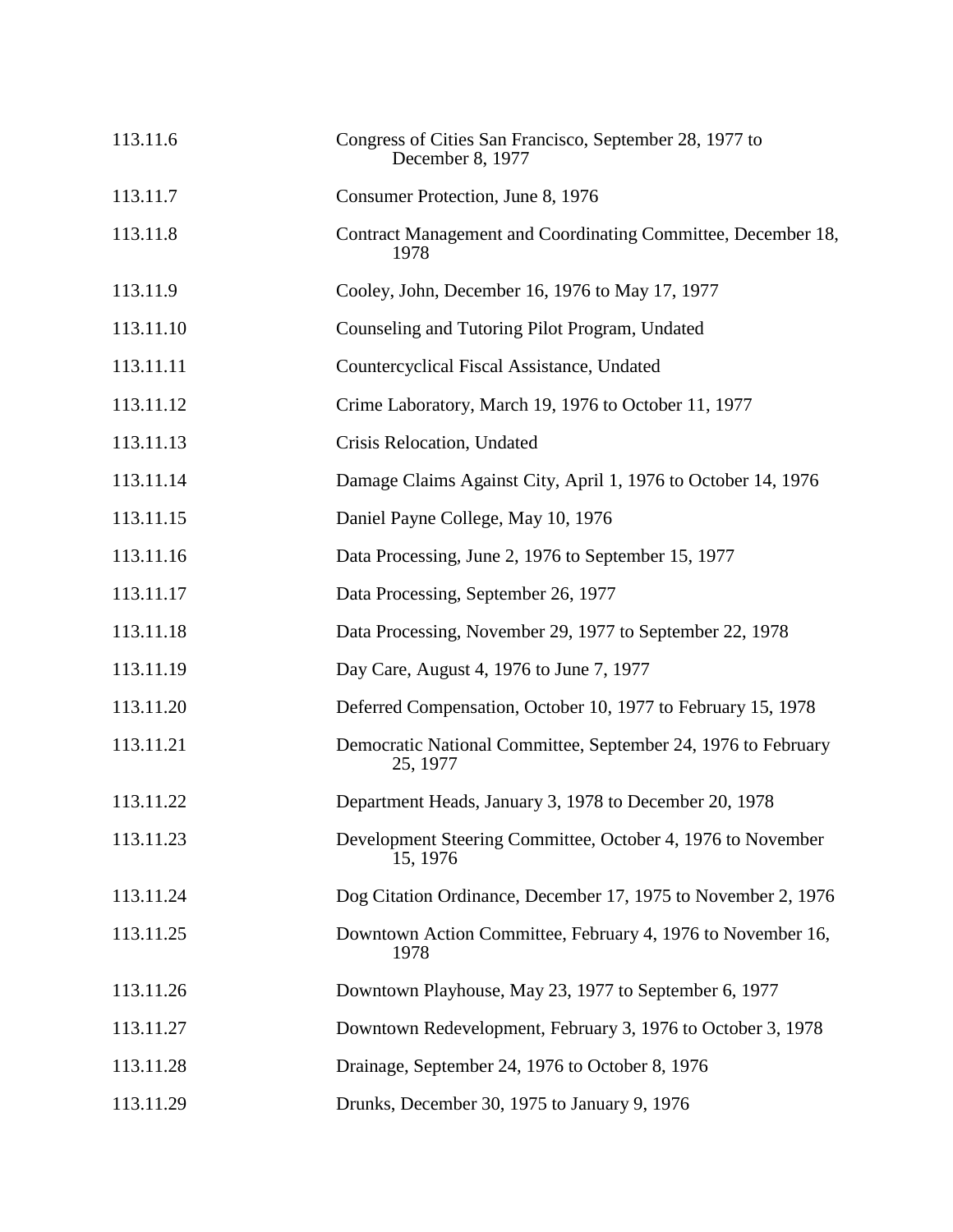| 113.11.30 | Eastside Mental Health Center, December 21, 1977                                 |
|-----------|----------------------------------------------------------------------------------|
| 113.11.31 | Economic Development, May 3, 1977 to October 18, 1977                            |
| 113.11.32 | Economic Development, January 9, 1978 to June 23, 1978                           |
| 113.11.33 | Economic Development, July 5, 1978 to December 28, 1978                          |
| 113.11.34 | Economic Development Administration, September 1, 1976 to<br>December12, 1977    |
| 113.11.35 | Edwards Lake Road, March 14, 1977 to March 21, 1977                              |
| 113.11.36 | Edwards, Ray Officer, September 29, 1978                                         |
| 113.11.37 | Elderly (Photographs), February 12, 1976 to March 23, 1976                       |
| 113.11.38 | Elevator Operators' Pension Credit, May 4, 1978                                  |
| 113.11.39 | Emergency Medical Service, January 15, 1976 to January 27, 1976                  |
| 113.11.40 | Employee Compensation Package, February 10, 1977 to March,<br>1977               |
| 113.11.41 | Employment, September 20, 1976 to September 29, 1977                             |
| 113.11.42 | Employment and Income, August 26, 1976 to May 10, 1978                           |
| 113.11.43 | Engineering Department, November 4, 1975 to December 31, 1975                    |
| 113.11.44 | Engineering Department, January 5, 1976 to June 21, 1976                         |
| 113.11.45 | Engineering Department, June 24, 1976 to June 16, 1977                           |
| 113.11.46 | Engineering Department, July 19, 1977 to April 14, 1978                          |
| 113.11.47 | Ensley Community Development, February 16, 1977 to May 9,<br>1978                |
| 113.11.48 | Ensley Community Development Job Narrative, August 29, 1977                      |
| 113.11.49 | Environmental Protection Agency, March 16, 1976 to March 23,<br>1979             |
| 113.11.50 | Ethics Commission, December 1, 1975 to February 10, 1977                         |
| 113.12.1  | Fair Hiring, Undated                                                             |
| 113.12.2  | Fair Labor Standards Act, July 1, 1976                                           |
| 113.12.3  | Fair Park East Residential Development Project, August, 1976 to<br>June 24, 1977 |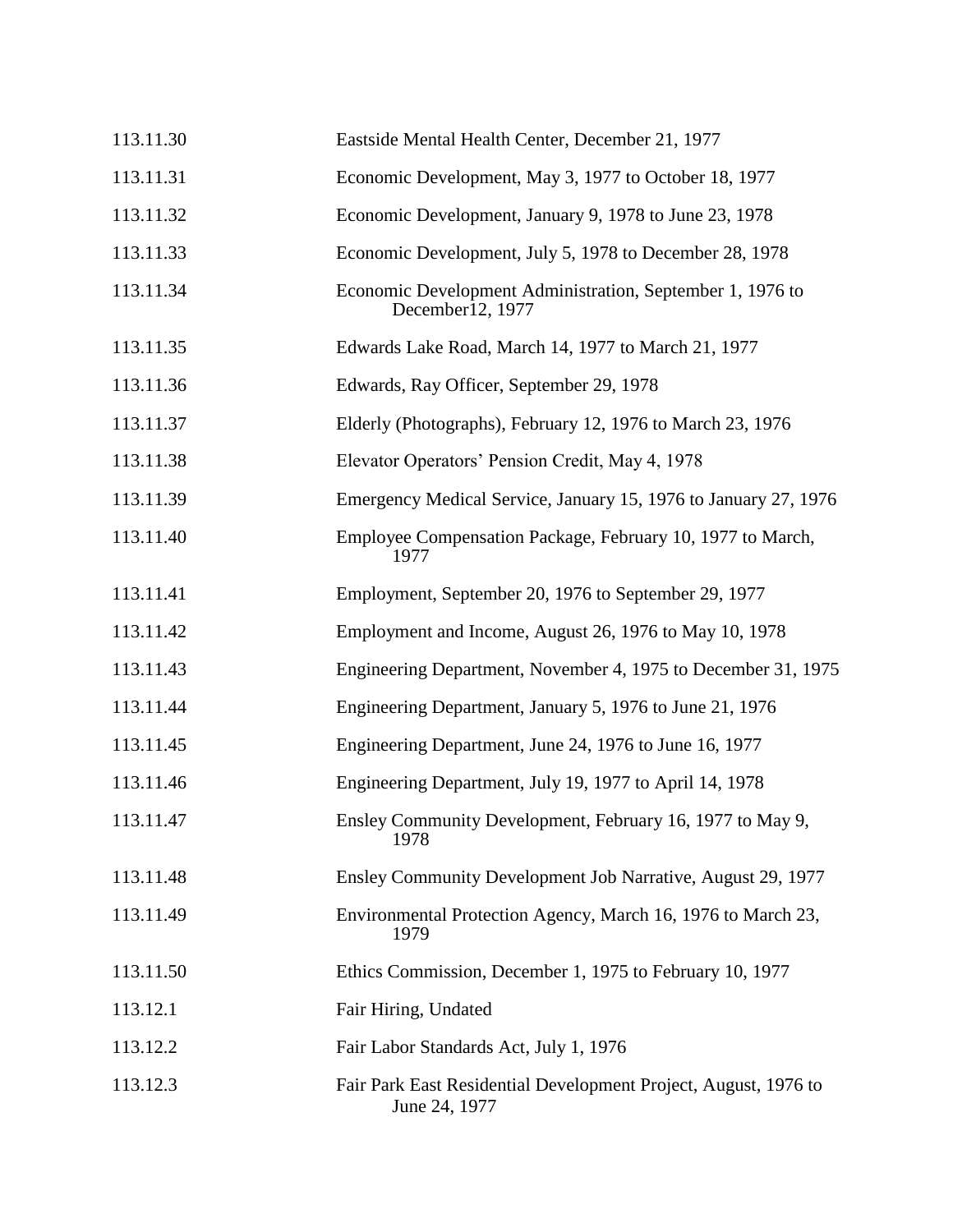| 113.12.4  | Fair Trial Tax, November 12, 1976 to February 3, 1977                       |
|-----------|-----------------------------------------------------------------------------|
| 113.12.5  | Family Lines System, December 2, 1977                                       |
| 113.12.6  | Farm Property, December 5, 1975 to January 17, 1976                         |
| 113.12.7  | Federal Bureau of Investigation, September 10, 1976 to December<br>12, 1977 |
| 113.12.8  | Federal Paperwork Commission, June 6, 1977 to September 28,<br>1977         |
| 113.12.9  | Federal Programs, January 17, 1977                                          |
| 113.12.10 | Feild, John, February 22, 1977 to April 21, 1977                            |
| 113.12.11 | Festival of Arts, February 6, 1976 to July 28, 1977                         |
| 113.12.12 | Festival of Arts, August 2, 1977 to October 5, 1978                         |
| 113.12.13 | Finance Department, August 22, 1975 to December 30, 1975                    |
| 113.12.14 | Finance Department, January 8, 1976 to May 28, 1976                         |
| 113.12.15 | Finance Department, June 1, 1976 to December 8, 1976                        |
| 113.12.16 | Finance Department, January 3, 1977 to July 29, 1977                        |
| 113.12.17 | Finance Department, August 1, 1977 to December 29, 1977                     |
| 113.12.18 | Finance Department, January 5, 1978 to May 30, 1978                         |
| 113.12.19 | Finance Department, June 1, 1978 to December 31, 1978                       |
| 113.12.20 | Finance Director, December 8, 1975 to August 26, 1976                       |
| 113.12.21 | Finley Avenue, October 29, 1976 to July 29, 1977                            |
| 113.12.22 | Fire Department, November 14, 1975 to June 28, 1976                         |
| 113.12.23 | Fire Department, July 2, 1976 to December 20, 1976                          |
| 113.12.24 | Fire Department, January 4, 1977 to June 30, 1977                           |
| 113.12.25 | Fire Department, July 5, 1977 to December 22, 1977                          |
| 113.12.26 | Fire Department, January 3, 1978 to December 27, 1978                       |
| 113.12.27 | Fire Department Annual Report, 1976                                         |
| 113.12.28 | Fire Hydrants, January 10, 1977 to October 5, 1977                          |
|           |                                                                             |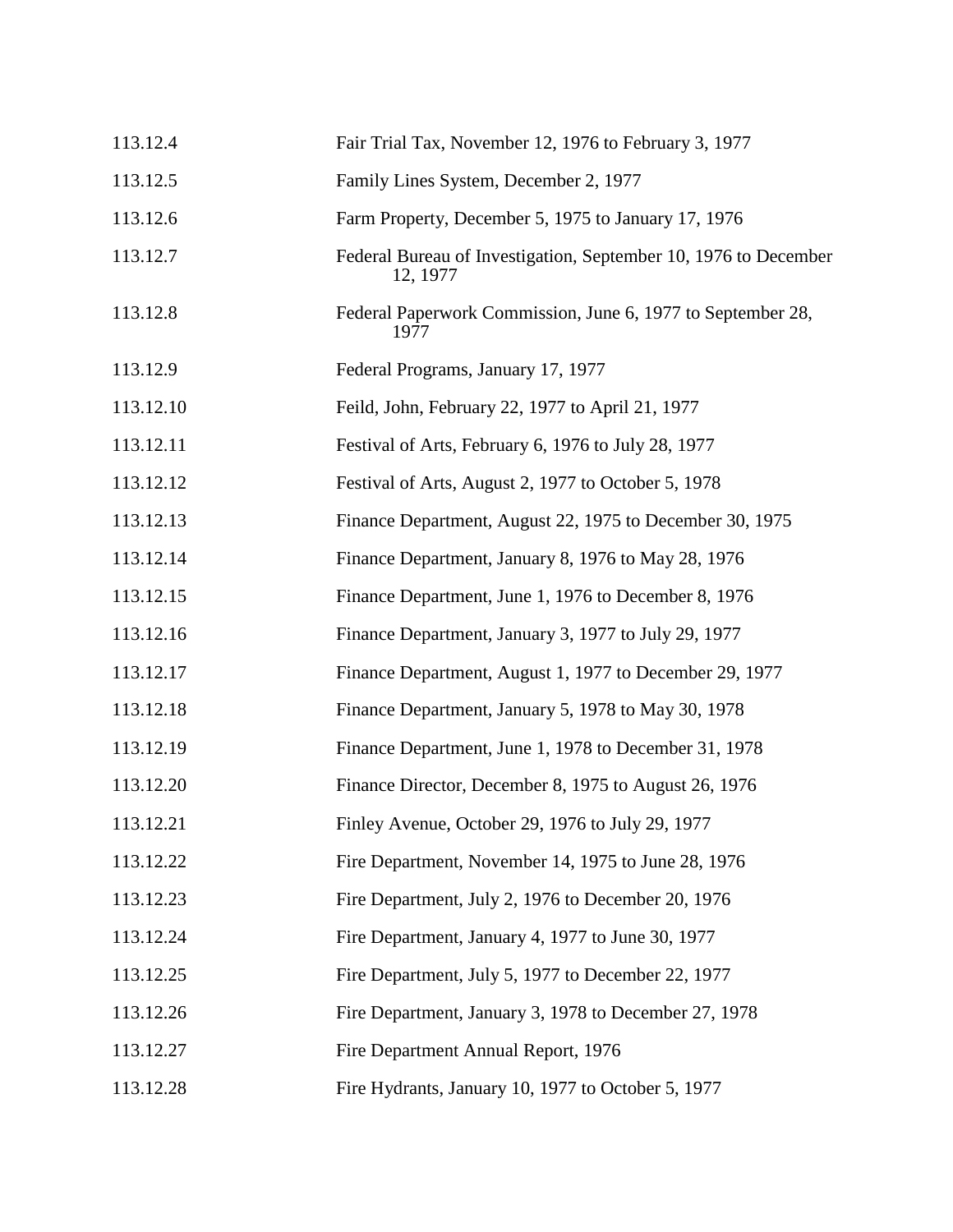| 113.12.29 | Firemen and Policemen's Pension, August 12, 1976 to June 14,<br>1978                                                                                       |
|-----------|------------------------------------------------------------------------------------------------------------------------------------------------------------|
| 113.12.30 | Flood Insurance, May 12, 1977                                                                                                                              |
| 113.12.31 | Flood Plain Ordinance, August 30, 1976                                                                                                                     |
| 113.12.32 | Food Stamp Program, December 22, 1975 to July 6, 1977                                                                                                      |
| 113.12.33 | Ford, Gerald R. "A Legacy of Failures", Undated                                                                                                            |
| 113.12.34 | Forest Park, Undated                                                                                                                                       |
| 113.12.35 | Four Day Work Week, November 30, 1976 to August 25, 1977                                                                                                   |
| 113.12.36 | Fraternal Order of Police, April 27, 1977 to May 18, 1977                                                                                                  |
| 113.12.37 | Freedom Riders, December 9, 1975                                                                                                                           |
| 113.12.38 | Freedom Train, December 15, 1975 to May 30, 1976                                                                                                           |
| 113.12.39 | Freedom Train, June 3, 1976 to October 1, 1976                                                                                                             |
| 113.12.40 | Frisco Railway, February 3, 1977                                                                                                                           |
| 113.12.41 | Gala, August 18, 1977 to September 26, 1977                                                                                                                |
| 113.12.42 | Garage, August 23, 1976 to December 12, 1977                                                                                                               |
| 113.12.43 | Garbage Collection, July 29, 1976 to December 1, 1976                                                                                                      |
| 113.12.44 | Garbage Proposals for Contracting Collection and Landfill,<br>October 1975 to August 27, 1976                                                              |
| 113.12.45 | Garbage Proposals for Contracting Collection and Landfill<br>"Contract Forms and Specifications and Collection and<br>Disposal of Garbage and Trash", 1976 |
| 113.12.46 | Gas Fitters, March 15, 1976 to January 21, 1977                                                                                                            |
| 113.12.47 | Gasoline and Oil Companies, November 8, 1976 to January 11,<br>1977                                                                                        |
| 113.12.48 | Gasoline Tax, June 22, 1976 to January 21, 1977                                                                                                            |
| 113.12.49 | General Correspondence, November 11, 1975 to June 24, 1976                                                                                                 |
| 113.13.1  | General Correspondence, July 7, 1976 to December 6, 1977                                                                                                   |
| 113.13.2  | General Correspondence, January 18, 1978 to March 29, 1978                                                                                                 |
| 113.13.3  | General Correspondence, April 3, 1978 to December 19, 1978                                                                                                 |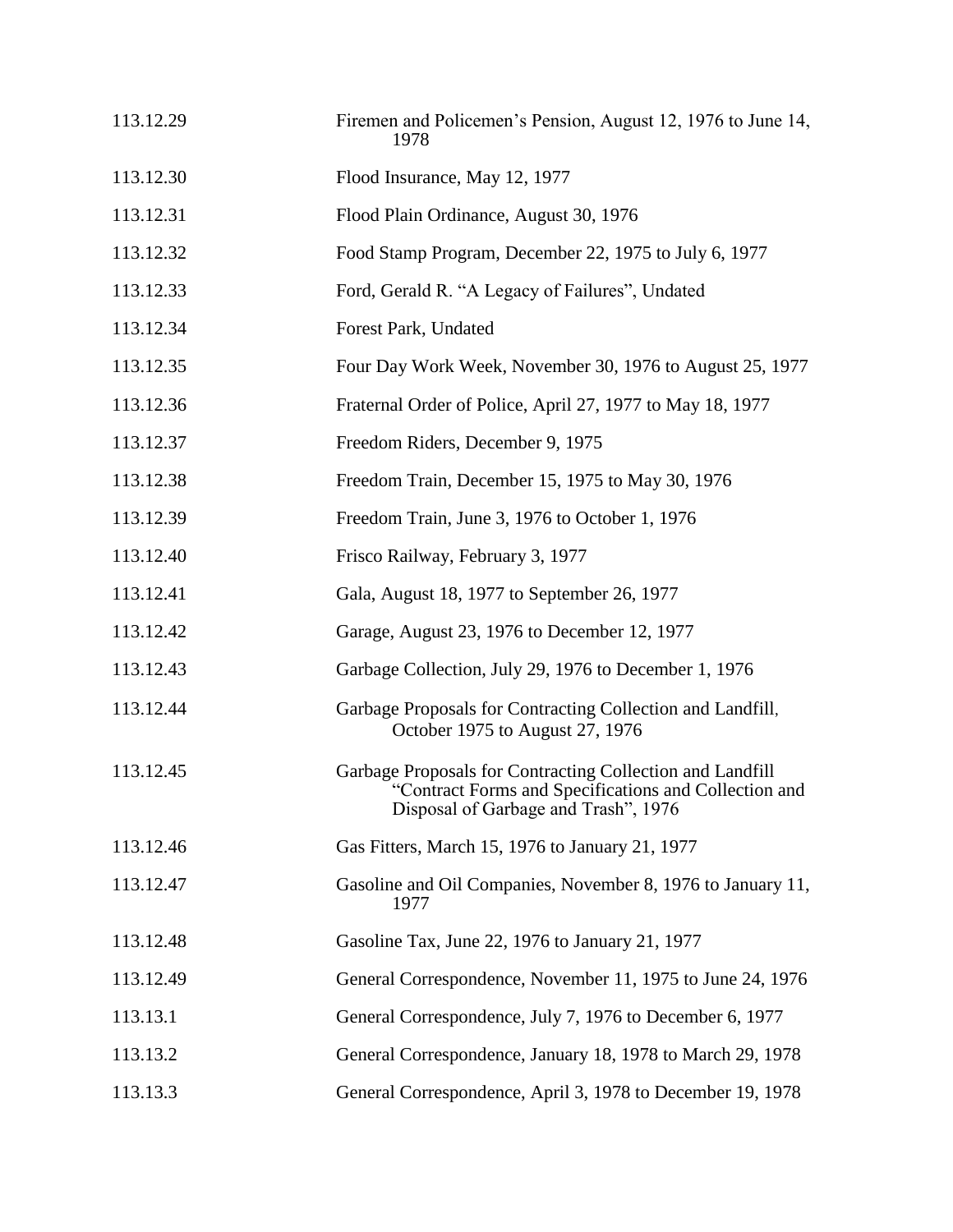| 113.13.4  | General Correspondence, Undated                                              |
|-----------|------------------------------------------------------------------------------|
| 113.13.5  | Geological Survey, March 5, 1976 to March 7, 1977                            |
| 113.13.6  | Girl's Club, October 24, 1976 to July 11, 1977                               |
| 113.13.7  | Government Surplus, August 15, 1977                                          |
| 113.13.8  | Greater Birmingham Foundation, Undated                                       |
| 113.13.9  | Green Springs Rehabilitation Center, October 26, 1976 to<br>December 6, 1976 |
| 113.13.10 | Green Springs Rezoning, July 15, 1977 to August 8, 1977                      |
| 113.13.11 | Guatemalan Child with Swollen Eye, April 11, 1977 to September<br>5, 1977    |
| 113.13.12 | Handicapped and Elderly, March 5, 1976 to January 13, 1977                   |
| 113.13.13 | Hanna, Michael, September 8, 1977 to October 4, 1977                         |
| 113.13.14 | Harbert Construction Company, July 8, 1977 to August 1, 1977                 |
| 113.13.15 | Harvard University, November 6, 1975 to December 8, 1975                     |
| 113.13.16 | Hatch Act, September 13, 1977 to October 5, 1977                             |
| 113.13.17 | Hawkins, Don, September 20, 1977                                             |
| 113.13.18 | Hayes High School, September 30, 1976 to October 6, 1976                     |
| 113.13.19 | Hayes International Corporation, March 22, 1976                              |
| 113.13.20 | Head Start, November 22, 1976 to December 6, 1976                            |
| 113.13.21 | Health Care, March 15, 1977 to April 27, 1977                                |
| 113.13.22 | Health Department, December 18, 1975 to October 19, 1976                     |
| 113.13.23 | Health Department, January 21, 1977 to December 9, 1977                      |
| 113.13.24 | Health Department, January 17, 1978 to October 11, 1978                      |
| 113.13.25 | Health Department Annual Report, 1975                                        |
| 113.13.26 | Health Department Annual Report, 1976                                        |
| 113.13.27 | Health Department General Operations Budget, September 30,<br>1978           |
| 113.13.28 | Heart Fund, February 9, 1977 to February 14, 1978                            |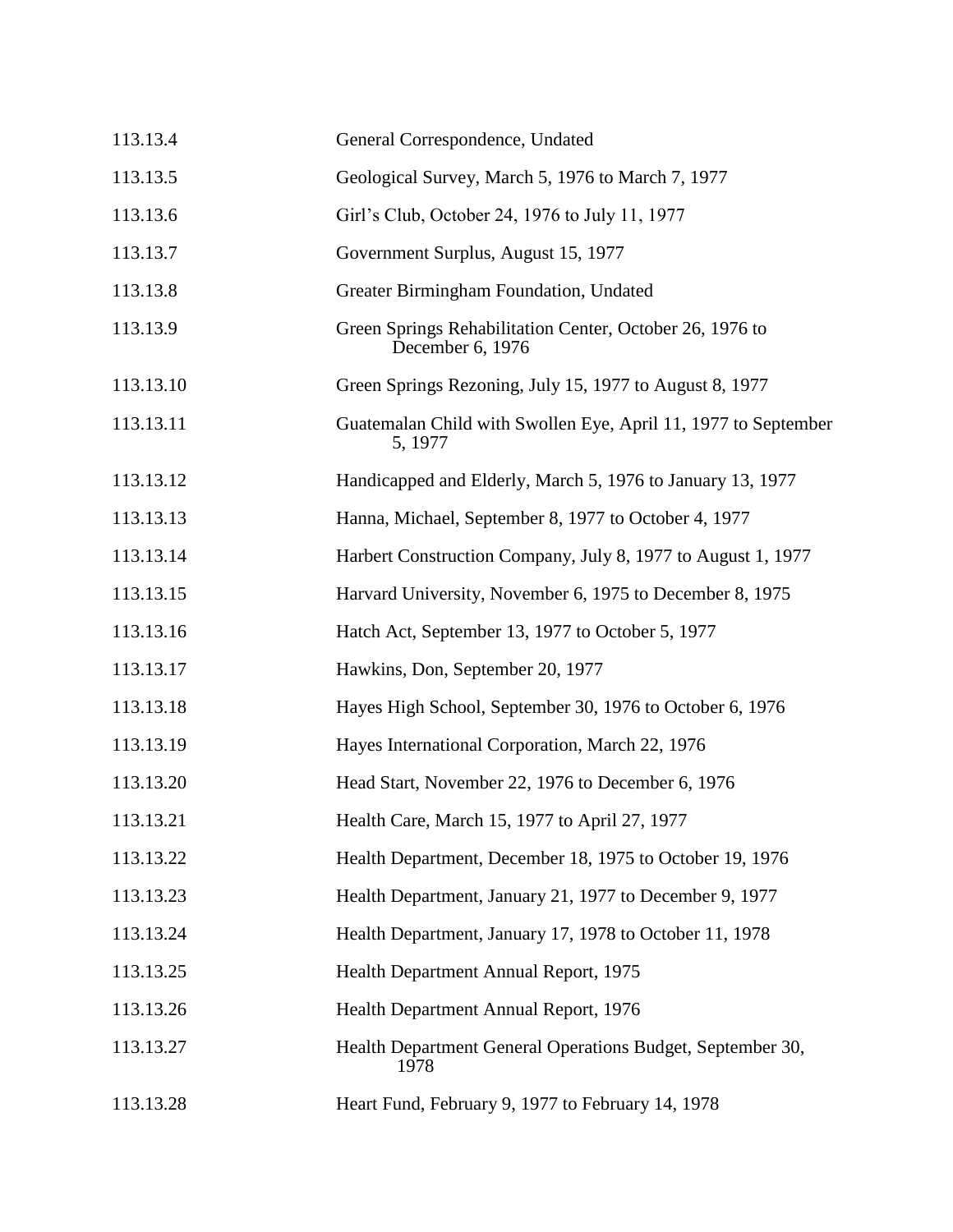| 113.13.29 | Health Education and Welfare, August 6, 1977 to September 2,<br>1977                                                                         |
|-----------|----------------------------------------------------------------------------------------------------------------------------------------------|
| 113.13.30 | Highway Department, June 10, 1976' to December 20, 1978                                                                                      |
| 113.13.31 | Highway Department "Environmental Action Plan", July, 1976                                                                                   |
| 113.13.32 | Highland Avenue, February 6, 1976 to June 7, 1976                                                                                            |
| 113.13.33 | Highland Park Neighborhood, July 5, 1977                                                                                                     |
| 113.13.34 | Holcomb Cowden Plumbing Company, December 6, 1976 to<br>February 18 1977                                                                     |
| 113.13.35 | Hooper City, September 14, 1977                                                                                                              |
| 113.13.36 | House Trailer (David Effenger), May 27, 1976                                                                                                 |
| 113.13.37 | Housing Authority (HUD), February 4, 1975 to June 15, 1976                                                                                   |
| 113.13.38 | Housing Authority (HUD), July 15, 1976 to December 29, 1976                                                                                  |
| 113.13.39 | Housing Authority (HUD), January 14, 1977 to June 29, 1977                                                                                   |
| 113.13.40 | Housing Authority (HUD), July 5, 1977 to December 31, 1978                                                                                   |
| 113.13.41 | Housing Authority (HUD), Undated                                                                                                             |
| 113.13.42 | Housing Authority (HUD) "Housing Assistance Plan for City of<br>Birmingham", February, 1976                                                  |
| 113.13.43 | Housing Authority (HUD) "Series of Ordinances Going to the<br>Mayor Powers Once Held by Director of Inspection<br>Services", August 23, 1977 |
| 113.13.44 | Housing Authority (HUD) "Comprehensive Housing Counseling<br>Service" Undated                                                                |
| 113.13.45 | Housing Authority (HUD) "The Issue Housing Goal Strategy and<br>Policy", Undated                                                             |
| 113.13.46 | Humphrey-Hawkins Bill, January 9, 1978                                                                                                       |
| 113.13.47 | Humphrey, Hubert Senator, November 29, 1977                                                                                                  |
| 113.13.48 | Hyatt House, August 29, 1977 to September 2, 1977                                                                                            |
| 113.13.49 | IBM, September 27, 1976 to October 15, 1976                                                                                                  |
| 113.13.50 | Industrial Development Board, November 24, 1976 to September<br>1, 1977                                                                      |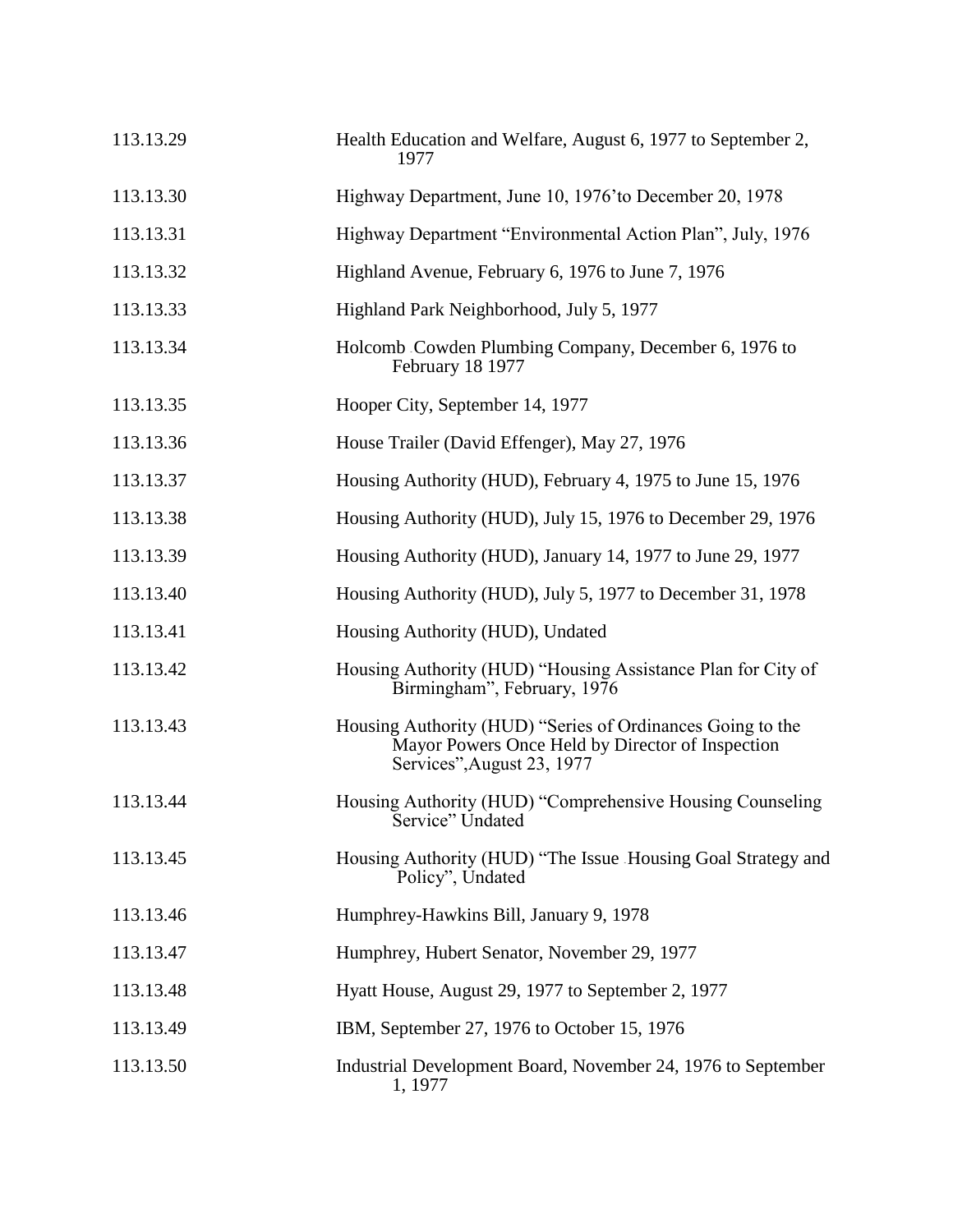| 113.13.51 | Industrial Waste Board, November 16, 1976 to November 23, 1976                                          |
|-----------|---------------------------------------------------------------------------------------------------------|
| 113.13.52 | Inspection Services, November 12, 1975 to December 20, 1976                                             |
| 113.13.53 | Inspection Services, January 12, 1977 to June 17, 1977                                                  |
| 113.13.54 | Inspection Services, July 19, 1977 to December 21, 1978                                                 |
| 113.13.55 | <b>Inspection Services</b> , Undated                                                                    |
| 113.13.56 | Insurance and Real Estate, December 19, 1975 to December 15,<br>1977                                    |
| 113.13.57 | Intercollegiate Technical Assistance Group, April 11, 1976 to<br>December 15, 1977                      |
| 113.13.58 | Intergovernmental Technical Assistance Group, November 28,<br>1977                                      |
| 113.13.59 | Internships, January 12, 1977 to May 16, 1979                                                           |
| 113.13.60 | Internships, Undated                                                                                    |
| 113.13.61 | Internships Intern Reports, July 25, 1977 to September 27, 1977                                         |
| 113.13.62 | Interstate System, Undated                                                                              |
| 113.13.63 | Jacksonville State University, January 26, 1970 to March 28, 1978                                       |
| 113.13.64 | Jails, November 23, 1977 to October 27, 1978                                                            |
| 113.13.65 | Jails Alabama Board of Corrections Report on Birmingham City<br>Jail. November 7, 1977                  |
| 113.13.66 | Jails Monthly Report, Undated                                                                           |
| 113.14.1  | Jefferson County Commission, February 14, 1977 to April 13,<br>1977                                     |
| 113.14.2  | Jefferson County Committee for Economic Opportunity (JCCEO),<br>February 21, 1976 to September 16, 1976 |
| 113.14.3  | JCCEO, March 15, 1977 to December 28, 1977                                                              |
| 113.14.4  | JCCEO Monthly Participant Reports, February, 1977 to June, 1977                                         |
| 113.14.5  | Jefferson County Drug Abuse Coordinating Committee, March 22,<br>1977 to May 20, 1977                   |
| 113.14.6  | Jefferson County Equalization Maintenance Program, November<br>22, 1978                                 |
| 113.14.7  | Jefferson County Legislative Delegation, April 11, 1978                                                 |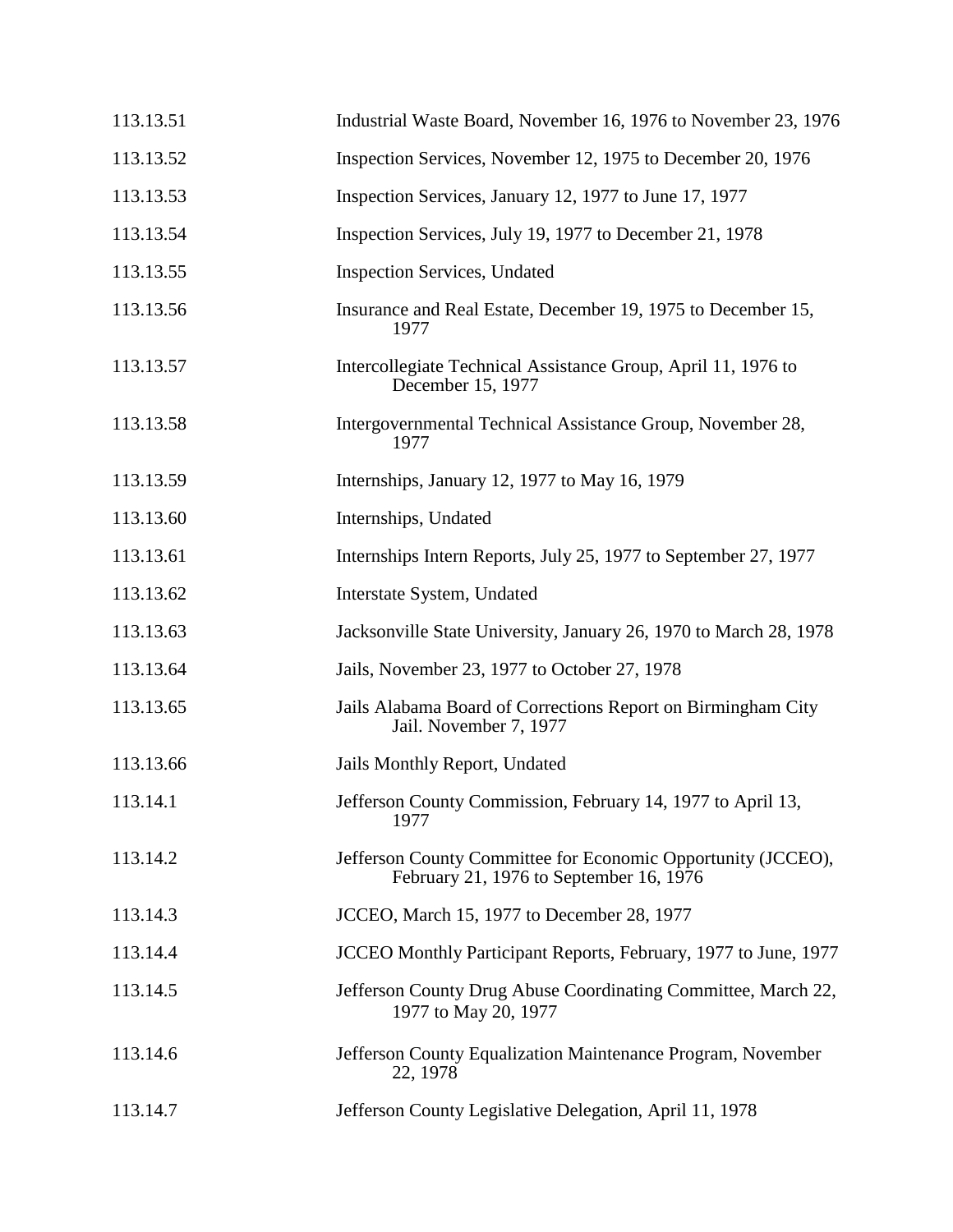| 113.14.8  | Jefferson County Mayor's Association, January 15, 1976 to<br>November 18, 1976               |
|-----------|----------------------------------------------------------------------------------------------|
| 113.14.9  | Jefferson County Progressive Democrats Council, April 25, 1977                               |
| 113.14.10 | Jefferson County Sheriff's Department, July 7, 1978 to July 11,<br>1978                      |
| 113.14.11 | Jefferson County Waste Treatment Plant, September 18, 1977 to<br>September 30, 1977          |
| 113.14.12 | Jefferson State Junior College, October 18, 1976 to December 1,<br>1977                      |
| 113.14.13 | Johnson, Annie J., February 6, 1977 to November 23, 1977                                     |
| 113.14.14 | Johnson North Haskell and Slaughter, January 27, 1976 to October<br>31, 1977                 |
| 113.14.15 | Johnson, Robert Wood Foundation, January 14, 1977 to February<br>17, 1977                    |
| 113.14.16 | Jones, Officer John H. Complaints Against, June 27, 1978 to<br>September 25, 1978            |
| 113.14.17 | Junk Yard and Auto Merchant License Code Provisions, August<br>19, 1977 to November 29, 1977 |
| 113.14.18 | Kemp's Garage, September 29, 1977                                                            |
| 113.14.19 | King and Bass Attorneys at Law, February 19, 1976                                            |
| 113.14.20 | Kinnaird, Joe, July 12, 1974 to March 7, 1977                                                |
| 113.14.21 | Kramp, Louis C., January 23, 1976                                                            |
| 113.14.22 | L & N Railroad, August 26, 1976 to September 25, 1976                                        |
| 113.14.23 | Labor Relations, August 23, 1976                                                             |
| 113.14.24 | Lake, Richard E. (Mafundi), January 3, 1977 to February 9, 1978                              |
| 113.14.25 | Landfill Fees, January 29, 1976 to November 2, 1976                                          |
| 113.14.26 | "Land Use Plan", August 24, 1977                                                             |
| 113.14.27 | League of Municipalities Legislative Committee Meeting, March<br>15, 1976 to June 4, 1976    |
| 113.14.28 | Legal Aid, December 8, 1975 to February 11, 1976                                             |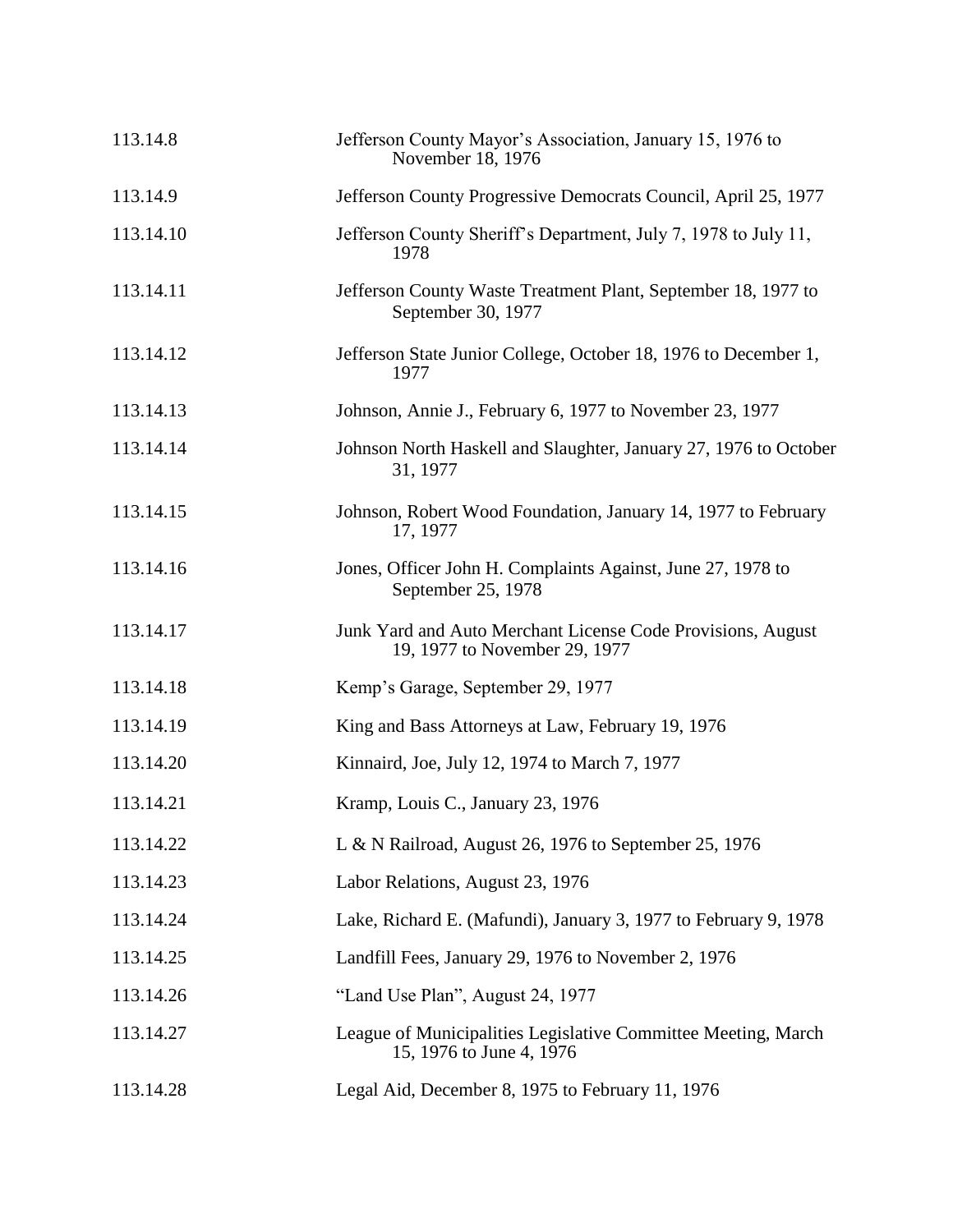| 113.14.29 | Legal Department, April 1, 1975 to December 31, 1975                           |
|-----------|--------------------------------------------------------------------------------|
| 113.14.30 | Legal Department, January 8, 1976 to January 28, 1976                          |
| 113.14.31 | Legal Department, February 2, 1976 to February 27, 1976                        |
| 113.14.32 | Legal Department, March 2, 1976 to July 30, 1976                               |
| 113.14.33 | Legal Department, August 2, 1976 to November 30, 1976                          |
| 113.14.34 | Legal Department, December 1, 1976 to February 28, 1977                        |
| 113.14.35 | Legal Department, March 3, 1977 to August 29, 1977                             |
| 113.14.36 | Legal Department, September 6, 1977 to January 27, 1978                        |
| 113.14.37 | Legal Department, February 6, 1978 to February 27, 1978                        |
| 113.14.38 | Legal Department, March 4, 1978 to July 31, 1978                               |
| 113.14.39 | Legal Department, August 4, 1978 to December 29, 1978                          |
| 113.14.40 | Legion Field, October 26, 1976 to December 7, 1978                             |
| 113.14.41 | Legislation, January 31, 1976 to March 24, 1978                                |
| 113.15.1  | Leonard, Matt, March 18, 1976 to March 29, 1976                                |
| 113.15.2  | Liberty National Life Insurance, May 7, 1976 to August 16, 1978                |
| 113.15.3  | Library Board, January 6, 1976 to December 13, 1976                            |
| 113.15.4  | Library Board, January 12, 1977 to November 21, 1977                           |
| 113.15.5  | Library Board, January 5, 1978 to November 20, 1978                            |
| 113.15.6  | Library Board Birmingham Public Library Annual Report, 1977                    |
| 113.15.7  | Library Board Building Program, September 12, 1978                             |
| 113.15.8  | Library Board Purchase of Additional Property, July 1, 1976 to<br>May 12, 1978 |
| 113.15.9  | Lid Bill, June 4, 1976 to July 11, 1978                                        |
| 113.15.10 | Longevity, April 19, 1976                                                      |
| 113.15.11 | Management Information System, February 2, 1976 to January 3,<br>1977          |
| 113.15.12 | Manpower, November 24, 1975 to December 31, 1975                               |
| 113.15.13 | Manpower, January 12, 1976 to December 9, 1976                                 |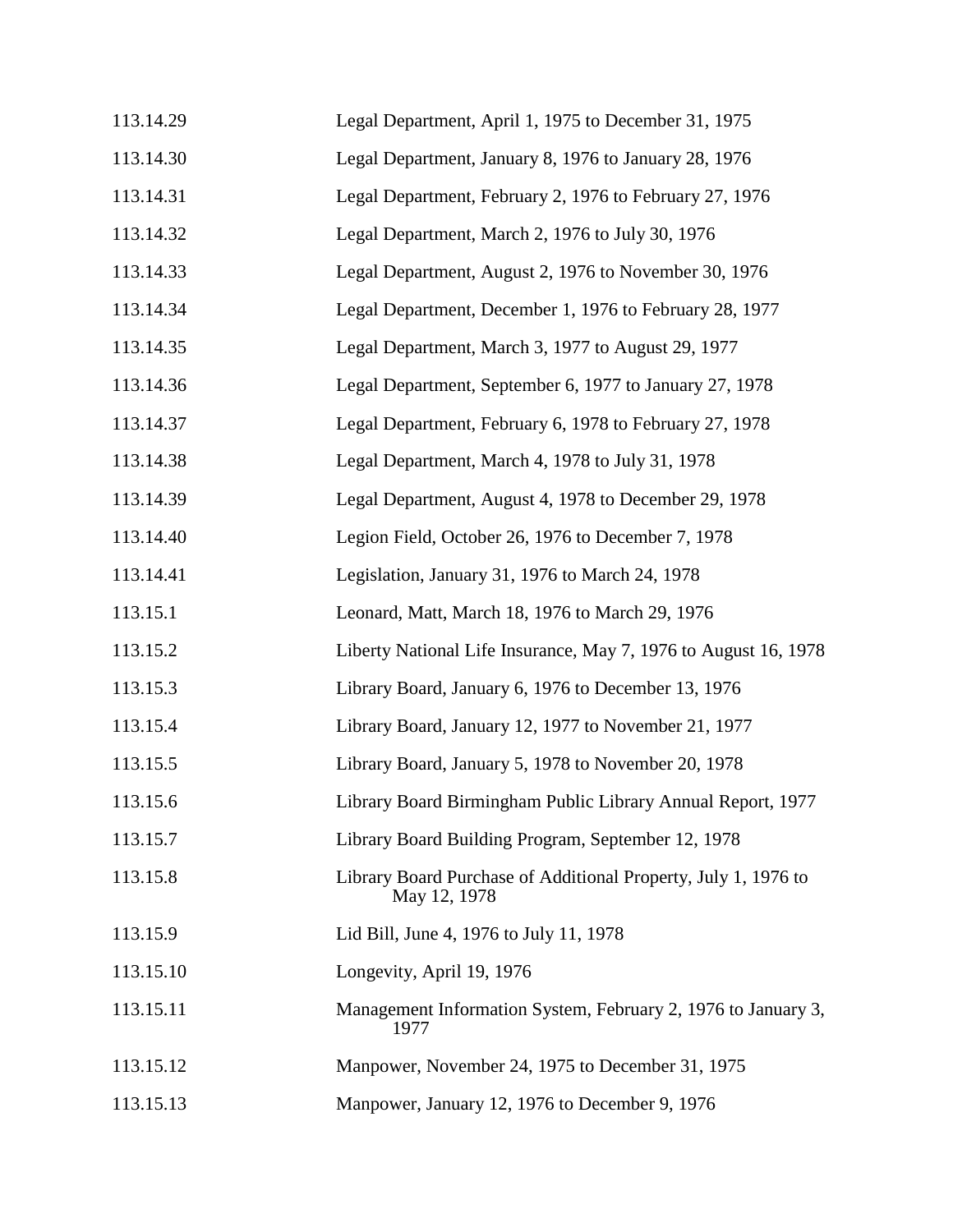| 113.15.14 | Manpower, February 16, 1977 to December 13, 1977                                                  |
|-----------|---------------------------------------------------------------------------------------------------|
| 113.15.15 | Manpower, January 10, 1978 to October 17, 1978                                                    |
| 113.15.16 | Manpower Executive Committee Meeting, March 9, 1978                                               |
| 113.15.17 | Manpower Legal Suit, December 31, 1975                                                            |
| 113.15.18 | Manpower Tentative Draft Agreement, December 18, 1975                                             |
| 113.15.19 | Massage Parlors, January 14, 1976 to December 14, 1976                                            |
| 113.15.20 | Mayor's Breakfast, February 12, 1976 to September 23, 1976                                        |
| 113.15.21 | Mayor's Council on Youth Opportunity, November 20, 1975 to<br>June 1, 1976                        |
| 113.15.22 | Mayor's Office, October 7, 1975 to March 3, 1976                                                  |
| 113.15.23 | Mayor's Office, April 12, 1976 to June 12, 1978                                                   |
| 113.15.24 | Mayor's Office "A Proposal Regarding the Management of<br>Municipal 1 Records", May 10, 1977      |
| 113.15.25 | Mayor's Youth Advisory Committee, June 21, 1976 to May 26,<br>1977                                |
| 113.15.26 | Miles College, December 15, 1975 to April 26, 1976                                                |
| 113.15.27 | Mirex, March 19, 1976 to November 23, 1976                                                        |
| 113.15.28 | Morgado, Sadie D. Vs Birmingham Jefferson County Civil<br>Defense Corps et al., February 20, 1976 |
| 113.15.29 | Morris Avenue, November 21, 1975 to June 19, 1976                                                 |
| 113.15.30 | Municipal Court, August 24, 1977 to December 1, 1978                                              |
| 113.15.31 | Municipal Farm Property, November 5, 1976                                                         |
| 113.15.32 | Municipal Garage, January 5, 1976 to December 1, 1978                                             |
| 113.15.33 | Municipal Garage Burlington Fleet Services, July 3, 1976 to<br>December, 1977                     |
| 113.15.34 | Museum of Art, November 7, 1975 to May 10, 1976                                                   |
| 113.15.35 | Museum of Art, June 14, 1976 to December 15, 1976                                                 |
| 113.15.36 | National League of Cities, December 1, 1975 to March 11, 1977                                     |
| 113.15.37 | National League of Cities Employment and Income Security                                          |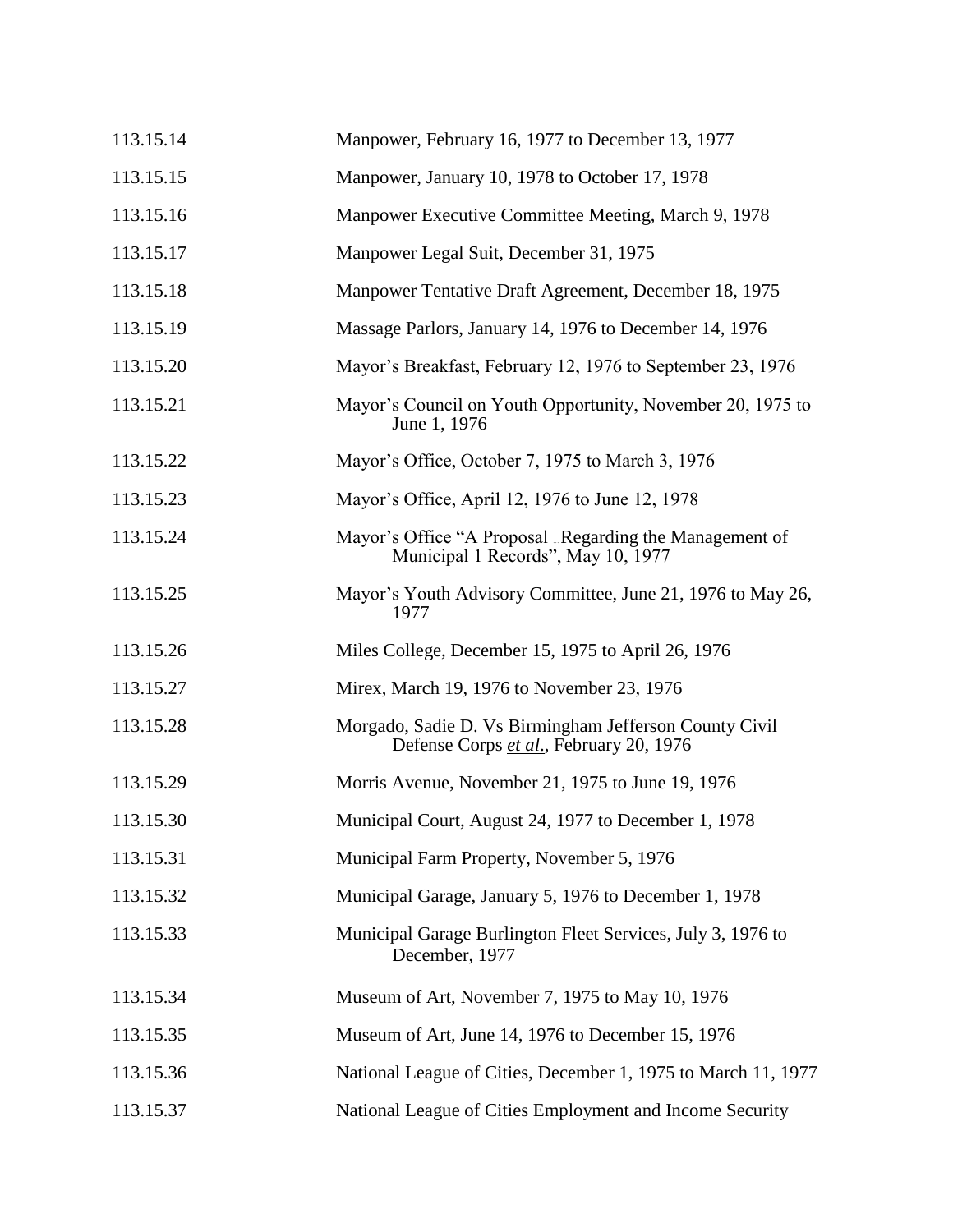|           | Steering Committee Meeting, February 25, 1976 to June<br>12, 1976                           |
|-----------|---------------------------------------------------------------------------------------------|
| 113.15.38 | National League of Cities Revenue Sharing Task Force, February<br>23, 1976                  |
| 113.15.39 | National Neighborhood Policy Act, September 16, 1976                                        |
| 113.15.40 | National Tire and Salvage Company, December 18, 1975                                        |
| 113.16.1  | North, Jim, Undated                                                                         |
| 113.16.2  | Oak Hill Cemetery, November 10, 1976 to November 30, 1978                                   |
| 113.16.3  | OBERS Series "E" Projections, April 5, 1976                                                 |
| 113.16.4  | Ohio Municipal League, August 18, 1976                                                      |
| 113.16.5  | Old Number 1 Fire Station Property, August 2, 1976 to August 6,<br>1976                     |
| 113.16.6  | Old Social Security Building, February 10, 1976 to December 9,<br>1976                      |
| 113.16.7  | Operation New Birmingham, January 7, 1976 to December 27,<br>1976                           |
| 113.16.8  | Operation New Birmingham Conference of Grid-Connected ICES,<br>October 12, 1976             |
| 113.16.9  | Opinion and Order, Undated                                                                  |
| 113.16.10 | Opportunities Industrialization Center, November 29, 1975 to<br>October 15, 1976            |
| 113.16.11 | Park and Recreation Board, November 13, 1975 to May 26, 1976                                |
| 113.16.12 | Park and Recreation Board, June 2, 1976 to October 28, 1976                                 |
| 113.16.13 | Park and Recreation Board, November 1, 1976 to May 11, 1976                                 |
| 113.16.14 | Park and Recreation Board (Photographs), May 13, 1976                                       |
| 113.16.15 | Park and Recreation Board, May 18, 1976 to October 28, 1977                                 |
| 113.16.16 | Park and Recreation Board, November 1, 1977 to May 31, 1978                                 |
| 113.16.17 | Park and Recreation Board, June 2, 1978 to December 20, 1978                                |
| 113.16.18 | Park and Recreation Board Project Proposal East Lake Park<br>Renovation, September 19, 1978 |
| 113.16.19 | Parking Authority, January 19, 1976 to December 29, 1976                                    |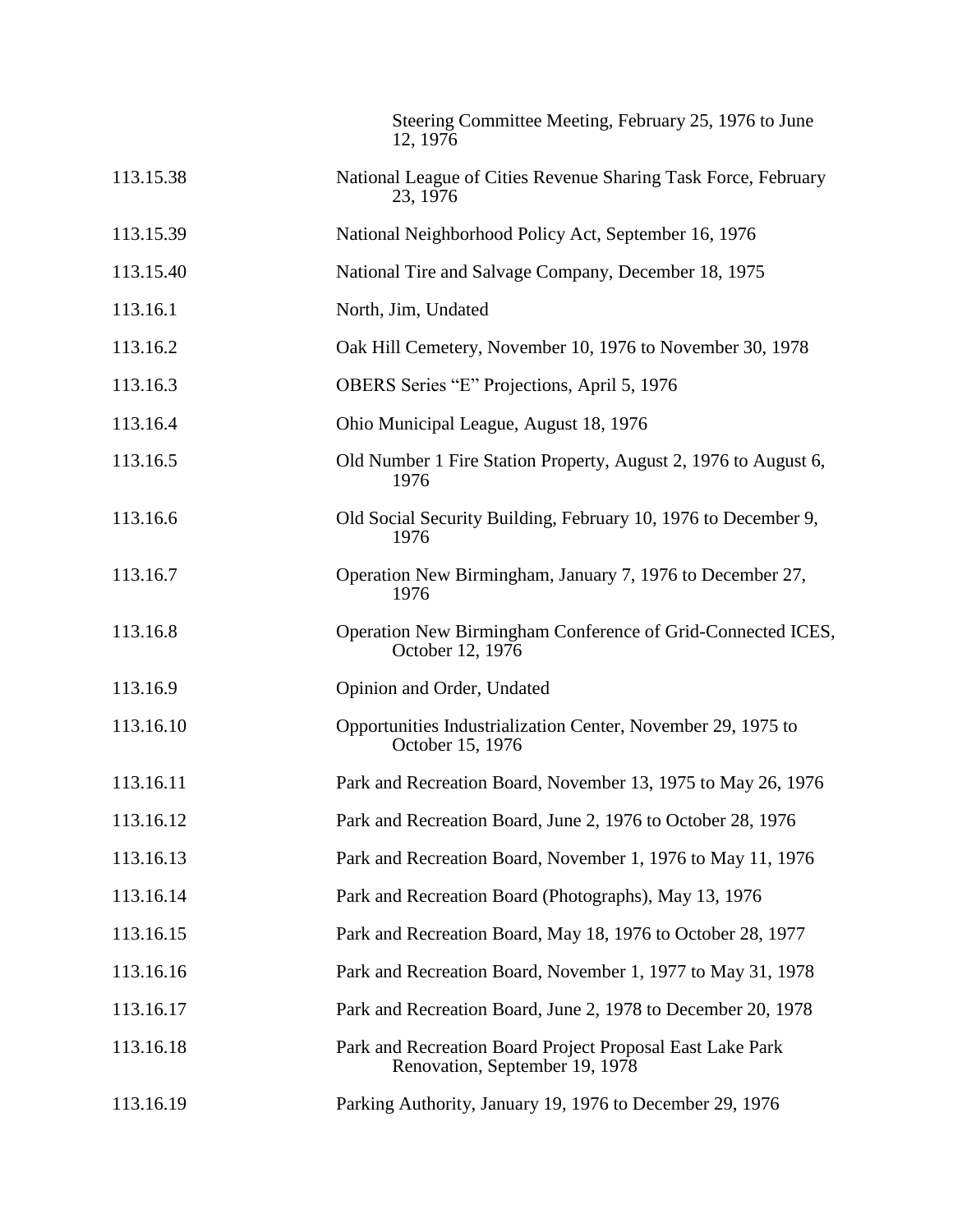| 113.16.20 | Parking Authority, January 6, 1977 to December 27, 1978                                                      |
|-----------|--------------------------------------------------------------------------------------------------------------|
| 113.16.21 | Parking Authority, Undated                                                                                   |
| 113.16.22 | Parking Authority General Obligation Warrants, July 1, 1977                                                  |
| 113.16.23 | Parking Authority Study "Core Area Central Business District",<br>December, 1972                             |
| 113.16.24 | Parking Authority Study "South Central Business District",<br>February 1974                                  |
| 113.16.25 | Parmer Marketing Company, December 9, 1975 to December 17,<br>1975                                           |
| 113.16.26 | Parole Board, December 9, 1975 to November 9, 1978                                                           |
| 113.16.27 | Parsons, James C., November 21, 1975                                                                         |
| 113.16.28 | Pension Retirement and Relief System, June 30, 1975 to<br>November 26, 1975                                  |
| 113.16.29 | Pension Retirement and Relief System, December 2, 1975 to<br>December 24, 1975                               |
| 113.16.30 | Pension Retirement and Relief System, January 9, 1976 to June 25,<br>1976                                    |
| 113.17.1  | Pension Retirement and Relief System, June 30, 1976                                                          |
| 113.17.2  | Pension Retirement and Relief System, July 6, 1976 to<br>December15, 1976                                    |
| 113.17.3  | Pension Retirement and Relief System, January 7, 1977 to June 3,<br>1977                                     |
| 113.17.4  | Pension Retirement and Relief System, July 13, 1977 to December<br>9, 1977                                   |
| 113.17.5  | Pension Retirement and Relief System, January 9, 1978 to<br>November 7, 1978                                 |
| 113.17.6  | Pension Retirement and Relief System, Undated                                                                |
| 113.17.7  | Pension Retirement and Relief System "Proposed Comprehensive<br>Annual Services Program Plan", June 15, 1978 |
| 113.17.8  | Pension Retirement and Relief System "Report on the Assessment"<br>of Needs for Social Services", May, 1978  |
| 113.17.9  | Personnel Board, November 14, 1975 to June 30, 1976                                                          |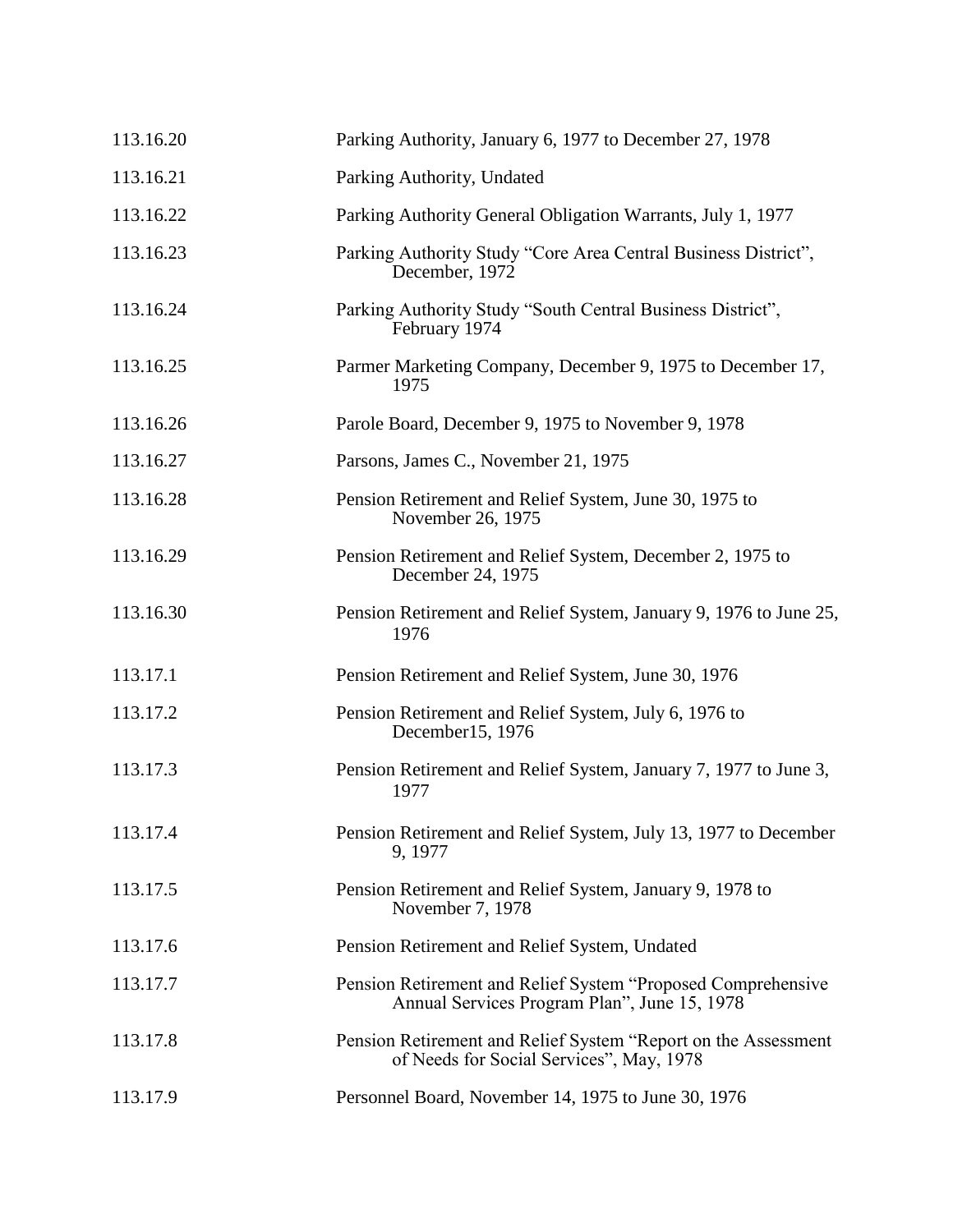| 113.17.10 | Personnel Board, July 1, 1976 to December 8, 1976                                                         |
|-----------|-----------------------------------------------------------------------------------------------------------|
| 113.17.11 | Personnel Board, January, 1977 to November 1, 1977                                                        |
| 113.17.12 | Police Department, November 12, 1975 to December 31, 1975                                                 |
| 113.17.13 | Police Department, January 9, 1976 to April 30, 1976                                                      |
| 113.17.14 | Police Department, May 4, 1976 to August 31, 1976                                                         |
| 113.17.15 | Police Department, September 2, 1976 to December 29, 1976                                                 |
| 113.17.16 | Police Department, January 4, 1977 to January 31, 1977                                                    |
| 113.17.17 | Police Department, February 2, 1977 to February 28, 1977                                                  |
| 113.17.18 | Police Department, March 2, 1977 to March 31, 1977                                                        |
| 113.17.19 | Police Department, April 1, 1977 to May 31, 1977                                                          |
| 113.17.20 | Police Department, June 2, 1977 to June 30, 1977                                                          |
| 113.17.21 | Police Department, July 1, 1977 to August 31, 1977                                                        |
| 113.17.22 | Police Department, September 1, 1977 to October 31, 1977                                                  |
| 113.17.23 | Police Department, November 2, 1977 to December 29, 1977                                                  |
| 113.17.24 | Police Department, January 3, 1978 to March 28, 1978                                                      |
| 113.17.25 | Police Department, April 5,4978 to August 22, 1978                                                        |
| 113.18.1  | Police Department, September 6, 1978 to December 29, 1978                                                 |
| 113.18.2  | Police Department, Undated                                                                                |
| 113.18.3  | Police Department Athletic Team Program, January 25, 1977 to<br>August 10, 1978                           |
| 113.18.4  | Police Department "Case Study The City of Birmingham Police"<br>Department: The New South", July 31, 1976 |
| 113.18.5  | Police Department Community Relations Committee, March 16,<br>1978 to December 8,1978                     |
| 113.18.6  | Police Department Internal Affairs Reports, November 14, 1975 to<br>December 30, 1975                     |
| 113.18.7  | Police Department Internal Affairs Reports, January 4, 1976 to<br>January 15, 1976                        |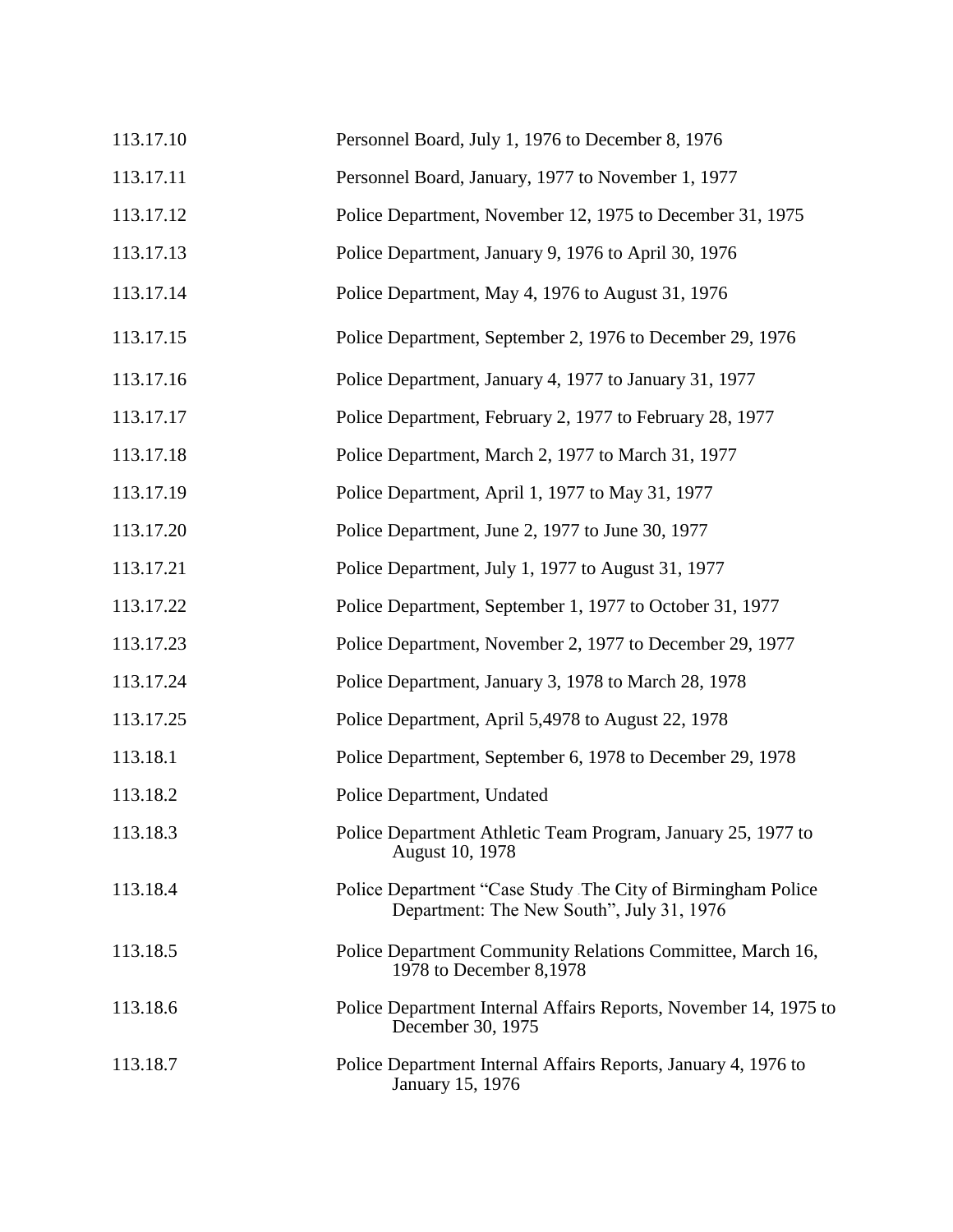| 113.18.8  | Police Department Internal Affairs Reports, January 19, 1976 to<br>January 27, 1976       |
|-----------|-------------------------------------------------------------------------------------------|
| 113.18.9  | Police Department Internal Affairs Reports, February 2, 1976 to<br>February 10, 1976      |
| 113.18.10 | Police Department Internal Affairs Reports, February 11, 1976 to<br>February 27, 1976     |
| 113.18.11 | Police Department Internal Affairs Reports, March 1, 1976 to<br>March 31, 1976            |
| 113.18.12 | Police Department Internal Affairs Reports, April 2, 1976 to April<br>19, 1976            |
| 113.18.13 | Police Department Internal Affairs Reports, April 21, 1976 to<br>April 28, 1976           |
| 113.18.14 | Police Department Internal Affairs Reports, May 5, 1976 to May<br>28, 1976                |
| 113.18.15 | Police Department Internal Affairs Reports, June 1, 1976 to June<br>30, 1976              |
| 113.18.16 | Police Department Internal Affairs Reports, July 2, 1976 to July<br>30, 1976              |
| 113.18.17 | Police Department Internal Affairs Reports, August 2, 1976 to<br>August 19, 1976          |
| 113.18.18 | Police Department Internal Affairs Reports, August 20, 1976 to<br>August 31, 1976         |
| 113.18.19 | Police Department Internal Affairs Reports, September 1, 1976 to<br>September 30, 1976    |
| 113.18.20 | Police Department Internal Affairs Reports, October 1, 1976 to<br>October 15, 1976        |
| 113.18.21 | Police Department Internal Affairs Reports, October 19, 1976 to<br>October 29, 1976       |
| 113.18.22 | Police Department Internal Affairs Reports, November 1, 1976<br>to November 30, 1976      |
| 113.18.23 | Police Department Internal Affairs Reports, December 2, 1976 to<br>December 21, 1976      |
| 113.18.24 | Police Department Internal Affairs Reports, January 3, 1977 to<br><b>January 28, 1977</b> |
|           |                                                                                           |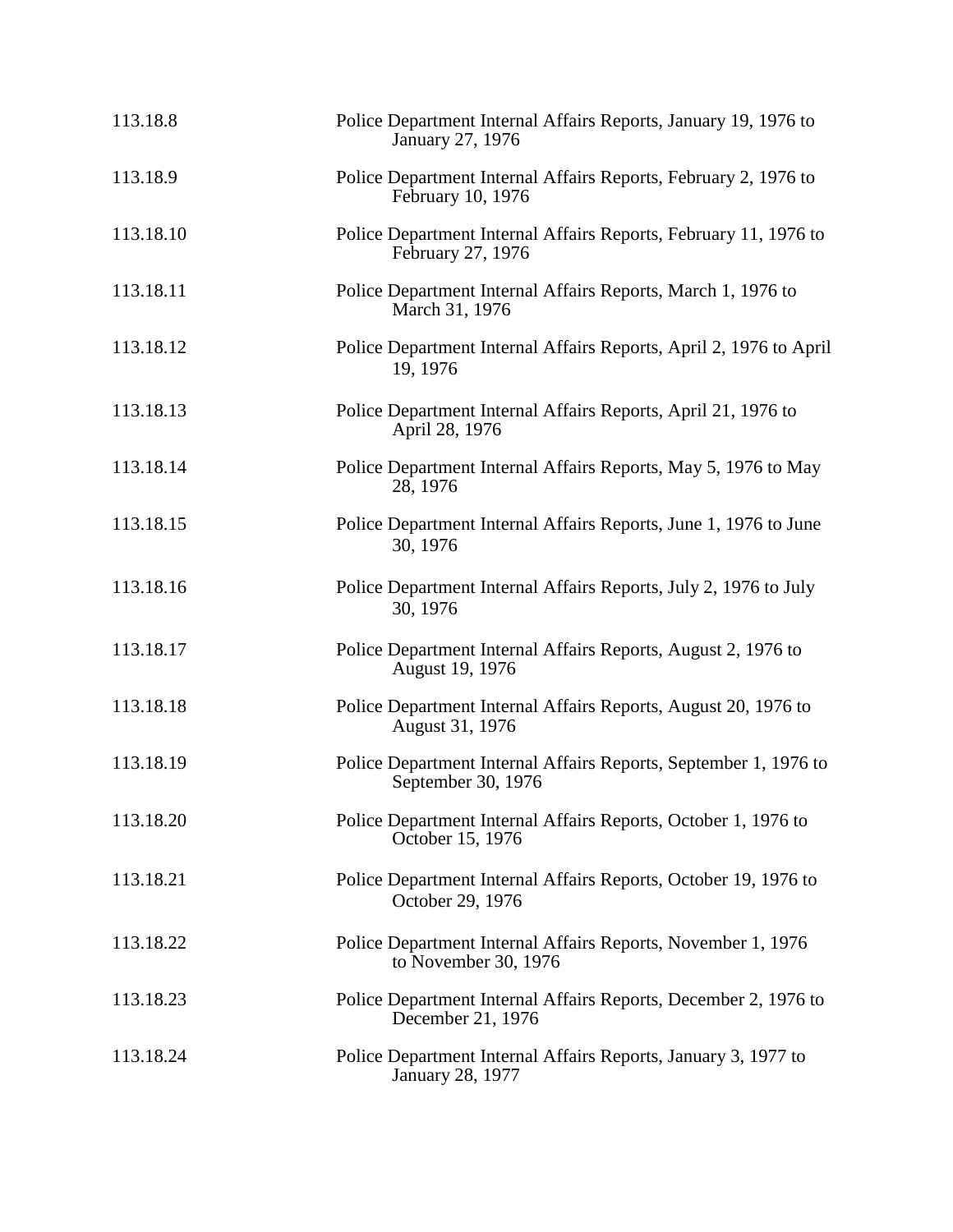| 113.19.1  | Police Department Internal Affairs Reports, February 1, 1977 to<br>February 25, 1977    |
|-----------|-----------------------------------------------------------------------------------------|
| 113.19.2  | Police Department Internal Affairs Reports, March 3, 1977 to<br>March 30, 1977          |
| 113.19.3  | Police Department Internal Affairs Reports, March 30, 1977                              |
| 113.19.4  | Police Department Internal Affairs Reports, April 5, 1977 to April<br>29, 1977          |
| 113.19.5  | Police Department Internal Affairs Reports, May 5, 1977 to May<br>26, 1977              |
| 113.19.6  | Police Department Internal Affairs Reports, June 2, 1977 to June<br>30, 1977            |
| 113.19.7  | Police Department Internal Affairs Reports, July 6, 1977 to July<br>13, 1977            |
| 113.19.8  | Police Department Internal Affairs Reports, July 14, 1977 to July<br>29, 1977           |
| 113.19.9  | Police Department Internal Affairs Reports, August 2, 1977 to<br>August 16, 1977        |
| 113.19.10 | Police Department Internal Affairs Reports, August 16, 1977 to<br>August 30, 1977       |
| 113.19.11 | Police Department Internal Affairs Reports, September 1, 1977 to<br>September 21, 1977  |
| 113.19.12 | Police Department Internal Affairs Reports, September 22, 1977 to<br>September 29, 1977 |
| 113.19.13 | Police Department Internal Affairs Reports, October 6, 1977 to<br>October 19, 1977      |
| 113.19.14 | Police Department Internal Affairs Reports, October 20, 1977 to<br>October 31, 1977     |
| 113.19.15 | Police Department Internal Affairs Reports, November 1, 1977 to<br>November 30, 1977    |
| 113.19.16 | Police Department Internal Affairs Reports, December 1, 1977 to<br>December 22, 1977    |
| 113.19.17 | Police Department Internal Affairs Reports, January 9, 1978 to<br>July 13, 1978         |
| 113.19.18 | Police Department Police Jurisdiction, June 28, 1978 to<br>October 4, 1978              |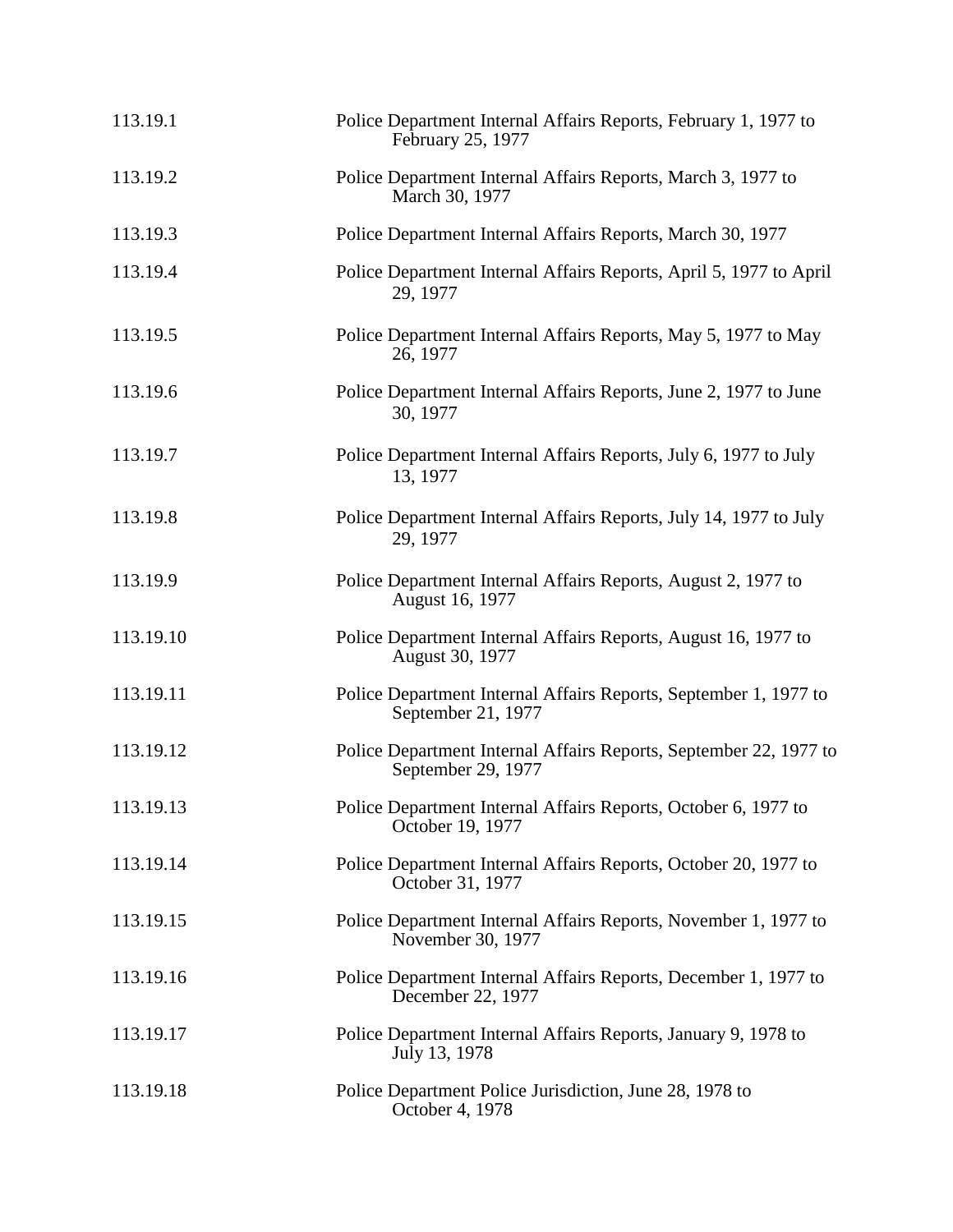| 113.19.19 | Police Department Police Union, December 16, 1976 to<br>February 18, 1977                           |
|-----------|-----------------------------------------------------------------------------------------------------|
| 113.19.20 | Ponchartrain Pit Lounge, July 15, 1976 to July 26, 1976                                             |
| 113.19.21 | Positive Maturity, April 1, 1977 to April 2, 1977                                                   |
| 113.19.22 | Property Prospects, January 5, 1976                                                                 |
| 113.19.23 | Public Employees Local Union 1317, November 21, 1975                                                |
| 113.19.24 | Public Works Employment, May 25, 1976 to August 23, 1976                                            |
| 113.19.25 | Public Works Employment, August 24, 1976 to<br>December 29, 1976                                    |
| 113.19.26 | Public Works Employment "Procedural Paper for<br>Administering the LPW Program", September 14, 1976 |
| 113.19.27 | Purchasing, December 8, 1975 to October 4, 1978                                                     |
| 113.19.28 | R/UDAT Program Funds, August 9, 1976 to November 3, 1976                                            |
| 113.19.29 | R/UDAT Program Funds "neighborhoods-Communities", October,<br>1976                                  |
| 113.19.30 | Radio Equipment, August 3, 1976 to August 9, 1976                                                   |
| 113.19.31 | Ramsey High School, November 30, 1976 to December 4, 1976                                           |
| 113.19.32 | Recorder's Court, November 24, 1975 to October 29, 1976                                             |
| 113.19.33 | Recorder's Court, November 8, 1976 to December 21, 1977                                             |
| 113.19.34 | Red Mountain Expressway, October 31, 1975 to May 31, 1976                                           |
| 113.20.1  | Red Mountain Museum, March 31, 1976 to December 18, 1978                                            |
| 113.20.2  | Regla Auto Parts, June 28, 1977                                                                     |
| 113.20.3  | Restroom Complaint, January 6, 1976 to January 4, 1977                                              |
| 113.20.4  | Runaway Youth Program, December 13, 1976 to December 22,<br>1976                                    |
| 113.20.5  | Salary and Benefit (Employees), May 10, 1976                                                        |
| 113.20.6  | Seaboard Coast Line Railroad, March 22, 1977                                                        |
| 113.20.7  | Senate Bills, June 28, 1977 to December 20, 1977                                                    |
| 113.20.8  | Seven-O-One Grant, August 2, 1976 to December 29, 1976                                              |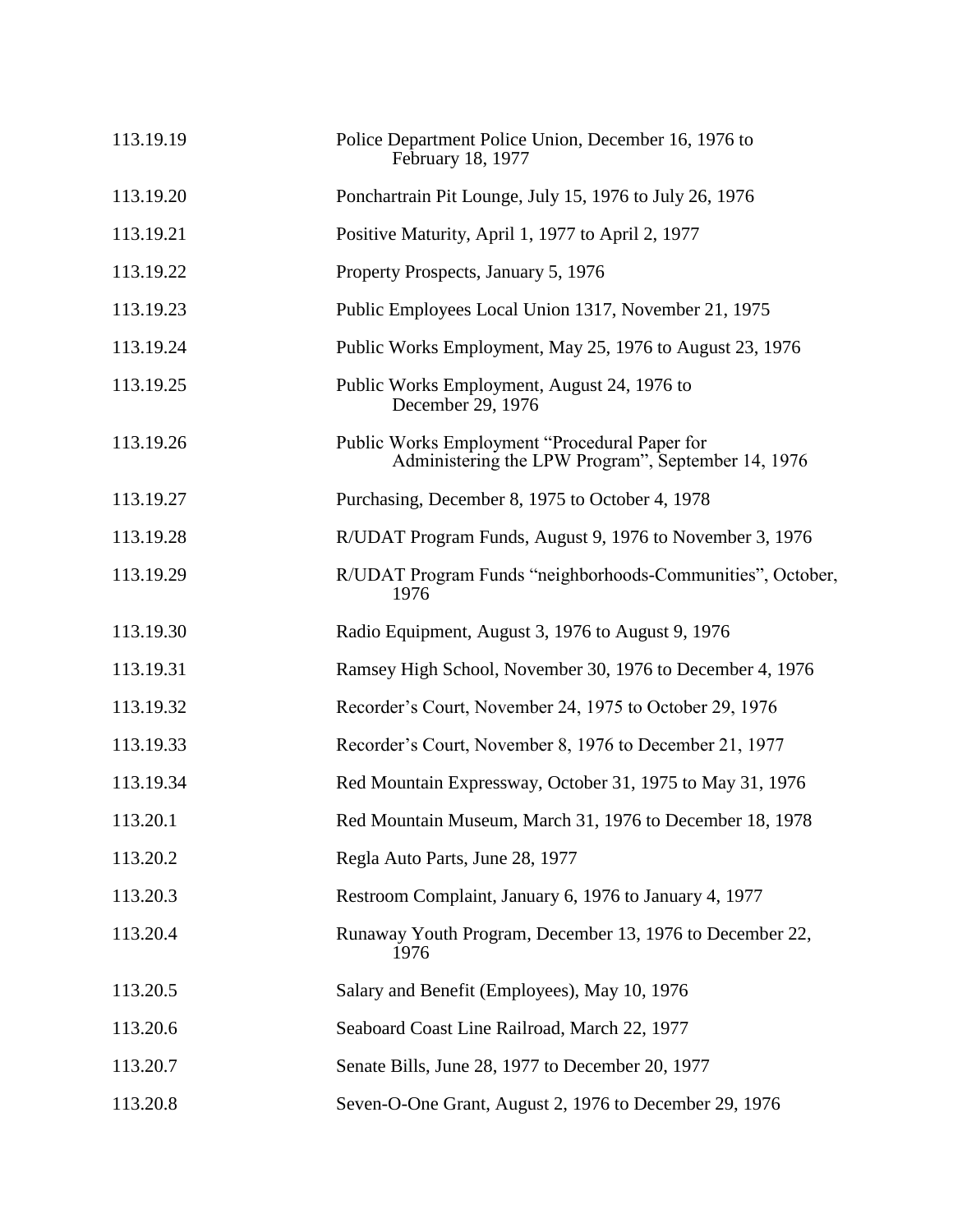| 113.20.9  | Sewers, October 8, 1976 to December 29, 1976                                      |
|-----------|-----------------------------------------------------------------------------------|
| 113.20.10 | Small Business Administration, December 12, 1975 to October 20,<br>1976           |
| 113.20.11 | Social Security, September 9, 1977 to October 31, 1977                            |
| 113.20.12 | Solid Waste, March 12, 1976                                                       |
| 113.20.13 | Southern Basketball League, December 7, 1975                                      |
| 113.20.14 | Southern Railway System Cutting Service, December 31, 1975 to<br>December 8, 1976 |
| 113.20.15 | Speeches/Statements, November 12, 1975 to December 19, 1975                       |
| 113.20.16 | Speeches/Statements, January 8, 1976 to March 31, 1976                            |
| 113.20.17 | Speeches/Statements, April 2, 1976 to May 20, 1976                                |
| 113.20.18 | Speeches/Statements, June 1, 1976 to September 29, 1976                           |
| 113.20.19 | Speeches/Statements, October 11, 1976 to December 29, 1976                        |
| 113.20.20 | Speeches/Statements, January 6, 1977 to April 22, 1977                            |
| 113.20.21 | Speeches/Statements, April 26, 1977                                               |
| 113.20.22 | Speeches/Statements, April 27, 1977 to December 2, 1977                           |
| 113.20.23 | Speeches/Statements, November 15, 1978                                            |
| 113.20.24 | Speeches/Statements, Undated                                                      |
| 113.20.25 | State Advisory Committee on Social Services Meeting, October<br>28, 1977          |
| 113.20.26 | State Ethics Commission, November 4, 1975 to March 11, 1976                       |
| 113.20.27 | Stores Opened/Closed on Sundays, October 14, 1976 to October<br>17, 1976          |
| 113.20.28 | Streets and Sanitation, November 19, 1975 to December 20, 1976                    |
| 113.20.29 | Streets and Sanitation, January 3, 1977 to December 13, 1977                      |
| 113.20.30 | Streets and Sanitation, January 9, 1978 to December 29, 1978                      |
| 113.20.31 | TASC Program, April 16, 1976 to September 8, 1976                                 |
| 113.20.32 | Telegrams, December 16, 1975 to December 16, 1976                                 |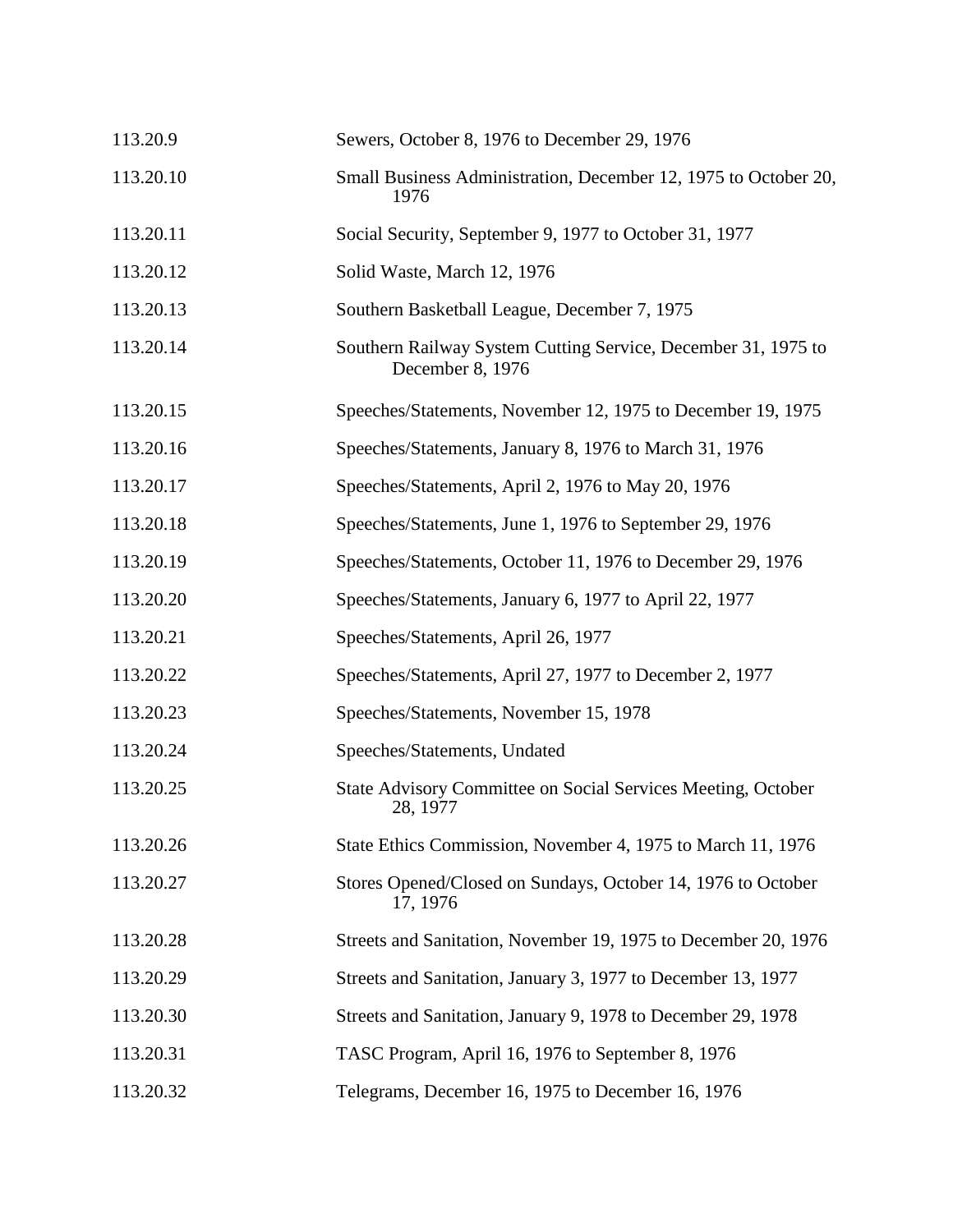| 113.20.33 | Titusville, June 17, 1975                                   |
|-----------|-------------------------------------------------------------|
| 113.20.34 | Townhouse Motor Hotel, December 18, 1975 to May 13, 1976    |
| 113.20.35 | Trade Mart, March 8, 1976 to December 14, 1976              |
| 113.20.36 | Traffic Accident Investigations, February 4, 1976           |
| 113.20.37 | Traffic Engineering, November 13, 1975 to December 22, 1975 |
| 113.20.38 | Traffic Engineering, January 2, 1976 to March 31, 1976      |
| 113.20.39 | Traffic Engineering, April 1, 1976 to May 17, 1976          |
| 113.20.40 | Traffic Engineering, May 18, 1976 to June 28, 1976          |
| 113.20.41 | Traffic Engineering, July 1, 1976 to September 27, 1976     |
| 113.20.42 | Traffic Engineering, October 6, 1976 to December 29, 1976   |
| 113.20.43 | Traffic Engineering, January 3, 1977 to March 23, 1977      |
| 113.20.44 | Traffic Engineering, April 5, 1977 to April 27, 1977        |
| 113.20.45 | Traffic Engineering, May 4, 1977 to May 31, 1977            |
| 113.21.1  | Traffic Engineering, June 1, 1977 to June 30, 1977          |
| 113.21.2  | Traffic Engineering, July 5, 1977 to December 13, 1977      |
| 113.21.3  | Traffic Engineering, January 4, 1978 to March 28, 1978      |
| 113.21.4  | Traffic Engineering, April 3, 1978 to June 28, 1978         |
| 113.21.5  | Traffic Engineering, July 3, 1978 to December 7, 1978       |
| 113.21.6  | Transit Authority, November, 1975 to April, 1976            |
| 113.21.7  | Transit Authority, May 12, 1976 to August, 1976             |
| 113.21.8  | Transit Authority, September 1, 1976 to September, 1976     |
| 113.21.9  | Transit Authority, October 15, 1976 to December 29, 1978    |
| 113.21.10 | Transportation, December 30, 1975                           |
| 113.21.11 | Union Oil Station, October 21, 1976 to October 25, 1976     |
| 113.21.12 | United Air Lines, April 21, 1976                            |
| 113.21.13 | United Community Centers, June 22, 1976 to July 20, 1976    |
| 113.21.14 | United Narcotics Detail Organization, November 18, 1975 to  |
|           |                                                             |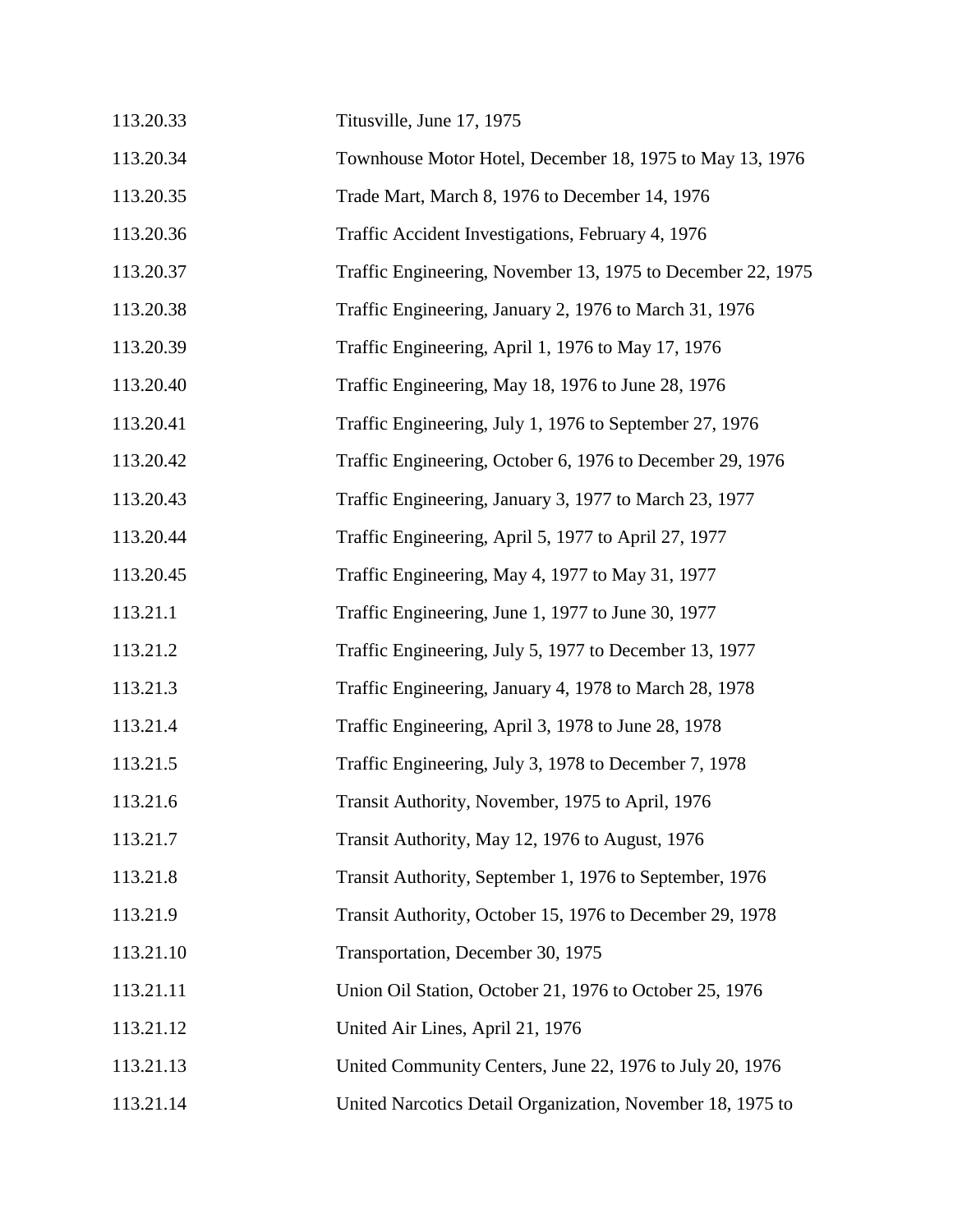February 7, 1977

| 113.21.15 | United Negro College Fund, August 3, 1976                                                        |
|-----------|--------------------------------------------------------------------------------------------------|
| 113.21.16 | United States Conference of City Health Officers, November, 1976                                 |
| 113.21.17 | United States Conference of Mayors, February 18, 1976 to March<br>21, 1977                       |
| 113.21.18 | United States Government, September 29, 1975 to April 27, 1977                                   |
| 113.21.19 | United States Senate, January 6, 1976 to December 28, 1976                                       |
| 113.21.20 | United Way, December 8, 1975 to September 13, 1978                                               |
| 113.21.21 | University of Alabama in Birmingham, December 18, 1975 to<br>December 2, 1977                    |
| 113.21.22 | Urban Reinvestment Task Force, December 16, 1975 to September<br>13, 1976                        |
| 113.21.23 | Velvet Touch Art Studio, April 22, 1976 to August 27, 1976                                       |
| 113.21.24 | Veterans, December 24, 1975 to February 6, 1978                                                  |
| 113.21.25 | Wagner, Frank, September 15, 1977 to January 11, 1978                                            |
| 113.21.26 | Water Works, January 27, 1976 to December 29, 1976                                               |
| 113.21.27 | Water Works, January 12, 1977 to November 29, 1977                                               |
| 113.21.28 | Water Works, January 17, 1978 to March 6, 1978                                                   |
| 113.21.29 | Water Works, April 3, 1978 to December 29, 1978                                                  |
| 113.21.30 | Water Works Annual Report, 1977 to 1978                                                          |
| 113.21.31 | Water Works "Fire Service Charges", October, 1976                                                |
| 113.21.32 | White House, Undated                                                                             |
| 113.21.33 | White, John R. Company, July 8, 1976 to November 18, 1976                                        |
| 113.21.34 | Women Employees Association of the City of Birmingham,<br>December 18, 1975 to February 11, 1976 |
| 113.21.35 | Woman of the Year, September 30, 1976                                                            |
| 113.21.36 | Work Study Program, December 1, 1975                                                             |
| 113.21.37 | Young, Arthur and Company, February 25, 1976 to June 12, 1978                                    |
| 113.21.38 | Youth Games, June 2, 1976 to July 11, 1978                                                       |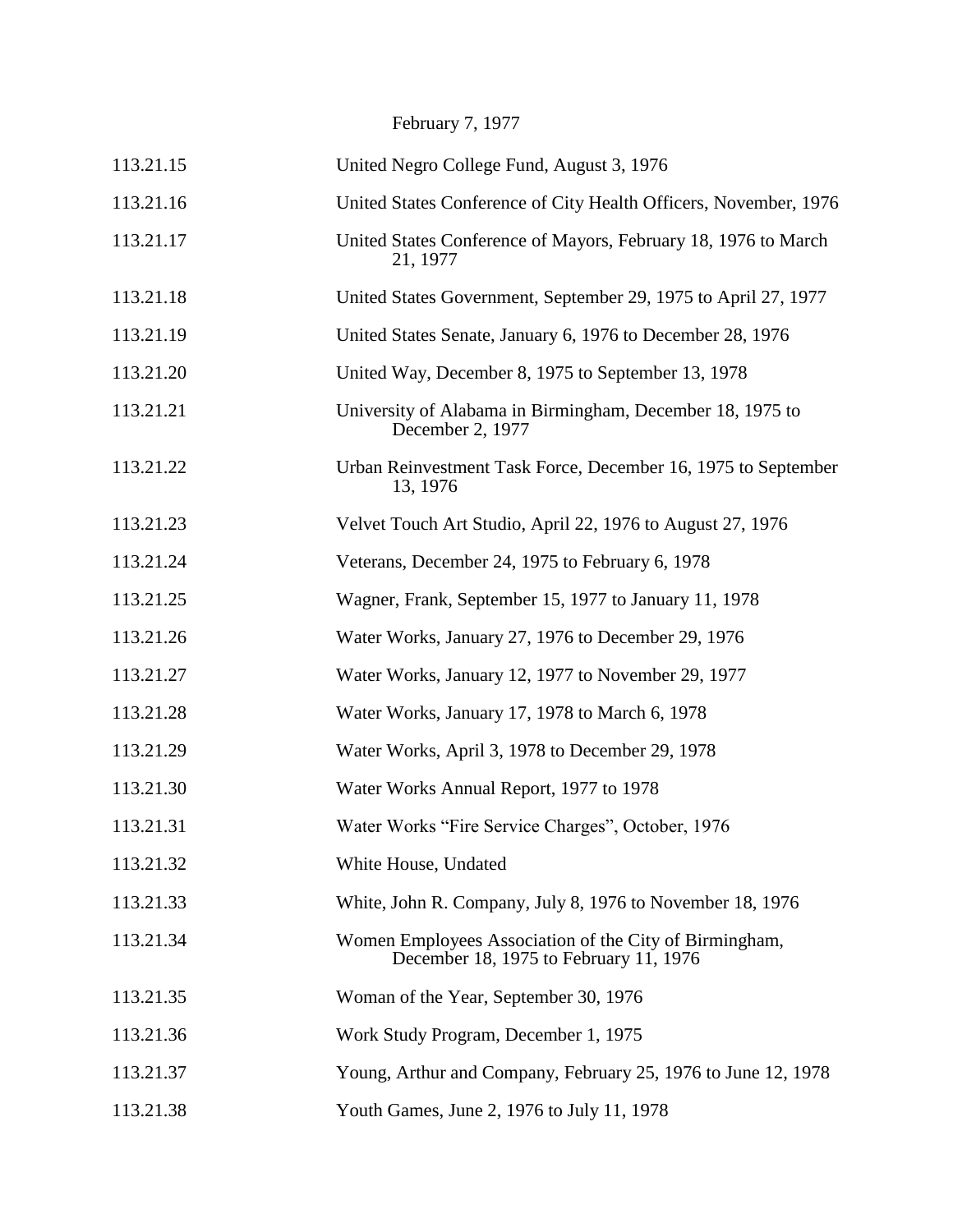| 113.21.39 | Zoning Board of Adjustment, March 11, 1976 to March 18, 1978                                 |
|-----------|----------------------------------------------------------------------------------------------|
| 113.21.40 | Budget, January 23, 1978 to March 30, 1978                                                   |
| 113.21.41 | Budget, April 4, 1978 to June 13, 1978                                                       |
| 113.21.42 | Budget "Five Year Capital Improvement Program Summary<br>Report", June 13, 1978              |
| 113.21.43 | Budget "Mayor's Proposed Operating Budget for Fiscal Year<br>1979", July 1, 1978             |
| 113.22.1  | Budget, July 19, 1978 to November 9, 1979                                                    |
| 113.22.2  | Budget, Undated                                                                              |
| 113.22.3  | City Council, June 13, 1978 to March 27, 1979                                                |
| 113.22.4  | City Engineer, October 9, 1978 to October 15, 1979                                           |
| 113.22.5  | Community Development, September 28, 1978 to October 30,<br>1979                             |
| 113.22.6  | Community Development "Community Renewal Plan", August 24,<br>1979                           |
| 113.22.7  | Council Members, November 28, 1978 to May 31, 1979                                           |
| 113.22.8  | Council Members, June 4, 1979 to November 2, 1979                                            |
| 113.22.9  | Data Processing, January 3, 1979 to November 6, 1979                                         |
| 113.22.10 | Election Committee for Supplemental Pension System, February 9,<br>1979 to February 20, 1979 |
| 113.22.11 | Employee Assistance, November 17, 1978 to February 20, 1979                                  |
| 113.22.12 | Employee's Strike, April 2, 1979 to May 5, 1979                                              |
| 113.22.13 | Finance Department, January 8, 1979 to November 13, 1979                                     |
| 113.22.14 | Fire Department, January 9, 1979 to October 30, 1979                                         |
| 113.22.15 | Inspection Services, December 28, 1978 to November 9, 1979                                   |
| 113.22.16 | Legal Department, January 15, 1979 to October 25, 1979                                       |
| 113.22.17 | Manpower, January 24, 1979 to September 6, 1979                                              |
| 113.22.18 | Manpower Comprehensive Housing Counseling Program,<br>February 20, 1979                      |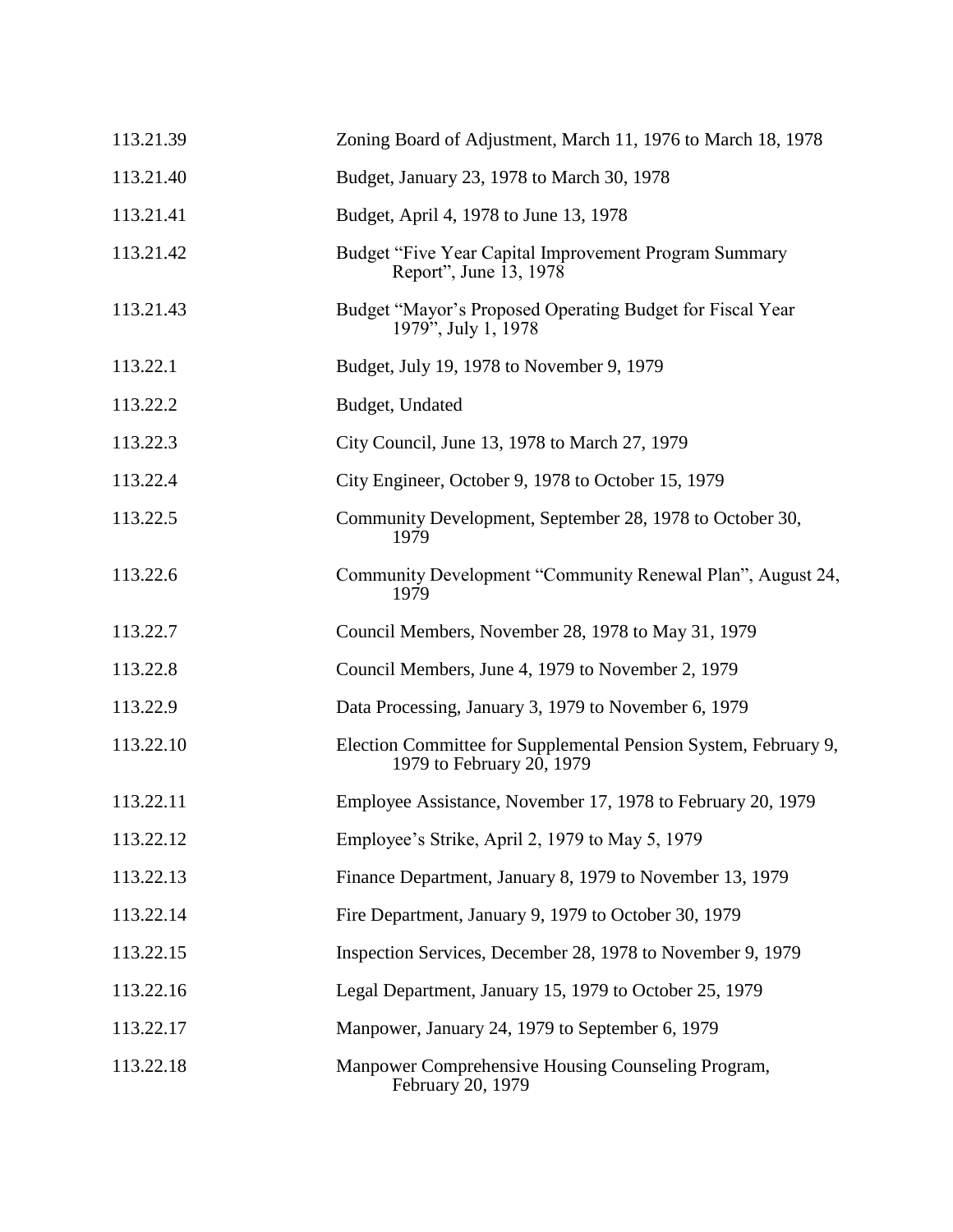| 113.22.19            | Manpower Comprehensive Housing Counseling Program<br>Quarterly Report, February 20, 1979            |
|----------------------|-----------------------------------------------------------------------------------------------------|
| 113.22.20            | Manpower Comprehensive Housing Counseling Program Fair<br>Housing Monthly Report, February 20, 1979 |
| 113.22.21            | Manpower Consortium Master Plan, August 6, 1979                                                     |
| 113.22.22            | Manpower Consortium Meeting, October 11, 1979                                                       |
| 113.22.23            | North Birmingham District Office, April 5, 1978 to July 10, 1979                                    |
| 113.22.24            | Police Department, December 28, 1978 to January 31, 1979                                            |
| 113.22.25            | Police Department, February 3, 1979 to March 30, 1979                                               |
| 113.22.26            | Police Department, April 3, 1979 to May 17, 1979                                                    |
| 113.22.27            | Police Department, June 1, 1979 to July 31, 1979                                                    |
| 113.22.28            | Police Department, August 3, 1979 to October 17, 1979                                               |
| 113.23.1             | Police Department Internal Affairs, January 26, 1979 to May 30,<br>1979                             |
| 113.23.2             | Police Department Internal Affairs, June 3, 1979 to July 22, 1979                                   |
| 113.23.3             | Police Department Internal Affairs, September 2, 1979 to<br>September 26, 1979                      |
| 113.23.4             | Purchasing, February 2, 1979 to September 21, 1979                                                  |
| 113.23.5             | Sewer Connections, January 5, 1979 to February 21, 1979                                             |
| 113.23.6             | Street and Sanitation Department, December 7, 1978 to June 29,<br>1979                              |
| 113.23.7             | Street and Sanitation Department, July 11, 1979 to October 31,<br>1979                              |
| 113.23.8             | Traffic Engineering, January 9, 1979 to June 29, 1979                                               |
| 113.23.9             | Traffic Engineering, July 3, 1979 to November 1, 1979                                               |
| <b>READING FILES</b> |                                                                                                     |
| 113.23.10            | December 2, 1975 to January 30, 1976                                                                |
| 113.23.11            | February 2, 1976 to March 31, 1976                                                                  |
| 113.23.12            | April 1, 1976 to May 28, 1976                                                                       |
|                      |                                                                                                     |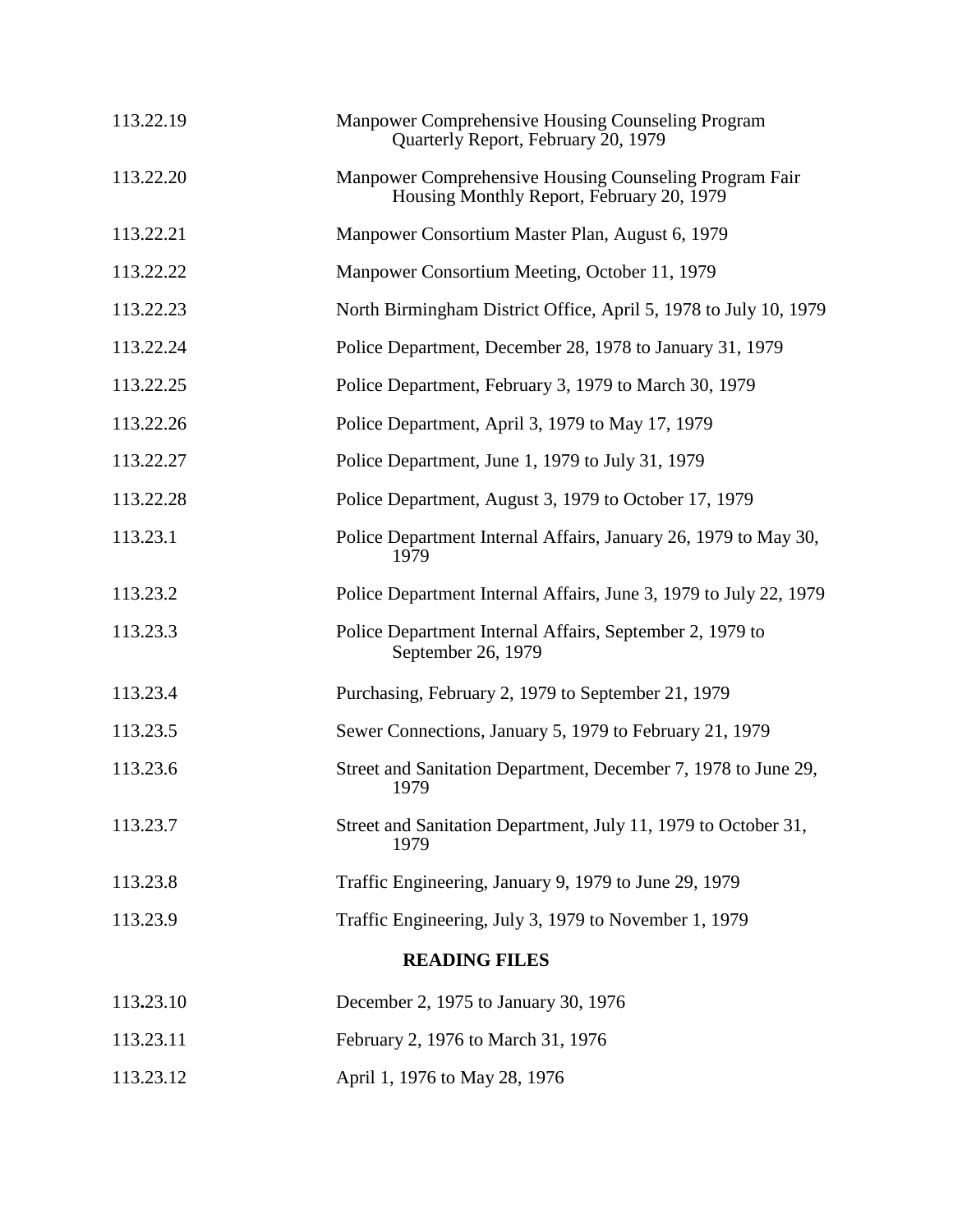| 113.23.13 | June 2, 1976 to October 28, 1976                              |
|-----------|---------------------------------------------------------------|
| 113.23.14 | November 2, 1976 to January 31, 1977                          |
| 113.23.15 | February 1, 1977 to April 29, 1977                            |
| 113.23.16 | May 2, 1977 to June 6, 1977                                   |
| 113.23.17 | June 7, 1977 to July 29, 1977                                 |
| 113.23.18 | August 1, 1977 to September 15, 1977                          |
| 113.23.19 | September 16, 1977 to October 31, 1977                        |
| 113.23.20 | November 1, 1977 to March 17, 1978                            |
|           | REPORTS, BOOKLETS AND PAMPHLETS                               |
| 113.23.21 | "General Fund and Airport Operating Fund", September 20, 1977 |
| 113.23.22 | Financial Report, July, 1976                                  |
| 113.23.23 | Financial Report, August, 1976                                |
| 113.23.24 | Financial Report, September, 1976                             |
| 113.23.25 | Financial Report, October, 1976                               |
| 113.23.26 | Financial Report, November, 1976                              |
| 113.23.27 | Financial Report, December, 1976                              |
| 113.23.28 | Financial Report, January, 1977                               |
| 113.23.29 | Financial Report, February, 1977                              |
| 113.23.30 | Financial Report, March, 1977                                 |
| 113.23.31 | Financial Report, April, 1977                                 |
| 113.23.32 | Financial Report, May, 1977                                   |
| 113.23.33 | Financial Report, June, 1977                                  |
| 113.23.34 | Financial Report, September, 1977                             |
| 113.23.35 | Financial Report, October, 1977                               |
| 113.24.1  | Financial Report, November, 1977                              |
| 113.24.2  | Financial Report, December, 1977                              |
| 113.24.3  | Financial Report, January, 1978                               |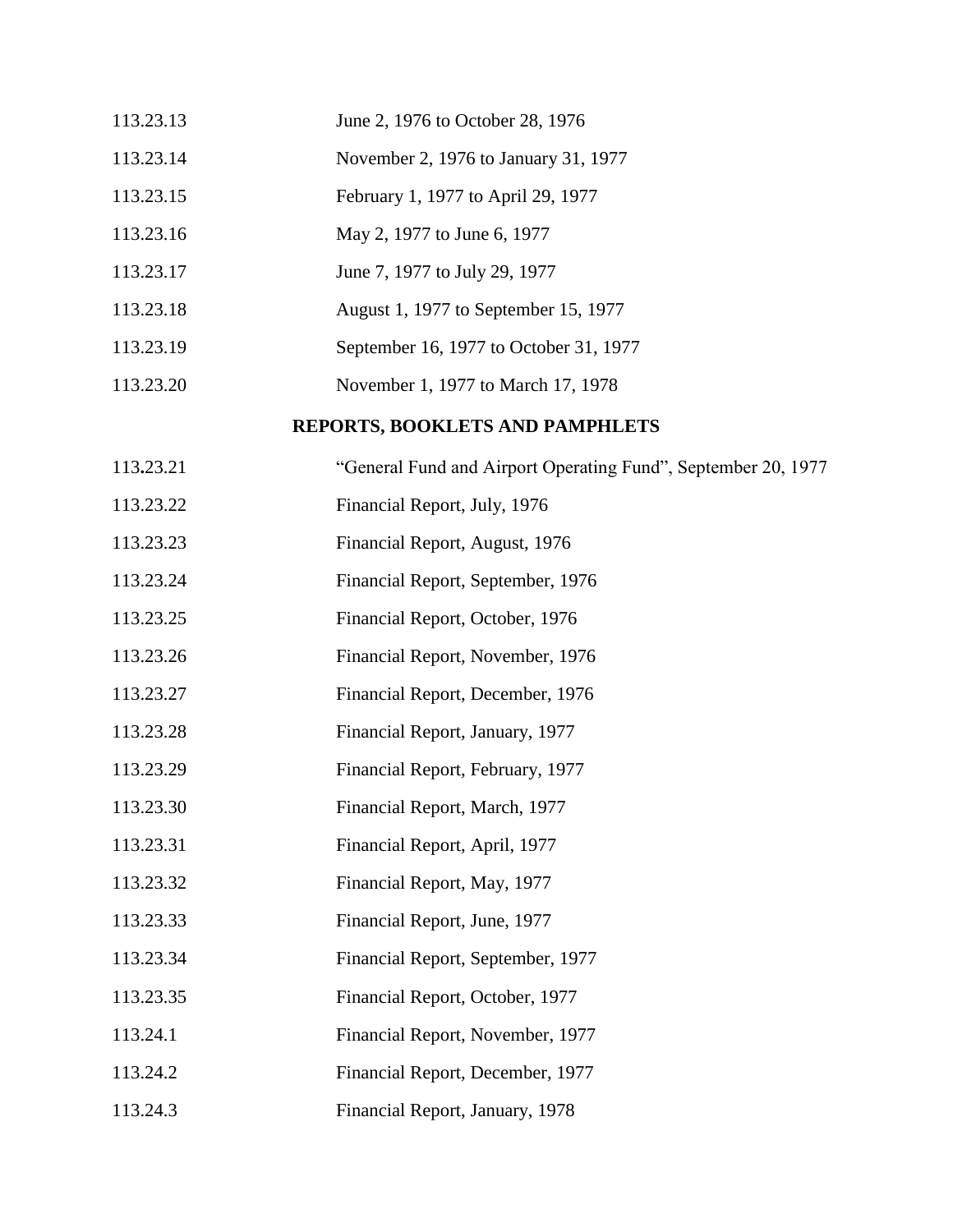| 113.24.4  | Financial Report, February, 1978                                                                               |
|-----------|----------------------------------------------------------------------------------------------------------------|
| 113.24.5  | Financial Report, March, 1978                                                                                  |
| 113.24.6  | Financial Report, April, 1978                                                                                  |
| 113.24.7  | Financial Report, May, 1978                                                                                    |
| 113.24.8  | Financial Report, July, 1978                                                                                   |
| 113.24.9  | Financial Report, August, 1978                                                                                 |
| 113.24.10 | Financial Report, September, 1978                                                                              |
| 113.24.11 | Financial Report, October, 1978                                                                                |
| 113.24.12 | Financial Report, December, 1978                                                                               |
| 113.24.13 | "Financial Personnel and Pension Information", 1976                                                            |
| 113.24.14 | "Financial Information and Fiscal Programs", March, 1976                                                       |
| 113.24.15 | "Community Fire District (A Public Corporation) Balance Sheet",<br>April 26, 1977                              |
| 113.24.16 | "Revenue Sharing and Antirecession Fiscal Assistance", June 30,<br>1977                                        |
| 113.24.17 | "Financial Report", June 30, 1977                                                                              |
| 113.24.18 | "Official Budget", June 30, 1977                                                                               |
| 113.24.19 | "Audited Financial Statements Birmingham-Jefferson Civic Center<br>Authority", August 31, 1977                 |
| 113.24.20 | "Annual Financial Report", June 30, 1978                                                                       |
| 113.24.21 | "Official Budget", June 30, 1978                                                                               |
| 113.24.22 | "Condensed Financial Report", June 30, 1978                                                                    |
| 113.24.23 | "Community Aid and Assistance Program", June 12, 1978                                                          |
| 113.24.24 | "A Feasibility Study for Cooper Green Municipal Golf Course<br>Property", March 12, 1976                       |
| 113.24.25 | Crime Resistance, Undated                                                                                      |
| 113.24.26 | "Preliminary Draft Master plan for Promotion and Improvement of<br>Airline Services at Birmingham", June, 1977 |
| 113.24.27 | Continuation                                                                                                   |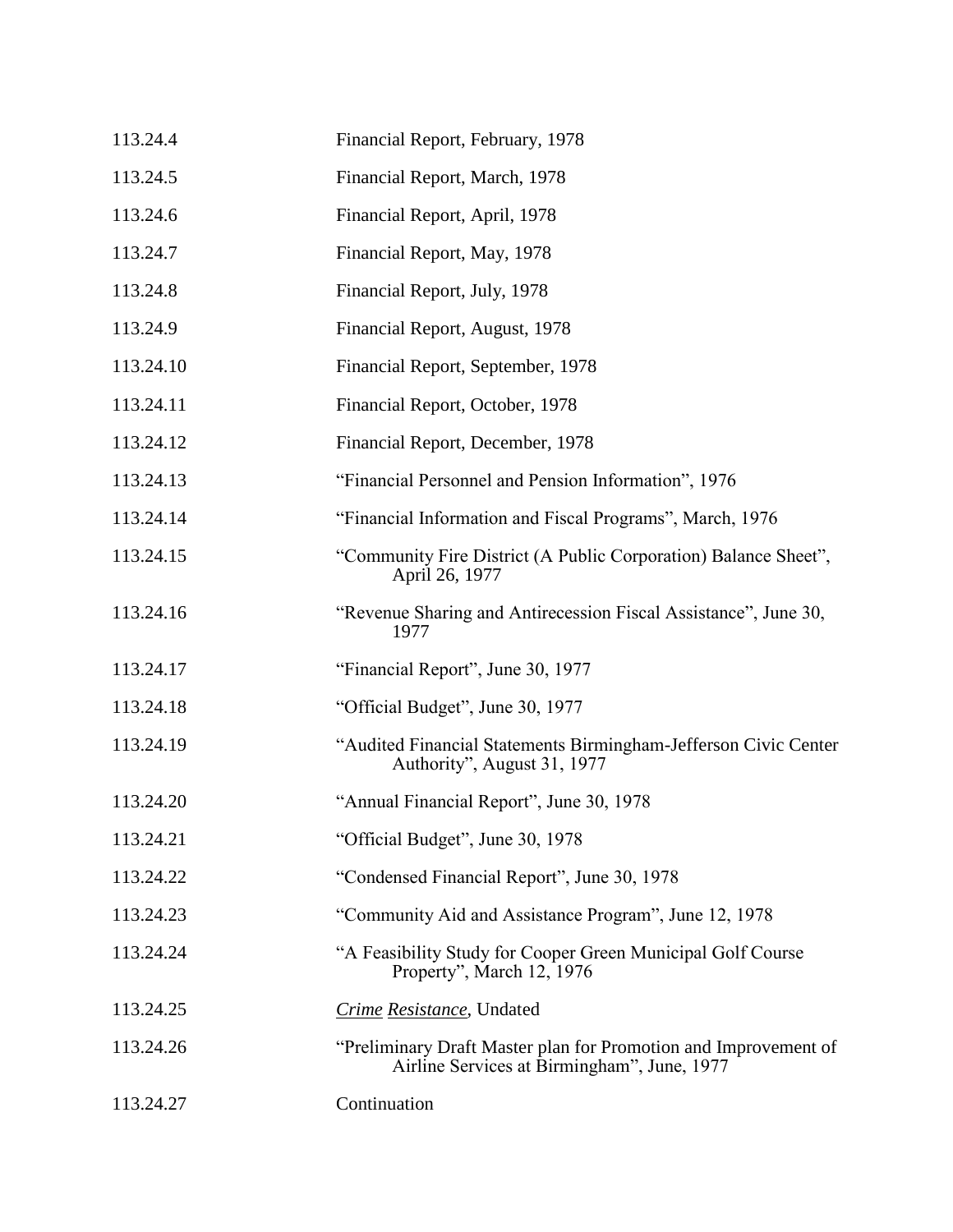| 113.24.28 | "Master plan for Promotion and Improvement of Airline Services<br>at Birmingham", August, 1977                                                  |
|-----------|-------------------------------------------------------------------------------------------------------------------------------------------------|
|           | <b>PERSONAL FILES</b>                                                                                                                           |
| 113.24.29 | Newspaper Article, "Alabama Civil Rights Advisor Backs<br>Report", Birmingham News, September 10, 1959                                          |
| 113.24.30 | Speech, Mayor Albert Boutwell, National Conference of Christians<br>and Jews, April 19, 1963                                                    |
| 113.24.31 | Articles, Congressional Record House, February 17, 1959 to<br>March 2, 1959                                                                     |
| 113.24.32 | Newspaper Articles, January 5, 1961 to October 31, 1961                                                                                         |
| 113.24.33 | Newspaper Articles, February 27, 1962 to November, 1962                                                                                         |
| 113.24.34 | Newspaper Articles, February 23, 1963 to February 12, 1964                                                                                      |
| 113.24.35 | Newspaper Articles, Undated                                                                                                                     |
| 113.24.36 | Newspaper Articles and Correspondence, June 13, 1961 to June<br>27, 1961                                                                        |
| 113.24.37 | Newspaper Articles and Correspondence, March 22, 1964 to June<br>11, 1965                                                                       |
| 113.24.38 | Statement by Attorney General Robert F. Kennedy Before the<br>House Judiciary Committee October 15, 1963 with cover<br>letter, October 24, 1963 |
| 113.24.39 | "The Truth A Photocopy of the Civil Rights Bill of 1963",<br>February 15, 1964                                                                  |
| 113.24.40 | HR Bill 7152, February 26, 1964                                                                                                                 |
| 113.25.1  | Congressional Record, March 10, 1964                                                                                                            |
| 113.25.2  | Letter, David Vann to The Advertiser-Journal, March 10, 1964                                                                                    |
| 113.25.3  | Congressional Record, March 20, 1964                                                                                                            |
| 113.25.4  | "Carl Elliott Reports to the People", March 29, 1964                                                                                            |
| 113.25.5  | Congressional Record, March 30, 1964                                                                                                            |
| 113.25.6  | Letter, Margaret Chase Smith to David Vann, March 30, 1964                                                                                      |
| 113.25.7  | "Newsletter From Senator Hubert H. Humphrey", April, 1964                                                                                       |
| 113.25.8  | Letter, John Sparkman to David Vann, April 1., 1964                                                                                             |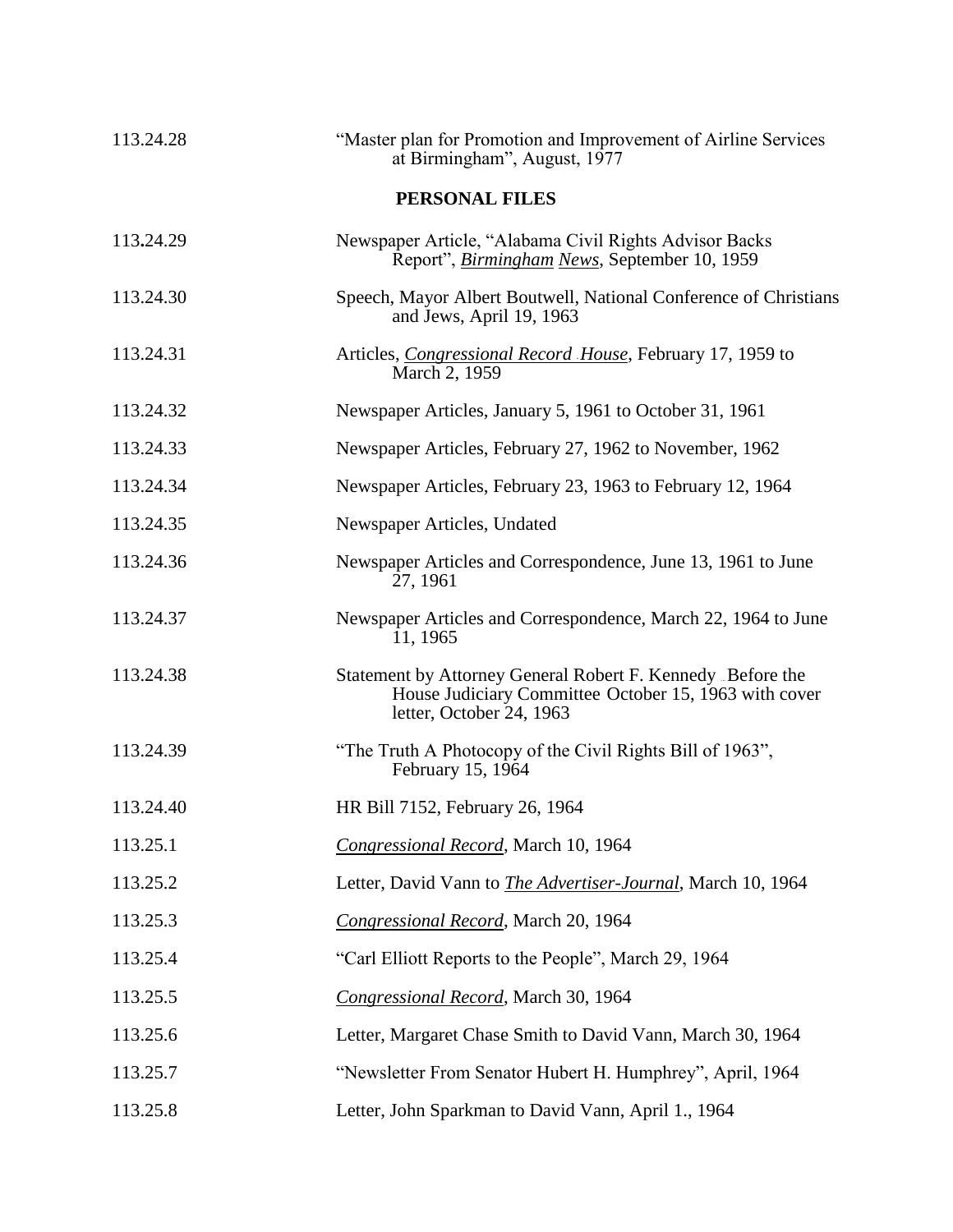| 113.25.9  | Speech, Senator Lister Hill in Behalf of Right to Trial By Jury, in<br>the United States Senate, April 30, 1964                                                                                                  |
|-----------|------------------------------------------------------------------------------------------------------------------------------------------------------------------------------------------------------------------|
| 113.25.10 | HR Bill 7152, May 26, 1964 with letter, David Vann to Senator<br>Lister Hill, May 27, 1964                                                                                                                       |
| 113.25.11 | Letter, David Vann to Burke Marshall, May 27, 1964                                                                                                                                                               |
| 113.25.12 | Letter, David Vann to Burke Marshall, June 4, 1964                                                                                                                                                               |
| 113.25.13 | Report, Nat Welch to Governor LeRoy Collins, "Report on Selma,<br>Alabama", February 8, 1965; with cover letter to Alabama<br>Members National Citizens, Committee for Community<br>Relations, February 15, 1965 |
| 113.25.14 | Letter, W. S. Pritchard to David Vann, February 17, 1965; letter,<br>W. S. Pritchard to Robert H. Woodward, Jr., February 17,<br>1965                                                                            |
| 113.25.15 | Newsletter, Community Relations Service, LeRoy Collins Speech,<br>January 26, 1965                                                                                                                               |
| 113.25.16 | Letter, Harold H. Greene to David Vann, June 24, 1964; with<br>enclosures dealing with the Civil Rights Act of 1964                                                                                              |
| 113.25.17 | "Speech of Senator Lister Hill in Opposition to HR 7152 The Civil<br>Rights Act of 1963", Undated                                                                                                                |
| 113.25.18 | "Civil Rights Proposals Threat to Union Rights and Benefits<br>Under Federal Labor Statutes", Undated                                                                                                            |
| 113.25.19 | Sheet, "within 15 days after establishment of City Government",<br>Undated                                                                                                                                       |
| 113.25.20 | Newspaper Article, "Aimed to Correct Gross Unfairness",<br>Birmingham News, April 14, 1961                                                                                                                       |
| 113.25.21 | Civil Rights Correspondence, May 23, 1963 to October 29, 1963                                                                                                                                                    |
| 113.25.22 | Letter, Powers McLeod to David Vann, June 4, 1962                                                                                                                                                                |
| 113.25.23 | Letter, Concerned White Citizens of Alabama to "Dear Friend",<br>October 5, 1965                                                                                                                                 |
| 113.25.24 | Civil Rights Miscellaneous Material, Undated                                                                                                                                                                     |
| 113.25.25 | Change to City Council, October 10, 1963 to May 8, 1964                                                                                                                                                          |
| 113.25.26 | Civil Rights Material (Anti), March, 1959 to March 17, 1959                                                                                                                                                      |
| 113.25.27 | Racial Relations, December 1, 1957 to December 28, 1958                                                                                                                                                          |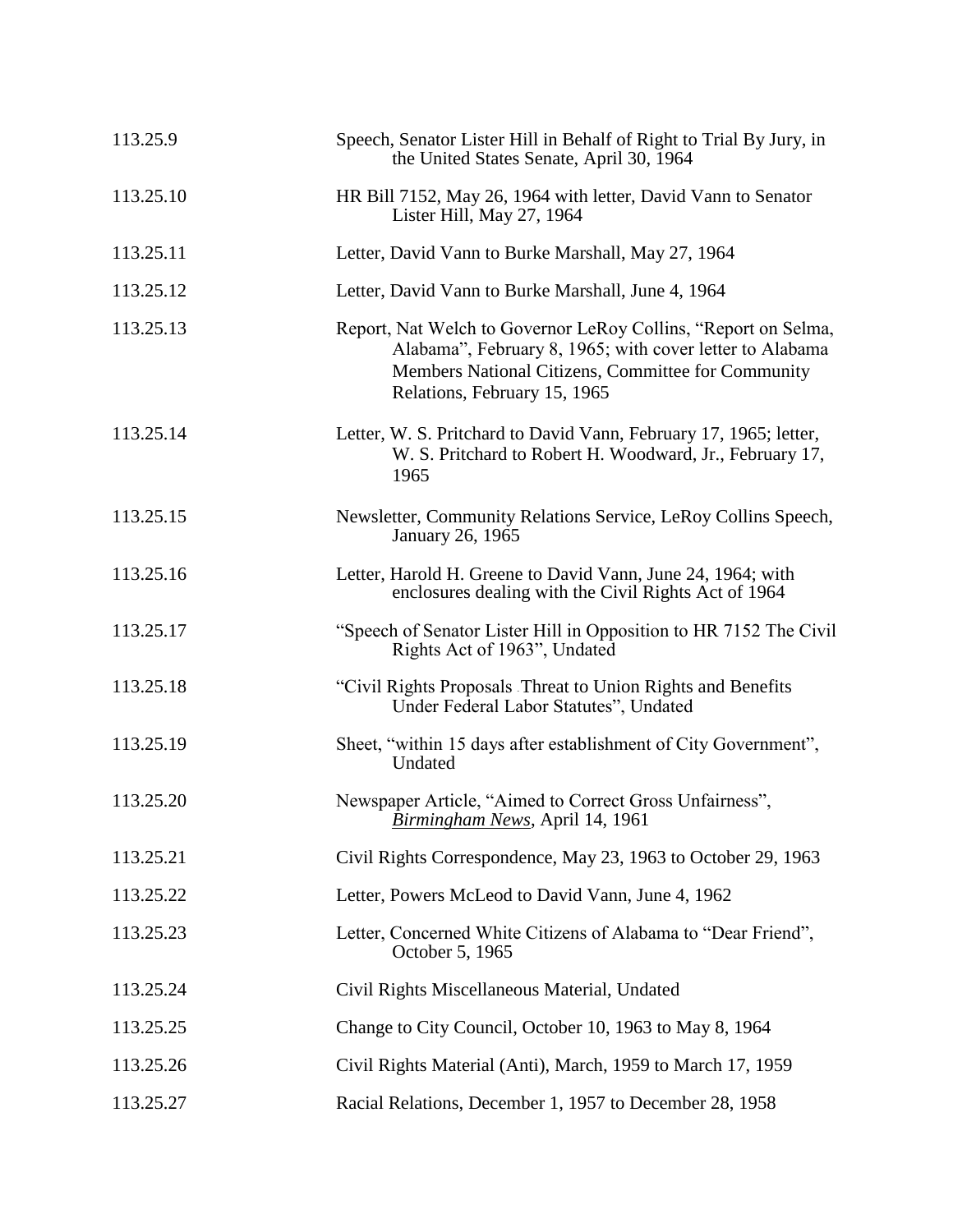| 113.25.28 | Racial Relations, January, 1959 to October 6, 1964                                                                                                                           |
|-----------|------------------------------------------------------------------------------------------------------------------------------------------------------------------------------|
| 113.25.29 | Integration Material, Undated                                                                                                                                                |
| 113.25.30 | Booklet, "We Open the Gates", Undated                                                                                                                                        |
| 113.25.31 | Material relating to the Change in City Government, 1959 to<br>February 23, 1966                                                                                             |
| 113.25.32 | Booklet, "Model City Charter", September, 1957                                                                                                                               |
| 113.25.33 | "A Report on the Administrative Organization of Mayor-Council<br>Government Birmingham Alabama", 1963                                                                        |
| 113.25.34 | Mayor-Council Information, January 18, 1951 to March 1, 1962                                                                                                                 |
| 113.25.35 | Citizens for Progress, August 15, 1962 to November 9, 1962                                                                                                                   |
| 113.25.36 | Petition for Election, Undated                                                                                                                                               |
| 113.25.37 | Petition for Election, Undated                                                                                                                                               |
| 113.25.38 | Petition for Election, Undated                                                                                                                                               |
| 113.25.39 | Citizens for Progress Correspondence, August 31, 1962 to<br>November 13, 1962                                                                                                |
| 113.25.40 | Citizens for Progress Papers, Undated                                                                                                                                        |
| 113.25.41 | Press Release, "Citizens for Progress Endorse Mayor-Council<br>Form of Government", September 29, 1962                                                                       |
| 113.25.42 | Citizens for Progress Correspondence, October 1, 1962 to<br>December 31, 1962                                                                                                |
| 113.25.43 | "Report of a Committee of the Birmingham Bar Association on the<br>Subject of: The Form of Municipal Government Best<br>Suited for a Greater and Better Birmingham", Undated |
| 113.25.44 | "Citizens for Progress Forms of City Government Basic<br>Presentation", Undated                                                                                              |
| 113.25.45 | Progress for Birmingham Contest, Undated                                                                                                                                     |
| 113.25.46 | Progress for Birmingham Contest, Undated                                                                                                                                     |
| 113.25.47 | Citizens for Progress Correspondence, January 18, 1963 to<br>January, 1964                                                                                                   |
| 113.25.48 | Citizens for Progress Correspondence, November 14, 1964 to<br>November 20, 1964                                                                                              |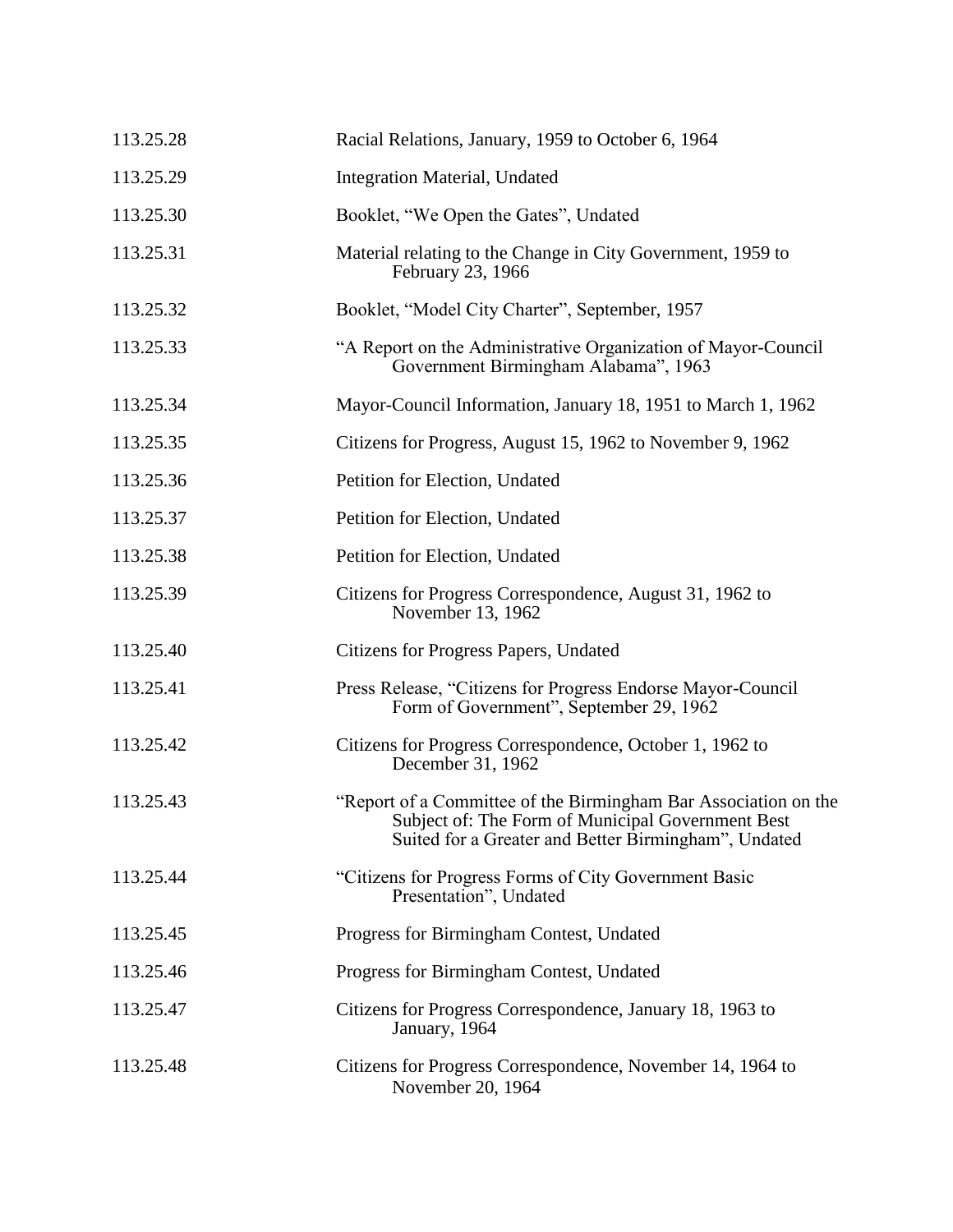| 113.25.49 | Community Action Committee, Undated                                                       |
|-----------|-------------------------------------------------------------------------------------------|
| 113.25.50 | Citizens for Progress Merger, September 25, 1962 to August 1,<br>1964                     |
| 113.26.1  | Democratic Party, October 7, 1960 to November 10, 1960                                    |
| 113.26.2  | Democratic Campaign Volunteers, 1960                                                      |
| 113.26.3  | Kennedy-Johnson Material, Undated                                                         |
| 113.26.4  | Newspaper Articles, Undated                                                               |
| 113.26.5  | The MacCarthy Advance, August 15, 1968                                                    |
| 113.26.6  | Election Materials, October 9, 1959 to November 5, 1963                                   |
| 113.26.7  | Vann for Congress, February 24, 1964 to March 23, 1964                                    |
| 113.26.8  | Individual Voting Record George Huddleston, 1959 to 1962                                  |
| 113.26.9  | Jefferson County Democratic Campaign Committee, February 1,<br>1961 to September 20, 1962 |
| 113.26.10 | Citizens for Progress, March 12, 1959 to April 24, 1964                                   |
| 113.26.11 | Young Men's Business Club, April 24, 1961 to April 22, 1963                               |
| 113.26.12 | Young Men's Business Club, Undated                                                        |
| 113.26.13 | Newspaper Articles, December 10, 1963 to September 30, 1964                               |
| 113.26.14 | Correspondence, April 29, 1971 to May 14, 1971                                            |
| 113.26.15 | Equal Rights Amendment Sheet, Undated                                                     |
| 113.26.16 | Booklet, "What Can I Do to Stop Communism", Undated                                       |
| 113.26.17 | Correspondence, July 16, 1962 to November 26, 1965                                        |
| 113.26.18 | Supreme Court, Maryland Casualty Company Vs Cushing,<br>February, 1954                    |
| 113.26.19 | Supreme Court, Irvine Vs California, February 8, 1954                                     |
| 113.26.20 | Supreme Court, Alabama Vs Texas, March 15, 1964                                           |
| 113.26.21 | Supreme Court, Barsky Vs University of New York, April, 1954                              |
| 113.26.22 | Supreme Court, Brown Vs Board of Education, May 17, 1954                                  |
| 113.26.23 | Supreme Court, Bolling Vs Sharpe, May 17, 1954                                            |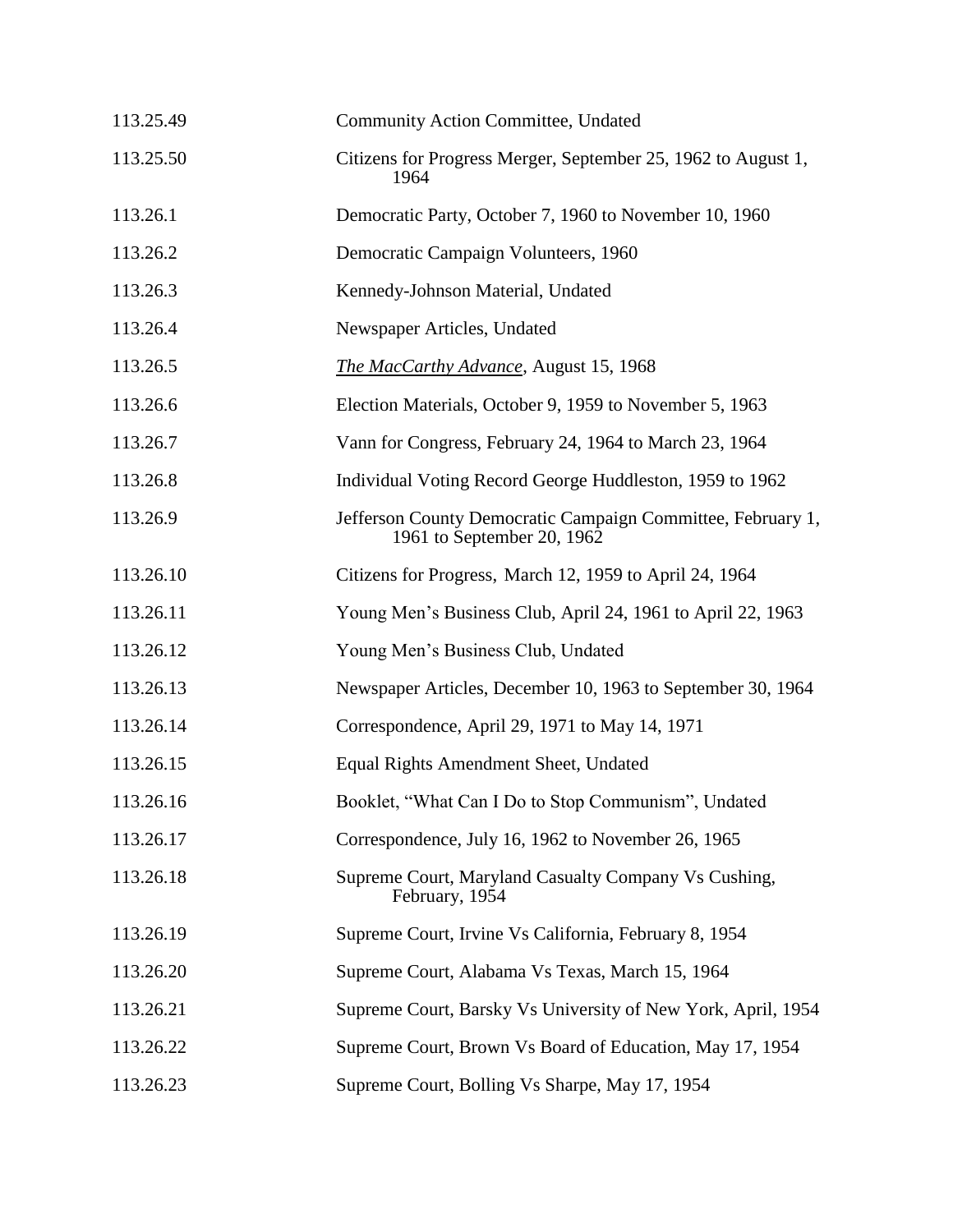| 113.26.24 | Supreme Court, Leyra Vs Denno, June 1, 1954                                               |
|-----------|-------------------------------------------------------------------------------------------|
| 113.26.25 | District Court, Sims Vs Frink, April 20, 1962 to July 13, 1962                            |
| 113.26.26 | District Court, Sims Vs Frink, July 13, 1962                                              |
| 113.26.27 | District Court, Sims Vs Frink, July 16, 1962                                              |
| 113.26.28 | District Court, Sims Vs Frink, July 20, 1962 to August 17, 1962                           |
| 113.26.29 | District Court, Sims Vs Frink, August 22, 1962 to August 23, 1965                         |
| 113.26.30 | District Court, Sims Vs Frink, August 23, 1965 to September 13,<br>1965                   |
| 113.26.31 | District Court, Sims Vs Frink Correspondence, April 25, 1962 to<br>December 19, 1962      |
| 113.26.32 | District Court, Sims Vs Frink Correspondence, January 25, 1963 to<br>November 13, 1963    |
| 113.26.33 | District Court, Sims Vs Frink Correspondence, January 10, 1964 to<br>December 28, 1965    |
| 113.26.34 | Supreme Court, Reynolds Vs Sims, June 24, 1963                                            |
| 113.26.35 | Supreme Court, Reynolds Vs Sims, June 15, 1964                                            |
| 113.26.36 | Supreme Court, Reynolds Vs Sims, July 2, 1964                                             |
| 113.26.37 | Supreme Court, McConnell Vs Frink, July 2, 1964                                           |
| 113.26.38 | Supreme Court, Vann and Vance v Frink, June 29, 1963                                      |
| 113.26.39 | Letter, David Vann to Senator Birch E. Bayh, May 27, 1965                                 |
| 113.26.40 | Newsletter, National Committee for Fair Representation, June 21,<br>1965 to July 26, 1965 |
| 113.26.41 | Congressional Record, August 12, 1965                                                     |
| 113.26.42 | Newsletter, National Committee for Fair Representation, August<br>30, 1965                |
| 113.26.43 | Congressional Record, October 5, 1965                                                     |
| 113.26.44 | Letter, Paul H. Douglas to "Dear Friend", November, 1965                                  |
| 113.26.45 | District Court, Sims Vs Frink, August 23, 1965                                            |
| 113.26.46 | District Court, Sims Vs Baggett, September 11, 1965                                       |
| 113.26.47 | District Court, Sims Vs Baggett, October 2, 1965 to November 23,                          |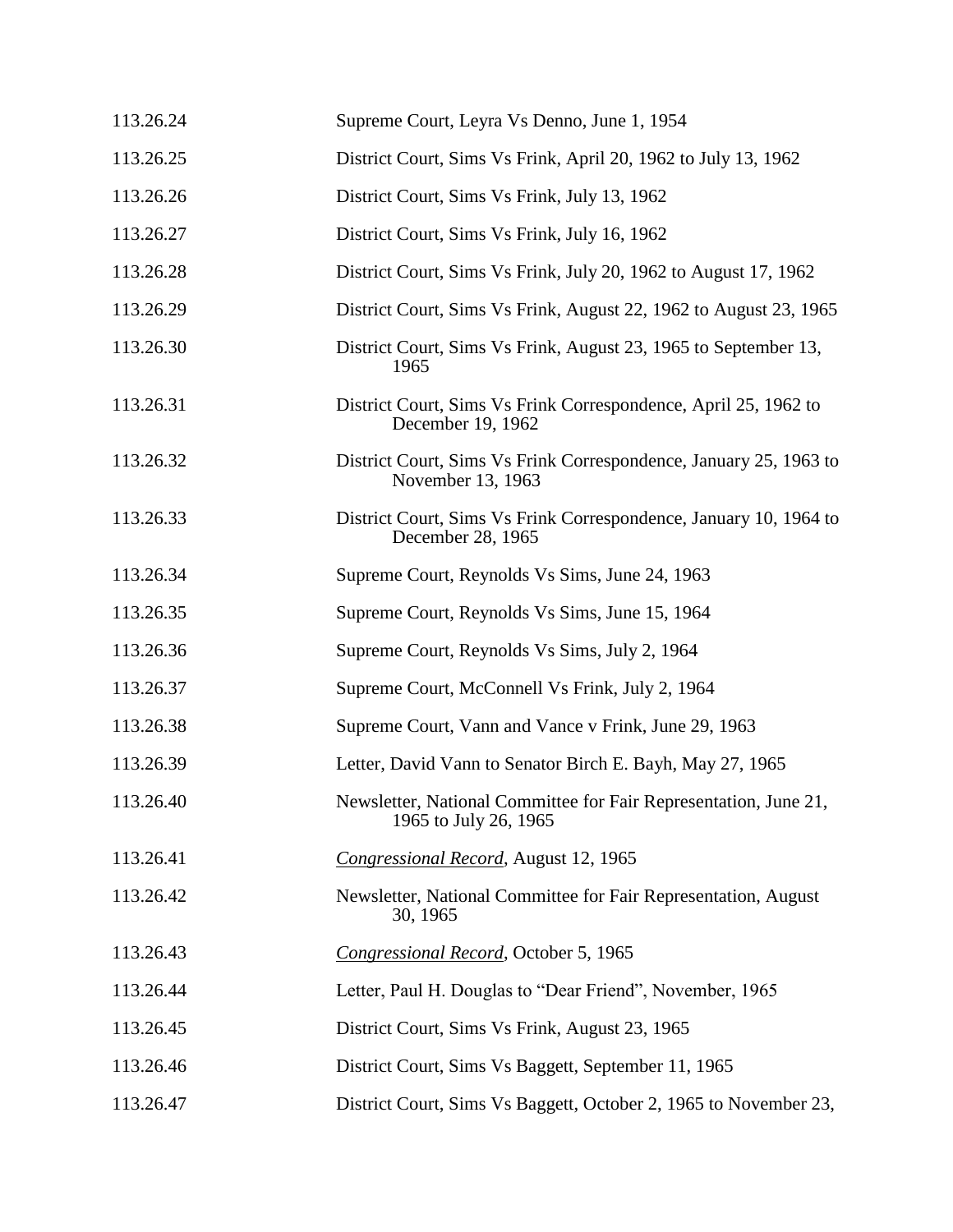1965

| 113.26.48 | District Court, Sims Vs Frink, August 23, 1965                                                              |
|-----------|-------------------------------------------------------------------------------------------------------------|
| 113.26.49 | District Court, Moody Vs Flowers, June 10, 1966                                                             |
| 113.26.50 | District Court, Sims Vs Baggett, Undated                                                                    |
| 113.26.51 | District Court, Moore Vs Moore, February 10, 1964 to August 28,<br>1964                                     |
| 113.26.52 | District Court, Moore Vs Moore, August 28, 1964 to September,<br>1965                                       |
| 113.26.53 | District Court, Moore Vs Moore, September 7, 1965 to April 8,<br>1965                                       |
| 113.27.1  | "Statement of Young Men's Business Club in Opposition to H. J.<br>Res. 2 and 14", Undated                   |
| 113.27.2  | "A Pure Population Districting Plan", Undated                                                               |
| 113.27.3  | District Court, Moore Vs Moore, October 4, 1965 to October 13,<br>1965                                      |
| 113.27.4  | Letter, John W. McConnell, Jr. to David Vann, February 15, 1964                                             |
| 113.27.5  | Letter, David Vann to Clerk United States District Court for<br>Southern District of Alabama, March 2, 1964 |
| 113.27.6  | Letter, John W. McConnell, Jr. to David Vann, August 11, 1964                                               |
| 113.27.7  | Letter, David Vann to John L. Moore, August 20, 1964                                                        |
| 113.27.8  | Letter, David Vann to Judge Roy Mayhall, August 20, 1964                                                    |
| 113.27.9  | Letter, David Vann to Judge Walter P. Gewin, August 20, 1964                                                |
| 113.27.10 | Letter, David Vann to Frank M. Johnson, August 20, 1964                                                     |
| 113.27.11 | Letter, David Vann to Robert C. Dobson, August 20, 1964                                                     |
| 113.27.12 | Letter, David Vann to Judge Daniel H. Thomas, August 20, 1964                                               |
| 113.27.13 | Letter, David Vann to William J. O'Conner, August 26, 1964                                                  |
| 113.27.14 | Letter, David Vann to John W. McConnell, Jr., August 27, 1964                                               |
| 113.27.15 | Letter, David Vann to First National Bank of Jersey City,<br>September 1, 1964                              |
| 113.27.16 | Letter, David Vann to John E. Home, August 28, 1964                                                         |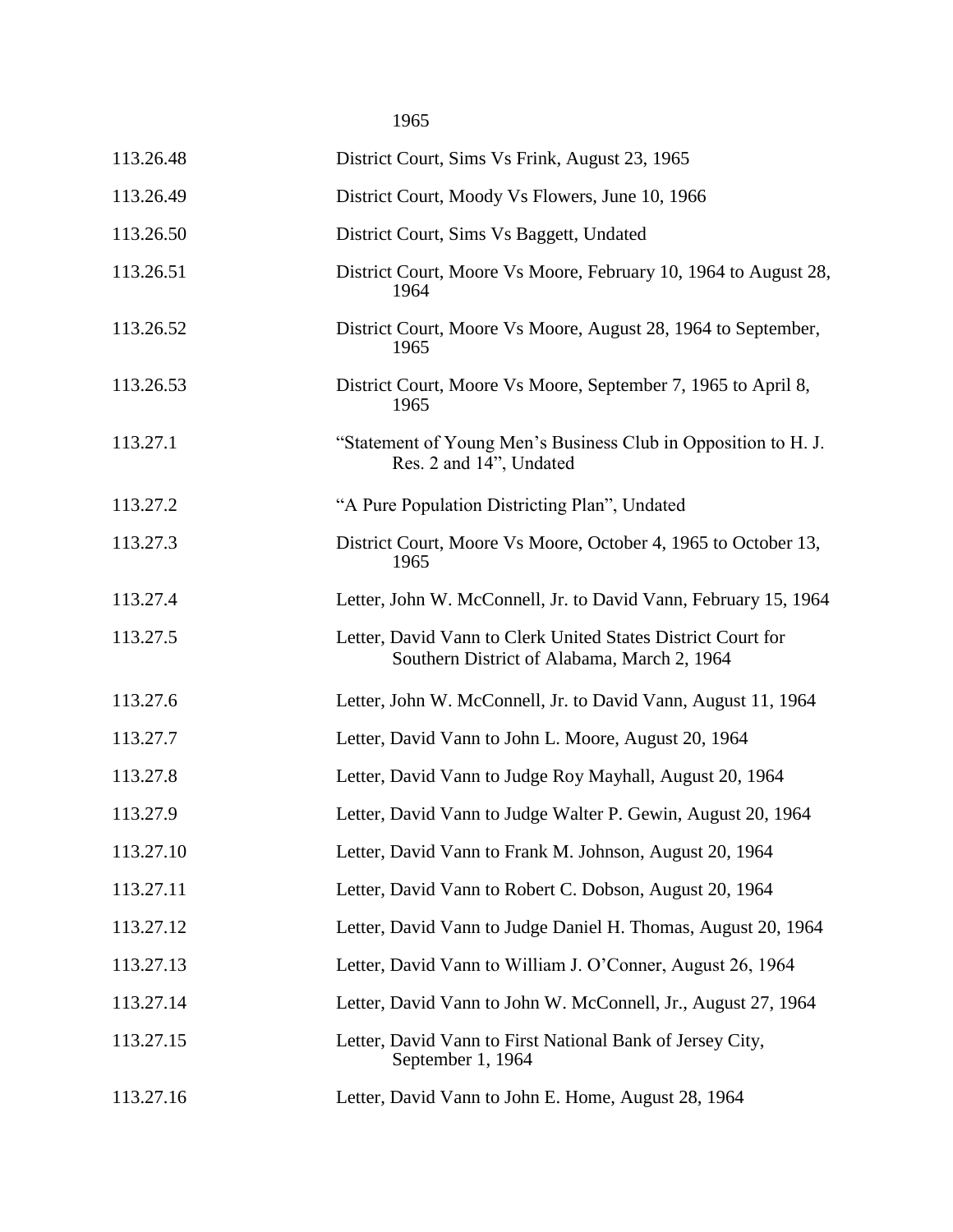| 113.27.17 | Letter, David Vann to John W. McConnell, Jr., March 31, 1965                                                      |
|-----------|-------------------------------------------------------------------------------------------------------------------|
| 113.27.18 | Letter, Erskine Smith to Lister Hill, April 15, 1965                                                              |
| 113.27.19 | Letter, David Vann to Carey J. Chitwood, July 1, 1965                                                             |
| 113.27.20 | Letter, David Vann to Lawrence Dumas, Jr., October 8, 1965                                                        |
| 113.27.21 | Letter, David Vann to Robert H. Moore, October 13, 1965                                                           |
| 113.27.22 | Letter, David Vann to Lawrence Dumas, October 27, 1965                                                            |
| 113.27.23 | District Court, Wallace Vs Brewer, December 2, 1969                                                               |
| 113.27.24 | District Court, Nixon Vs Brewer, January 6, 1970 to January 13,<br>1970                                           |
| 113.27.25 | Correspondence, January 13, 1970                                                                                  |
| 113.27.26 | District Court, Nixon Vs Brewer, January 22, 1970 to February 25,<br>1970                                         |
| 113.27.27 | District Court, Nixon Vs Brewer, February 24, 1970                                                                |
| 113.27.28 | District Court, Nixon Vs Brewer, March 5, 1970 to June 10, 1970                                                   |
| 113.27.29 | District Court, Sims Vs Baggett, July 22, 1971                                                                    |
| 113.27.30 | District Court, Sims Vs Amos, July 22, 1971                                                                       |
| 113.27.31 | "Table of Exhibits", Undated                                                                                      |
| 113.27.32 | Supreme Court, Whitcomb Vs Chavis, 1969                                                                           |
| 113.27.33 | Supreme Court, Whitcomb Vs Chavis Correspondence, May 26,<br>1970 to July 6, 1970                                 |
| 113.27.34 | "Amicus Curiae Brief of American Civil Liberties Foundation and<br>Alabama Independent Democratic Party", Undated |
| 113.27.35 | Rough Notes, Undated                                                                                              |
| 113.27.36 | District Court, Sims Vs Baggett/Nixon Vs Wallace, August 13,<br>1971 to September 19, 1971                        |
| 113.27.37 | District Court, Sims Vs Amos/Nixon Vs Wallace, September 23,<br>1971 to November 22, 1971                         |
| 113.27.38 | "Statement", November 22, 1971                                                                                    |
| 113.27.39 | District Court, Sims Vs Amos/Nixon Vs Wallace/Peters Vs<br>Wallace, November 24, 1971 to<br>December 31, 1971     |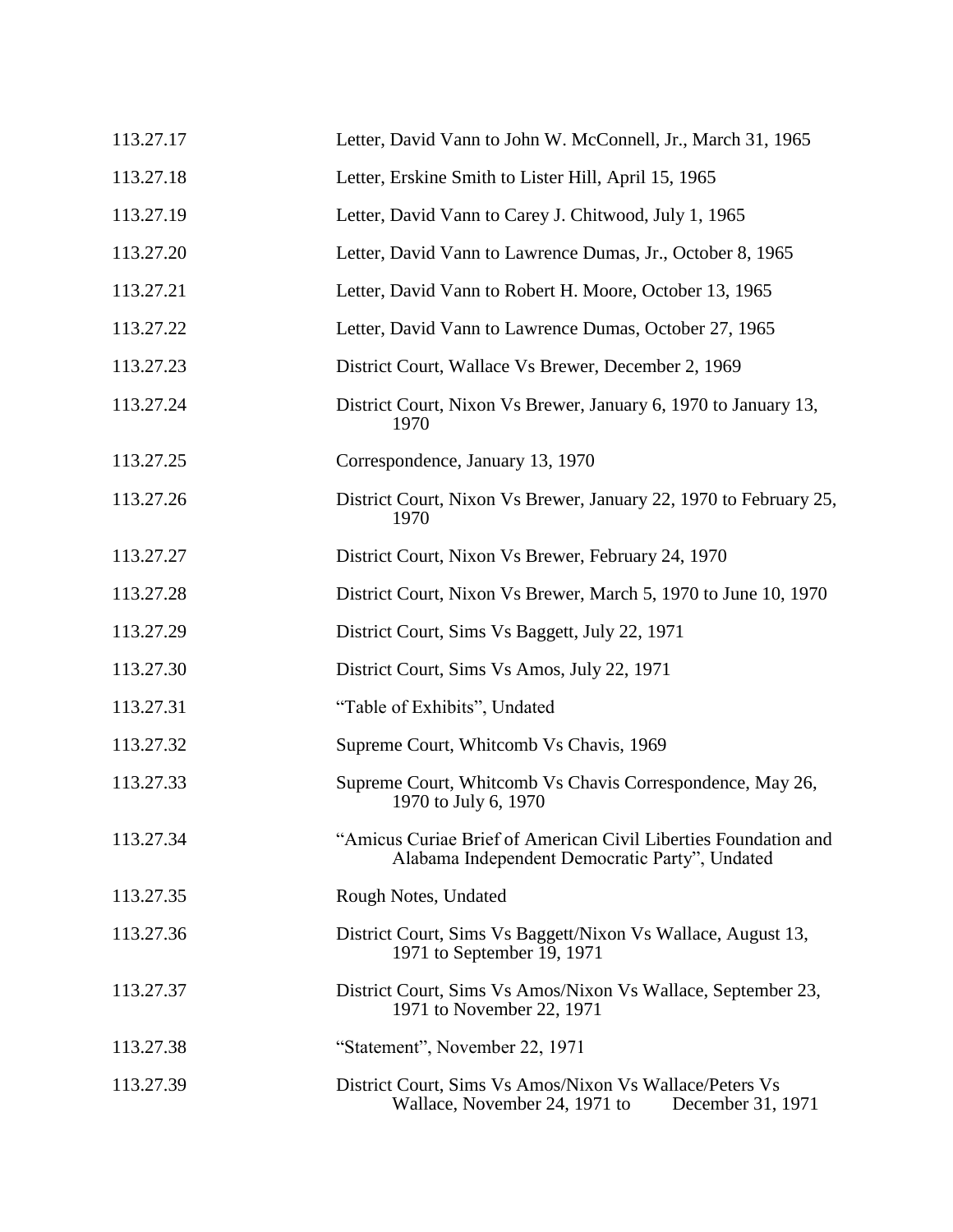| 113.27.40 | District Court, Sims Vs Amos/et al., January 3, 1972                         |
|-----------|------------------------------------------------------------------------------|
| 113.27.41 | District Court, Sims Vs Amos/et al., January 3, 1972                         |
| 113.27.42 | District Court, Sims Vs Amos/et al., January 14, 1972 to March 14,<br>1972   |
| 113.27.43 | District Court, Sims Vs Amos/et al., March 15, 1972 to May 14,<br>1973       |
| 113.27.44 | "Plaintiffs' Response to Defendants' Plan", June 12, 1973                    |
| 113.27.45 | District Court, Sims Vs Amos/et al., June 18, 1973, to July 20,<br>1973      |
| 113.27.46 | District Court, Sims Vs Amos/et al., July 21, 1973                           |
| 113.27.47 | District Court, Sims Vs Amos/et al., July 24, 1973 to September<br>28, 1973  |
| 113.27.48 | District Court, Sims Vs Amos/et al., October 4, 1973 to December<br>11, 1973 |
| 113.27.49 | "Exhibit C", Undated                                                         |
| 113.27.50 | District Court, Sims Vs Amos/et al., January 11, 1974 to April 11,<br>1974   |
| 113.27.51 | District Court, Sims Vs Amos/et al., April 12, 1974 to April 12,<br>1974     |
| 113.27.52 | District Court,. Sims Vs Baggett/et al., Undated                             |
| 113.28.1  | District Court, Sims Vs Amos/et al., Undated                                 |
| 113.28.2  | District Court, Nixon Vs Brewer, January 6, 1970                             |
| 113.28.3  | Supreme Court, Vann and Vance Vs Frink, 1963                                 |
| 113.28.4  | Supreme Court, Whitcomb Vs Chavis, 1969                                      |
| 113.28.5  | Supreme Court, Whitcomb Vs Chavis, 1969                                      |
| 113.28.6  | Supreme Court, Abate Vs Mundt, June 7, 1971                                  |
| 113.28.7  | Supreme Court, Baxley Vs Sims, 1972                                          |
| 113.28.8  | "State of Alabama Legislative Reapportionment Plan", 1972                    |
| 113.28.9  | The United States Law Week, "Supreme Court Opinions", March<br>27, 1962      |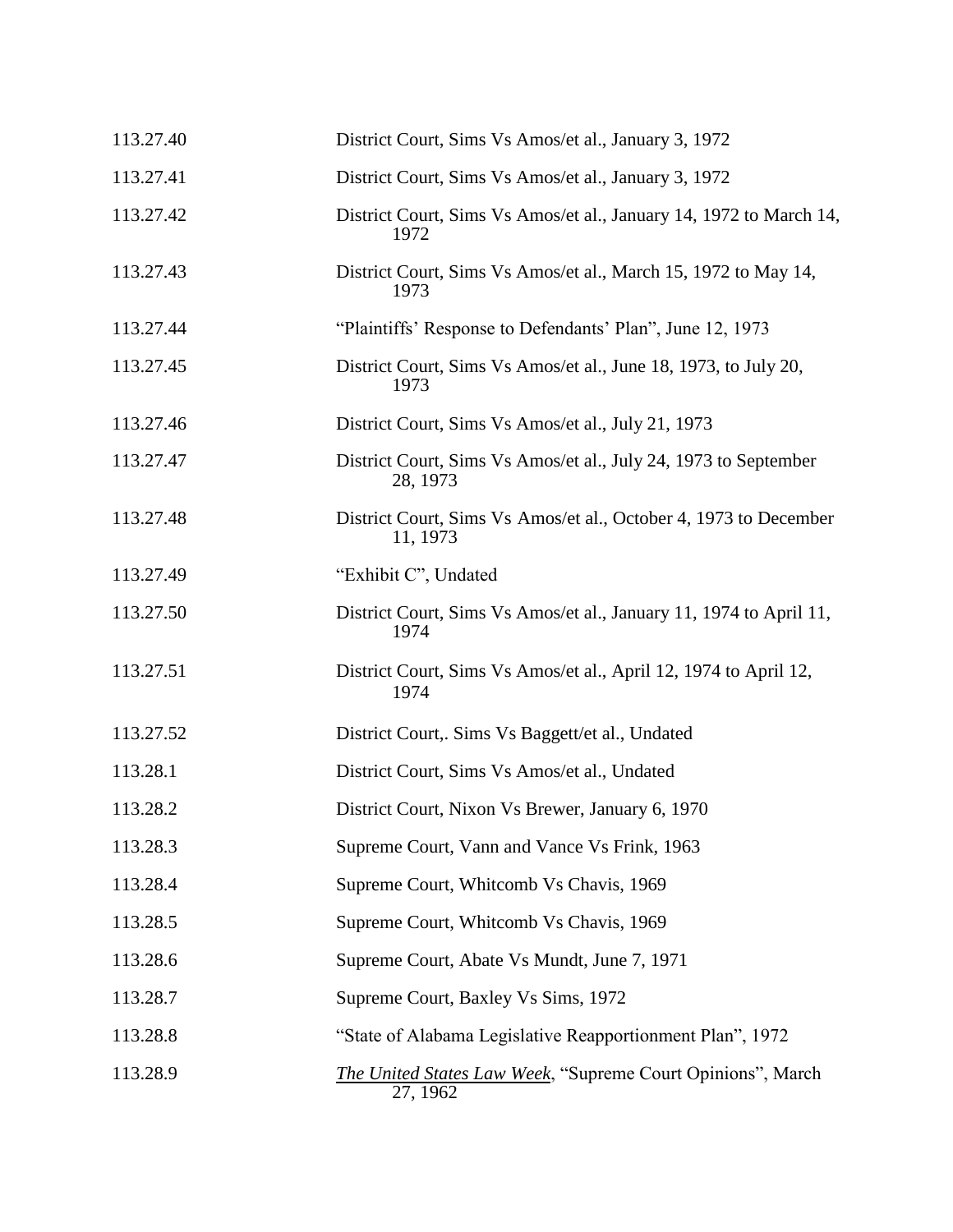| 113.28.10 | National Municipal League Memo on Apportionment and<br>Districting, October 10, 1963                      |
|-----------|-----------------------------------------------------------------------------------------------------------|
| 113.28.11 | "A Congressional Districting Plan for the State of Alabama",<br>Orzell Billingsley, Jr., February 1, 1965 |
| 113.28.12 | House Bill 61, September 20, 1965                                                                         |
| 113.28.13 | Congressional Record, November 2, 1965                                                                    |
| 113.28.14 | Rough Notes and Drafts on Reapportionment, Undated                                                        |
| 113.28.15 | Rough Notes and Drafts on Reapportionment, Undated                                                        |
| 113.28.16 | Rough Notes and Drafts on Reapportionment, Undated                                                        |
| 113.28.17 | Rough Notes and Drafts on Reapportionment, Undated                                                        |
| 113.28.18 | Correspondence on Reapportionment, September 20, 1963 to<br>February 10, 1966                             |
| 113.28.19 | The Draper Project Volume I, August 31, 1968                                                              |
| 113.28.20 | The Draper Project Volume II, August 31, 1968                                                             |
| 113.28.21 | The Draper Project Volume III, August 31, 1968                                                            |
| 113.28.22 | "History of the Vann Family", July 28, 1974                                                               |
| 113.28.23 | Bessemer Annexations, January 14, 1971 to April 26, 1971                                                  |
| 113.28.24 | Lawyers' Committee for Civil Rights Under Law, August 11, 1970<br>to November 25, 1970                    |
| 113.28.25 | Miles College Cluster Program, October 29, 1970 to December 16,<br>1971                                   |
| 113.28.26 | National Municipal League, March 26, 1965 to March 31, 1965                                               |
| 113.28.27 | Rehabilitation Research Foundation, November 2, 1964 to<br>December 6, 1966                               |
| 113.28.28 | Rehabilitation Research Foundation, February 1, 1967 to July 22,<br>1974                                  |
| 113.28.29 | One Great City, April 18, 1970 to September 15, 1970                                                      |
| 113.28.30 | One Great City, September 17, 1970 to December 17, 1970                                                   |
| 113.28.31 | One Great City, January 4, 1971 to March 15, 1971                                                         |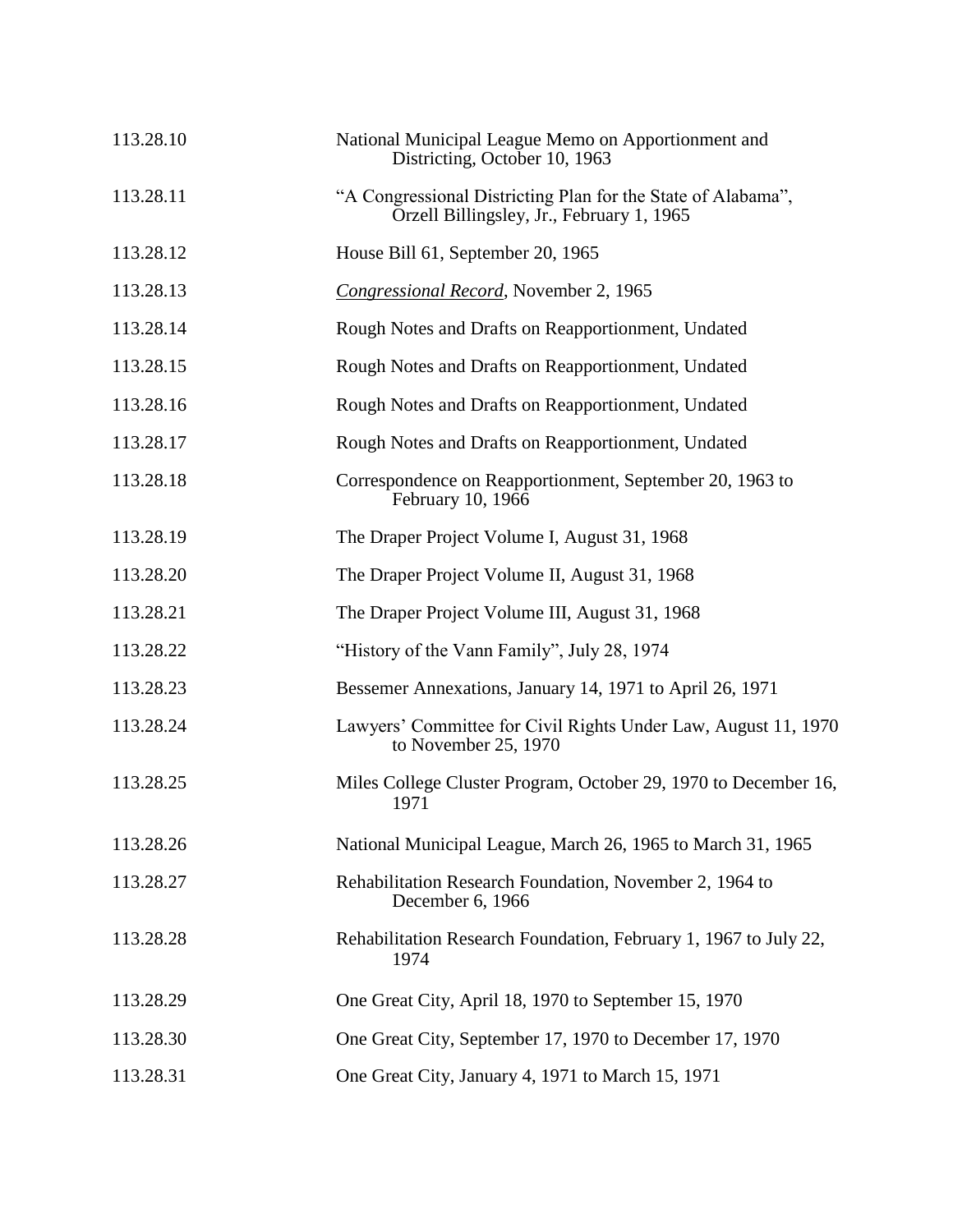| 113.28.32 | One Great City, March 17, 1971 to April 15, 1971                                                      |
|-----------|-------------------------------------------------------------------------------------------------------|
| 113.28.33 | One Great City, April 19, 1971 to May 14, 1971                                                        |
| 113.28.34 | One Great City, May 17, 1971 to March 17, 1972                                                        |
| 113.29.1  | One Great City YMBC Consolidation Questionnaire (Southside<br>Civitan Club), October 1, 1970          |
| 113.29.2  | One Great City YMBC Consolidation Questionnaire (Women's<br>Journalism Society), December 15, 1970    |
| 113.29.3  | One Great City YMBC Consolidation Questionnaire (Downtown<br>Rotary Club), January 13, 1971           |
| 113.29.4  | One Great City YMBC Consolidation Questionnaire (Birmingham<br>Breakfast Optimist), February 23, 1971 |
| 113.29.5  | One Great City YMBC Consolidation Questionnaire (Birmingham                                           |
| 1971      | Business and Professional Women's Club), February 25,                                                 |
| 113.29.6  | One Great City YMBC Consolidation Questionnaire (Shades<br>Valley Jaycees), March 4, 1971             |
| 113.29.7  | One Great City YMBC Consolidation Questionnaire (Downtown<br>Sertoma Club), March 11, 1971            |
| 113.29.8  | One Great City YMBC Consolidation Questionnaire (Democratic<br>Women's Club), March 15, 1971          |
| 113.29.9  | One Great City YMBC Consolidation Questionnaire (University<br>Women), March 16, 1971                 |
| 113.29.10 | One Great City YMBC Consolidation Questionnaire (Birmingham<br>Jaycees), March 23, 1971               |
| 113.29.11 | One Great City YMBC Consolidation Questionnaire (Women's<br>Chamber of Commerce), March 24, 1971      |
| 113.29.12 | One Great City YMBC Consolidation Questionnaire (Birmingham<br>Tax Club), April 6, 1971               |
| 113.29.13 | One Great City YMBC Consolidation Questionnaire (Downtown<br>Lion Club), April 7, 1971                |
| 113.29.14 | One Great City YMBC Consolidation Questionnaire (Inerclub<br>Council) April 12, 1971                  |
| 113.29.15 | One Great City YMBC Consolidation Questionnaire (Bessemer<br>Kiwanis Club), April 14, 1971            |
| 113.29.16 | One Great City YMBC Consolidation Questionnaire (Crestwood                                            |